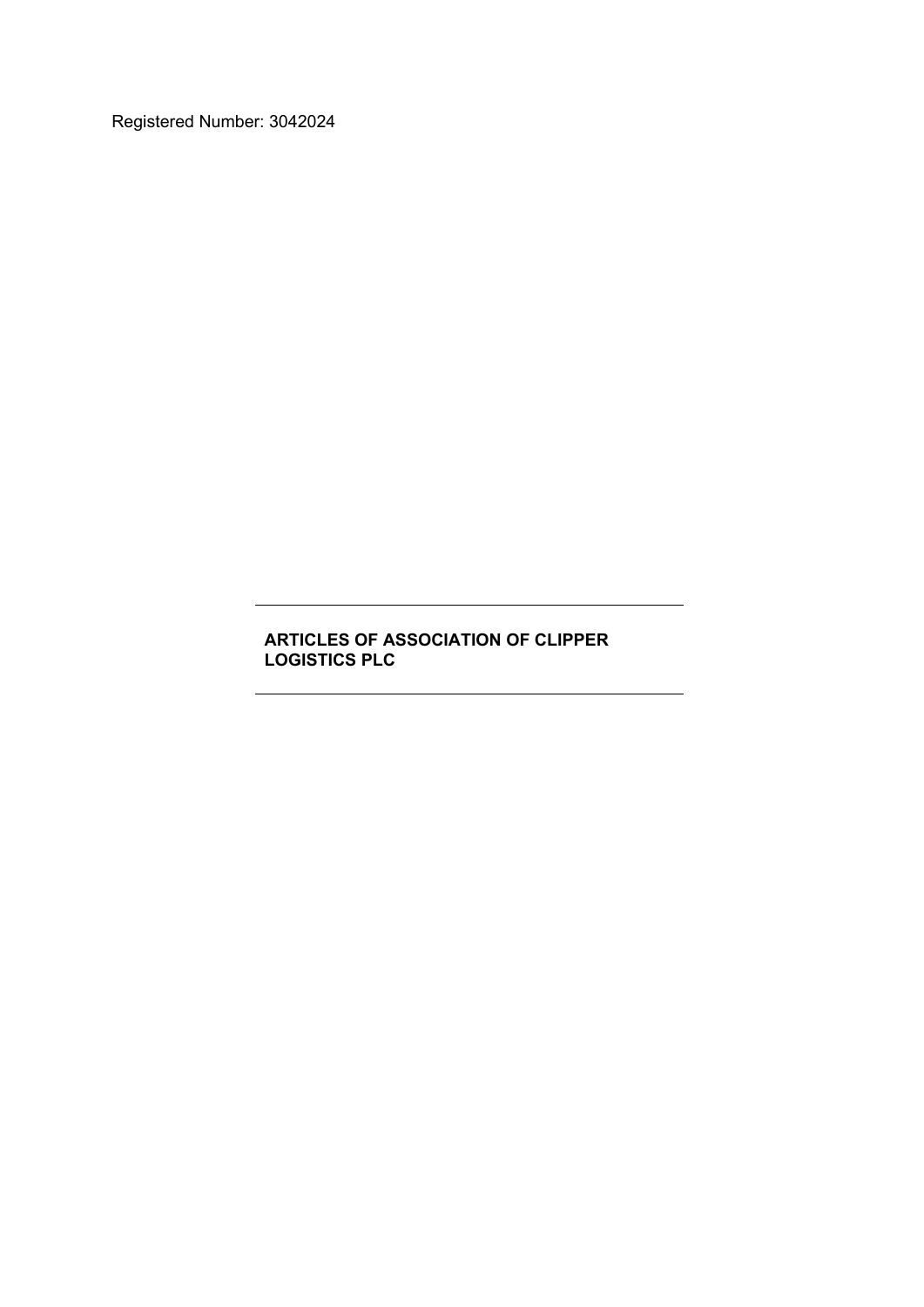# **CONTENTS**

| $\mathbf{1}$   |                                                    |  |
|----------------|----------------------------------------------------|--|
| 2              |                                                    |  |
| 3              |                                                    |  |
| 4              |                                                    |  |
| 5              |                                                    |  |
| 6              |                                                    |  |
| $\overline{7}$ |                                                    |  |
| 8              |                                                    |  |
| 9              |                                                    |  |
| 10             |                                                    |  |
| 11             |                                                    |  |
| 12             |                                                    |  |
| 13             |                                                    |  |
| 14             |                                                    |  |
| 15             |                                                    |  |
| 16             |                                                    |  |
| 17             |                                                    |  |
|                |                                                    |  |
| 19             |                                                    |  |
| 20             |                                                    |  |
| 21             |                                                    |  |
| 22             |                                                    |  |
| 23             |                                                    |  |
| 24             |                                                    |  |
| 25             | ELECTION, APPOINTMENT AND RETIREMENT BY ROTATION32 |  |
| 26             |                                                    |  |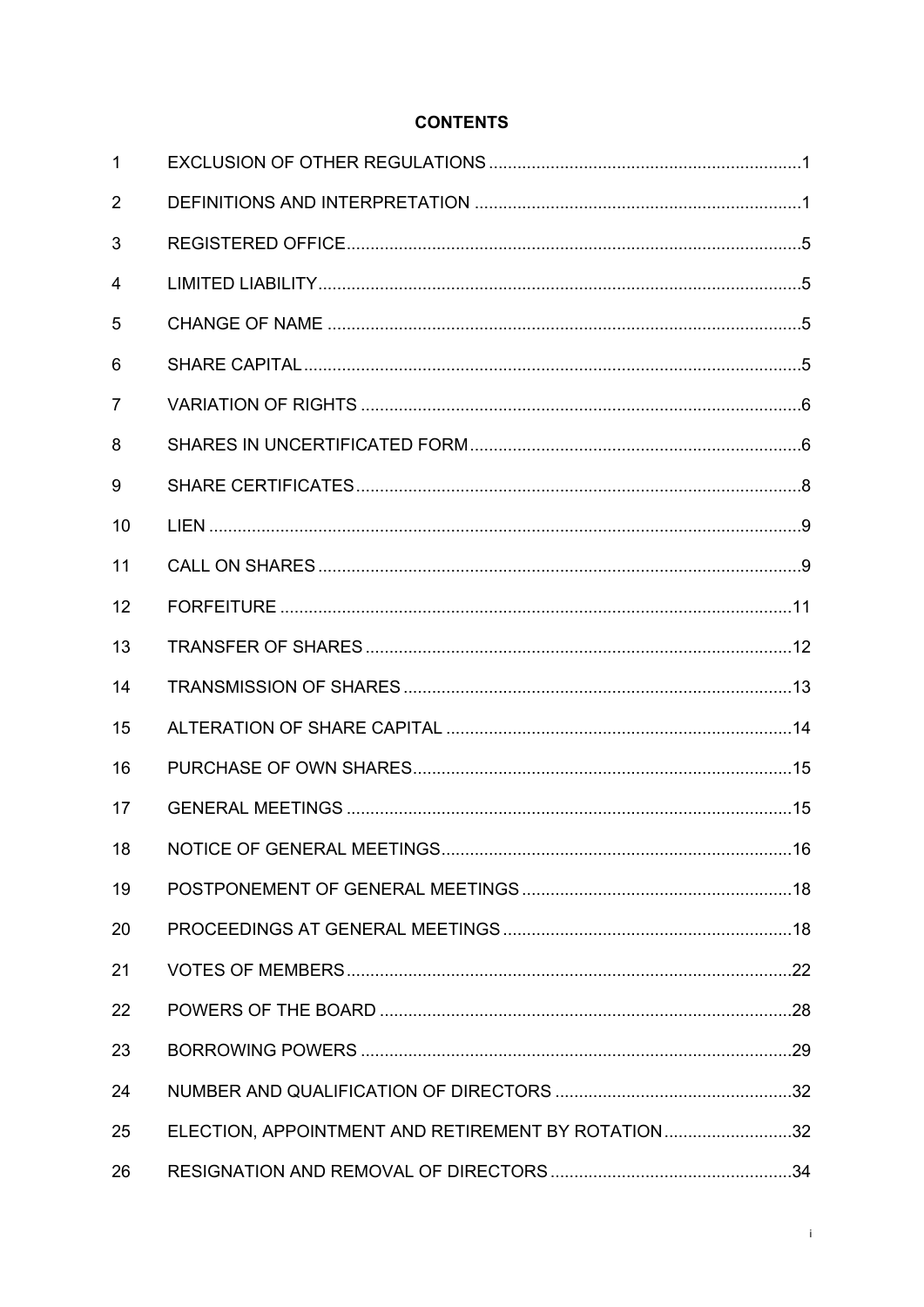| 27 |                                                                |  |
|----|----------------------------------------------------------------|--|
| 28 |                                                                |  |
| 29 | CHIEF EXECUTIVE, MANAGING AND EXECUTIVE DIRECTORS 36           |  |
| 30 |                                                                |  |
| 31 |                                                                |  |
| 32 |                                                                |  |
| 33 |                                                                |  |
| 34 |                                                                |  |
| 35 | DIRECTORS' INTERESTS OTHER THAN IN RELATION TO TRANSACTIONS OR |  |
| 36 |                                                                |  |
| 37 |                                                                |  |
| 38 |                                                                |  |
| 39 |                                                                |  |
| 40 |                                                                |  |
| 41 |                                                                |  |
| 42 |                                                                |  |
| 43 |                                                                |  |
| 44 |                                                                |  |
| 45 |                                                                |  |
| 46 |                                                                |  |
| 47 |                                                                |  |
| 48 |                                                                |  |
| 49 |                                                                |  |
| 50 |                                                                |  |
| 51 |                                                                |  |
| 52 |                                                                |  |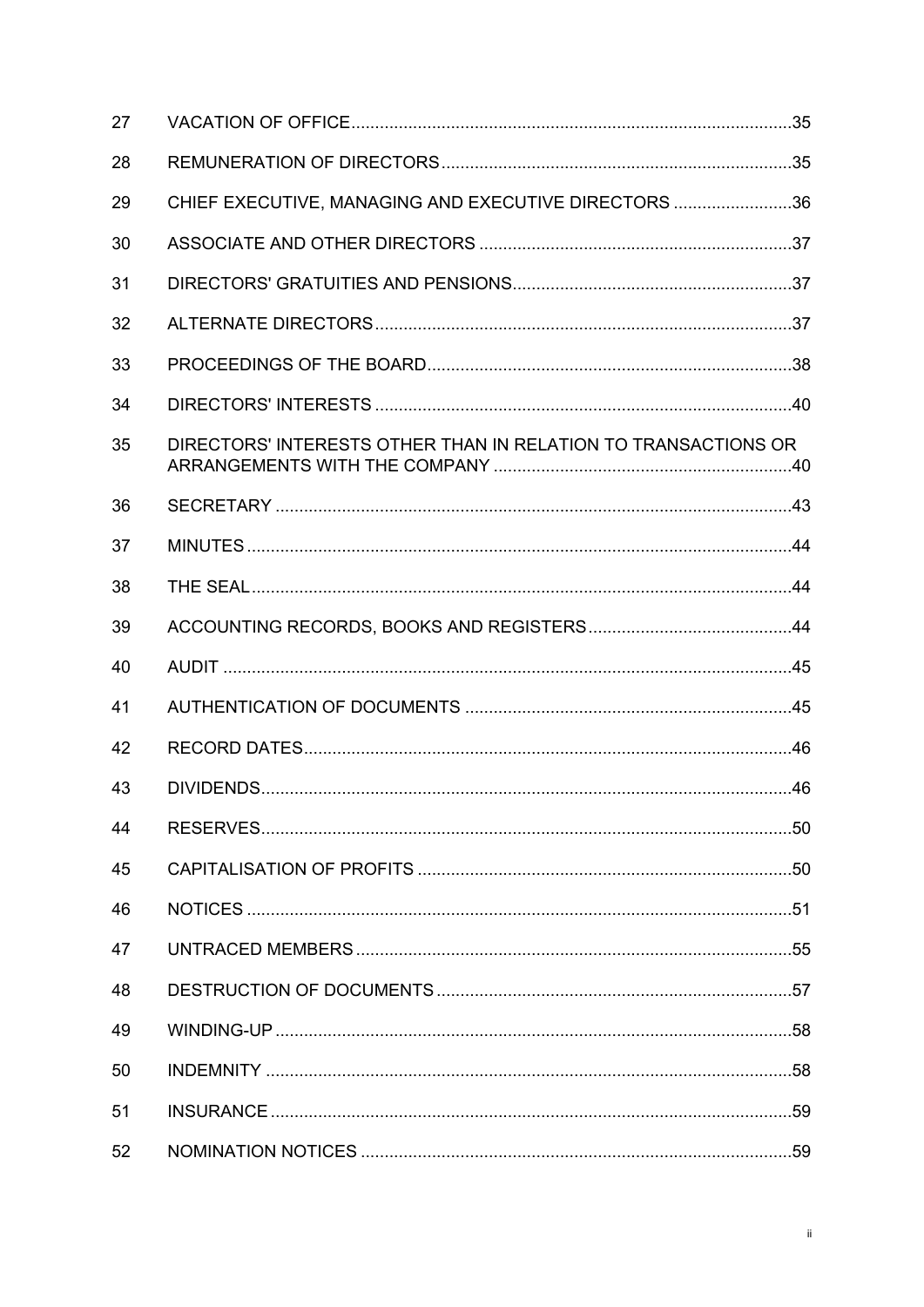Registered Number: 3042024

#### **THE COMPANIES ACT 2006**

#### **ARTICLES OF ASSOCIATION**

**of**

#### **CLIPPER LOGISTICS PLC**

**(Adopted by Special Resolution passed on 15 May 2014 and, as amended by special resolution on 12 October 2021 and as amended by special resolution on [•] 2022)**

#### **1 EXCLUSION OF OTHER REGULATIONS**

This document comprises the articles of association of the Company and no regulations set out in any statute or statutory instrument concerning companies including, without prejudice to such generality, the regulations contained in the Companies (Model Articles) Regulations 2008, shall apply as articles of association of the Company.

# **2 DEFINITIONS AND INTERPRETATION**

2.1 In these Articles, the following expressions have the following meanings unless the context otherwise requires.

**"Act"** means the Companies Acts (as defined in section 2 of the Companies Act 2006), insofar as they apply to the Company.

**"address"** means in relation to electronic communications, includes any number or address (including, in the case of any Uncertificated Proxy Instruction permitted in accordance with these Articles, an identification number of a participant in the Relevant System concerned) used for the purposes of such communications.

**"Articles"** means these articles of association as altered from time to time.

**"auditors"** means the auditors for the time being of the Company.

**"Board"** means the board of directors of the Company or the Directors present at a duly convened meeting of the Directors at which a quorum is present.

**"clear days"** means in relation to the period of a notice, that period calculated in accordance with section 360 of the Act.

**"communication"** has the same meaning as in section 15 of the Electronic Communications Act.

**"Company"** means Clipper Logistics Plc.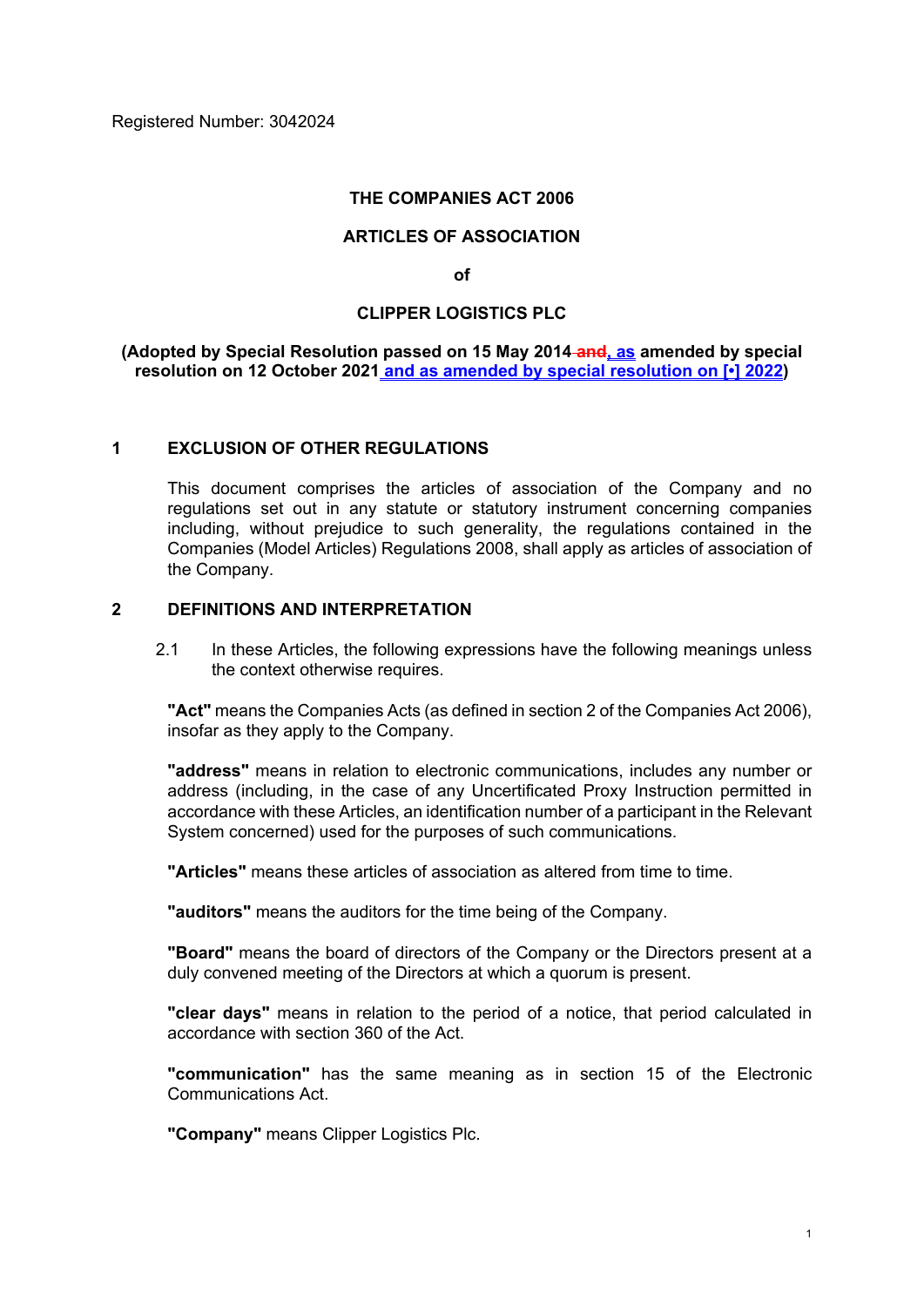**"Company's website"** means the web site, operated or controlled by the Company, which contains information about the Company in accordance with the Statutes.

**"competent authority"** means the designated competent authority for the purposes of Part VI of FSMA.

**"Daily Official List"** means the publication issued daily by the London Stock Exchange of share prices of listed securities.

**"Directors"** means the directors of the Company for the time being.

**"elected"** means elected or re-elected.

**"electronic address"** means any number or address used for the purposes of sending or receiving notices, documents or information by electronic means.

**"electronic communication"** has the same meaning as in section 15 of the Electronic Communications Act.

**"electronic facility"** means without limitation, website addresses and conference call systems, and any device, system, procedure, method or other facility whatsoever providing an electronic means of attendance at or participation in (or both attendance at and participation in) a general meeting determined by the Board.

**"electronic means"** has the same meaning as in the Act.

**"Electronic Communications Act"** means the Electronic Communications Act 2000 (as amended from time to time).

**"FSMA"** means the Financial Services and Markets Act 2000 (as amended from time to time).

**"group"** means the Company and its subsidiary undertakings for the time being.

**"holder"** in relation to shares, the member whose name is entered in the register as the holder of the shares.

**"in electronic form"** means in a form specified by section 1168(3) of the Act and otherwise complying with the provisions of that section.

**"Information Rights"** has the meaning given to such expression in section 146(3) of the Act.

**"London Stock Exchange"** means London Stock Exchange plc.

**"member"** means a member of the Company.

**"month"** means calendar month.

**"Nomination Notice"** means a notice given by a member to the Company that another person is entitled to enjoy Information Rights and to receive Shareholder Information which that member is entitled to enjoy or to receive.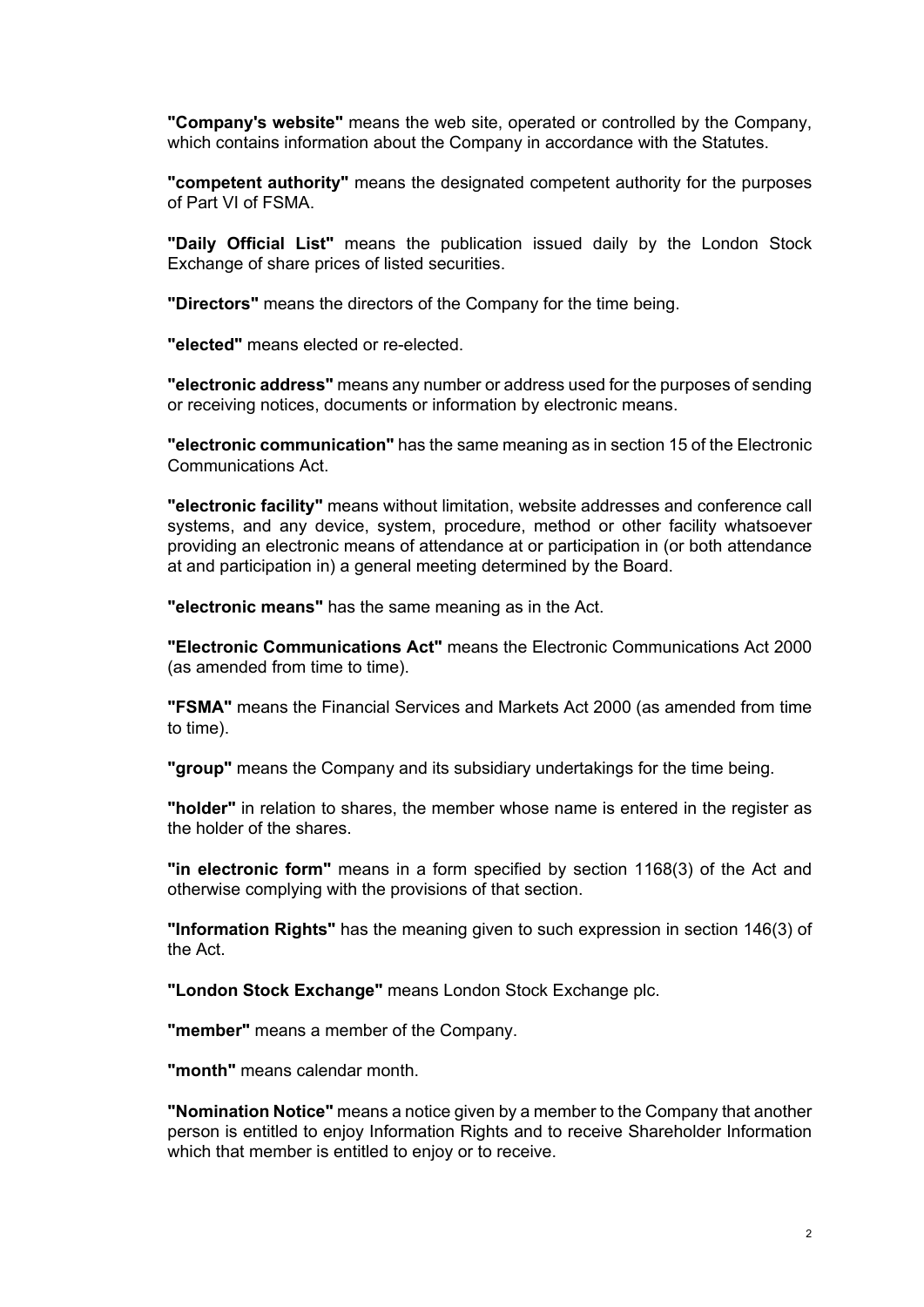**"office"** means the registered office for the time being of the Company.

**"Operator"** means a person approved under the Regulations as Operator of a Relevant System.

**"paid up"** means paid up or credited as paid up.

**"recognised person"** means a recognised clearing house acting in relation to a recognised investment exchange, or a nominee of a recognised clearing house acting in that way, or a nominee of a recognised investment exchange.

**"register"** means the register of members of the Company and shall, so long as the Regulations so permit or require, include so far as relevant a related Operator register of members.

**"Relevant System"** means in relation to a share, a computer-based system, and procedures, which enable title to units of a security to be evidence and transferred without written instrument, and which facilitate supplementary and incidental matters.

**"Regulations"** means the Uncertificated Securities Regulations 2001 (SI 2001 No 2001/3755) (as amended from time to time).

**"seal"** means the common seal (if any) of the Company and an official seal (if any) kept by the Company by virtue of section 50 of the Act, or either of them as the case may require.

**"secretary"** means the secretary of the Company or any other person appointed to perform any of the duties of the secretary of the Company including a joint, temporary, assistant or deputy secretary.

**"Shareholder Information"** means notices, documents or information which the Company wishes or is required to communicate to shareholders including, without limitation, annual reports and accounts, summary financial statements, notices of meetings and proxy forms.

**"Statutes"** means the Act and every other statute (including any orders, regulations or other subordinate legislation made under them) for the time being in force concerning companies and affecting the Company (including, without limitation, the Electronic Communications Act).

**"Uncertificated Proxy Instruction"** means a properly authenticated dematerialised instruction, and/or other instruction or notification, which is sent by means of the Relevant System concerned and received by such participant in that system acting on behalf of the Company as the Directors may prescribe, in such form and subject to such terms and conditions as may from time to time be prescribed by the Directors (subject always to the facilities and requirements of the Relevant System concerned).

**"United Kingdom"** means Great Britain and Northern Ireland.

**"website communication"** means the publication of a notice or other Shareholder Information on the Company's website in accordance with Part 4 of Schedule 5 to the Act.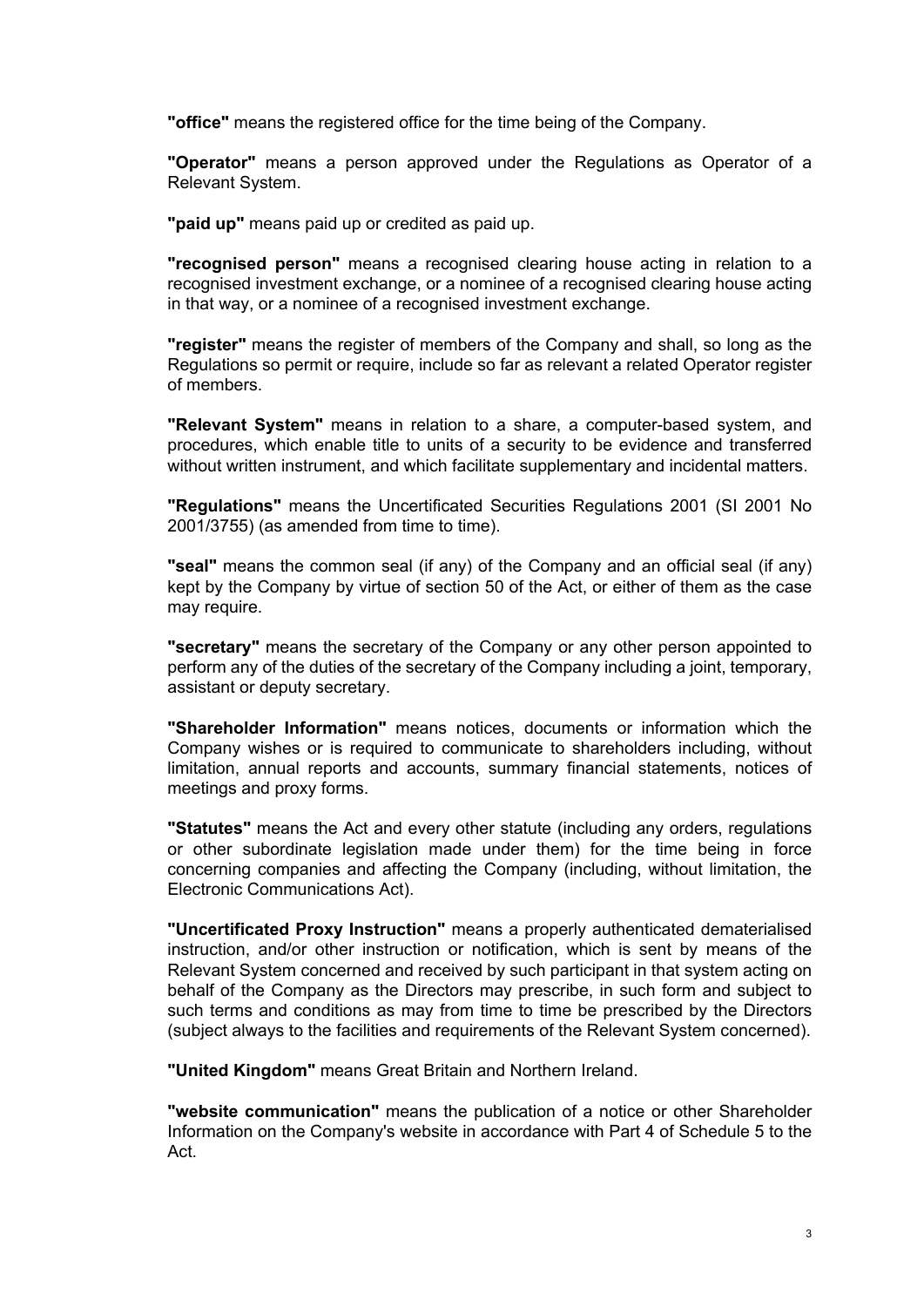**"year"** means calendar year.

- 2.2 References to **"writing"** include references to printing, typewriting, lithography, photography and any other mode or modes of presenting or reproducing words in a visible and non-transitory form whether sent or supplied in electronic form or made available on a website or otherwise.
- 2.3 Words importing one gender shall (where appropriate) include any other gender and words importing the singular shall (where appropriate) include the plural and vice versa.
- 2.4 Any words or expressions defined in the Act, the Electronic Communications Act or the Regulations shall, if not inconsistent with the subject or context and unless otherwise expressly defined in these Articles, bear the same meaning in these Articles save that the word **"company"** shall include anybody corporate.
- 2.5 References to:
	- (a) **"mental disorder"** mean mental disorder as defined in section 1 of the Mental Health Act 1983 or the Mental Health (Scotland) Act 1984 (as the case may be);
	- (b) any statute, regulation or any section or provision of any statute or regulation, if consistent with the subject or context, shall include any corresponding or substituted statute, regulation or section or provision of any amending, consolidating or replacement statute or regulation;
	- (c) **"executed"** include any mode of execution;
	- (d) an Article by number are to a particular Article of these Articles;
	- (e) a **"meeting"** (a) shall mean a meeting convened and held in any manner permitted by these Articles, including a general meeting at which some (but not all) of those entitled to be present attend and participate by means of electronic facility or facilities, and such persons shall be deemed to be present at that meeting for all purposes of the Act and these Articles, and **attend**, **participate**, **attending**, **participating**, **attendance** and **participation** shall be construed accordingly; and (b) shall be taken as not requiring more than one person to be present if any quorum requirement can be satisfied by one person;
	- (f) a **"person"** include references to a body corporate and to an unincorporated body of persons;
	- (g) a share (or to a holding of shares) being in uncertificated form or in certificated form are references respectively to that share being an uncertificated unit of a security or a certificated unit of a security provided that any reference to a share in uncertificated form applies only to a share class which is, for the time being, a participating security, and only for so long as it remains a participating security; and
	- (h) a **"cash memorandum account"** are to an account so designated by the Operator of the Relevant System concerned.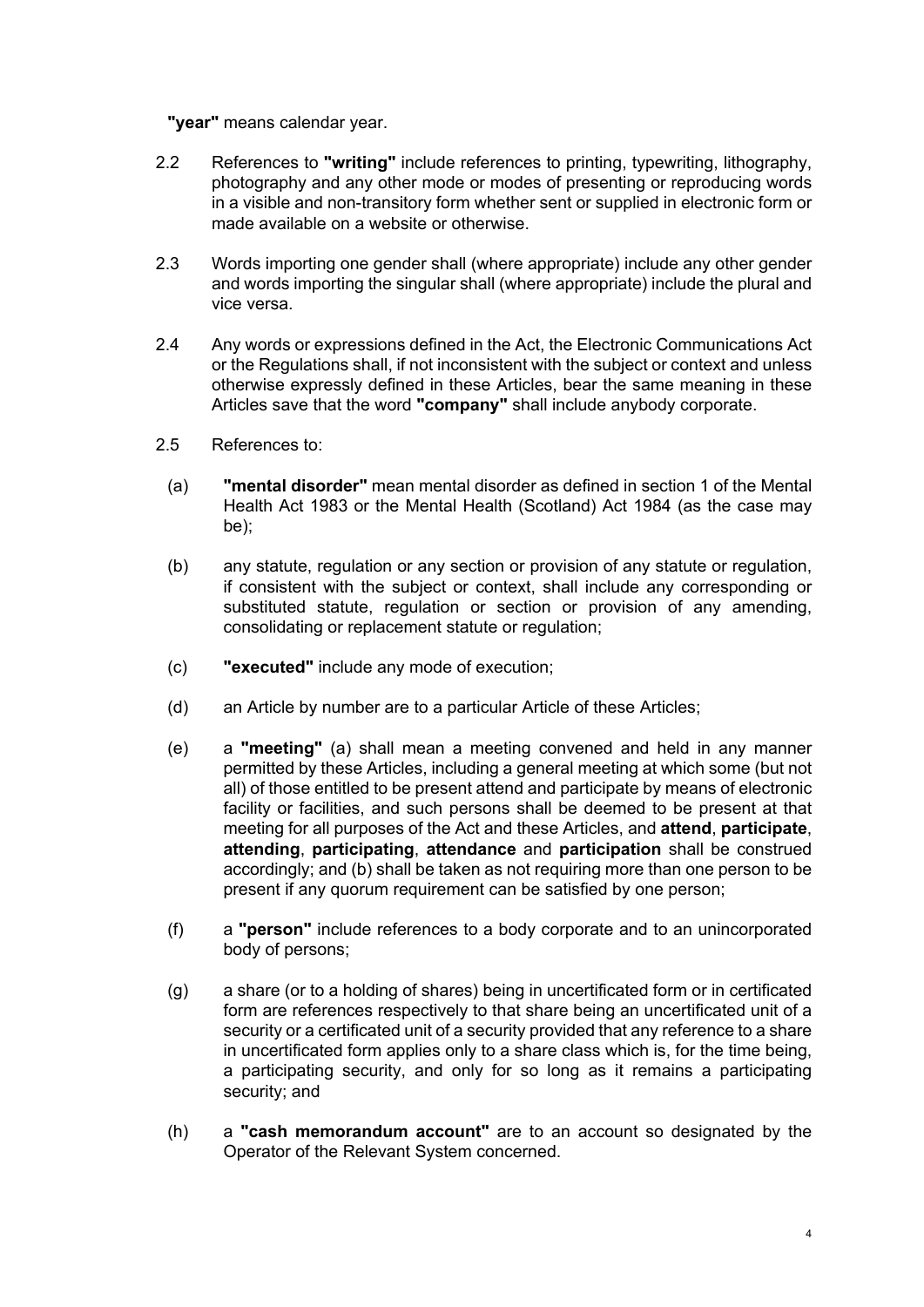### **3 REGISTERED OFFICE**

The Company's registered office is to be situated in England and Wales.

#### **4 LIMITED LIABILITY**

The liability of the members is limited to the amount, if any, unpaid on the shares held by them.

# **5 CHANGE OF NAME**

The Company may change its registered name in accordance with the Statutes or by majority decision of the Board.

### **6 SHARE CAPITAL**

- <span id="page-7-0"></span>6.1 Subject to the provisions of the Statutes and without prejudice to the rights attaching to any existing shares or class of shares, any share may be issued with such preferred, deferred or other special rights or such restrictions as the Company may from time to time by ordinary resolution determine or, if the Company has not so determined, as the Directors may determine.
- 6.2 In the event that rights and restrictions attaching to shares are determined by ordinary resolution pursuant to Article [6.1,](#page-7-0) those rights and restrictions shall apply, in particular in place of any rights or restrictions that would otherwise apply by virtue of the Act in the absence of any provisions in the articles of a company, as if those rights and restrictions were set out in the Articles.
- 6.3 Subject to the provisions of these Articles and to the Statutes, any unissued shares in the capital of the Company (whether forming part of the original or any increased capital) and all (if any) shares in the Company lawfully held by or on behalf of it shall be at the disposal of the Board which may offer, allot (with or without a right of renunciation), issue or grant options over such shares to such persons, at such time and for such consideration and upon such terms and conditions as the Board may determine.
- 6.4 The Company may exercise the powers of paying commissions conferred by the Statutes. Subject to the provisions of the Statutes, any such commission may be satisfied by the payment of cash or by the allotment of fully or partly paid shares or partly in one way and partly in the other and may be in respect of a conditional or absolute subscription. The Company may also on any issue of shares pay such brokerage as may be lawful.
- 6.5 Subject to the provisions of the Statutes and to any rights conferred on the holders of any other shares, shares may be issued on terms that they are, at the option of the Company or a member, liable to be redeemed on such terms and in such manner as may be determined by the Board (such terms to be determined before the shares are allotted).
- 6.6 Except as ordered by a court of a competent jurisdiction or as required by law, no person shall be recognised by the Company as holding any share upon any trust, and (except as otherwise provided by these Articles or by law) the Company shall not be bound by or compelled in any way to recognise (even if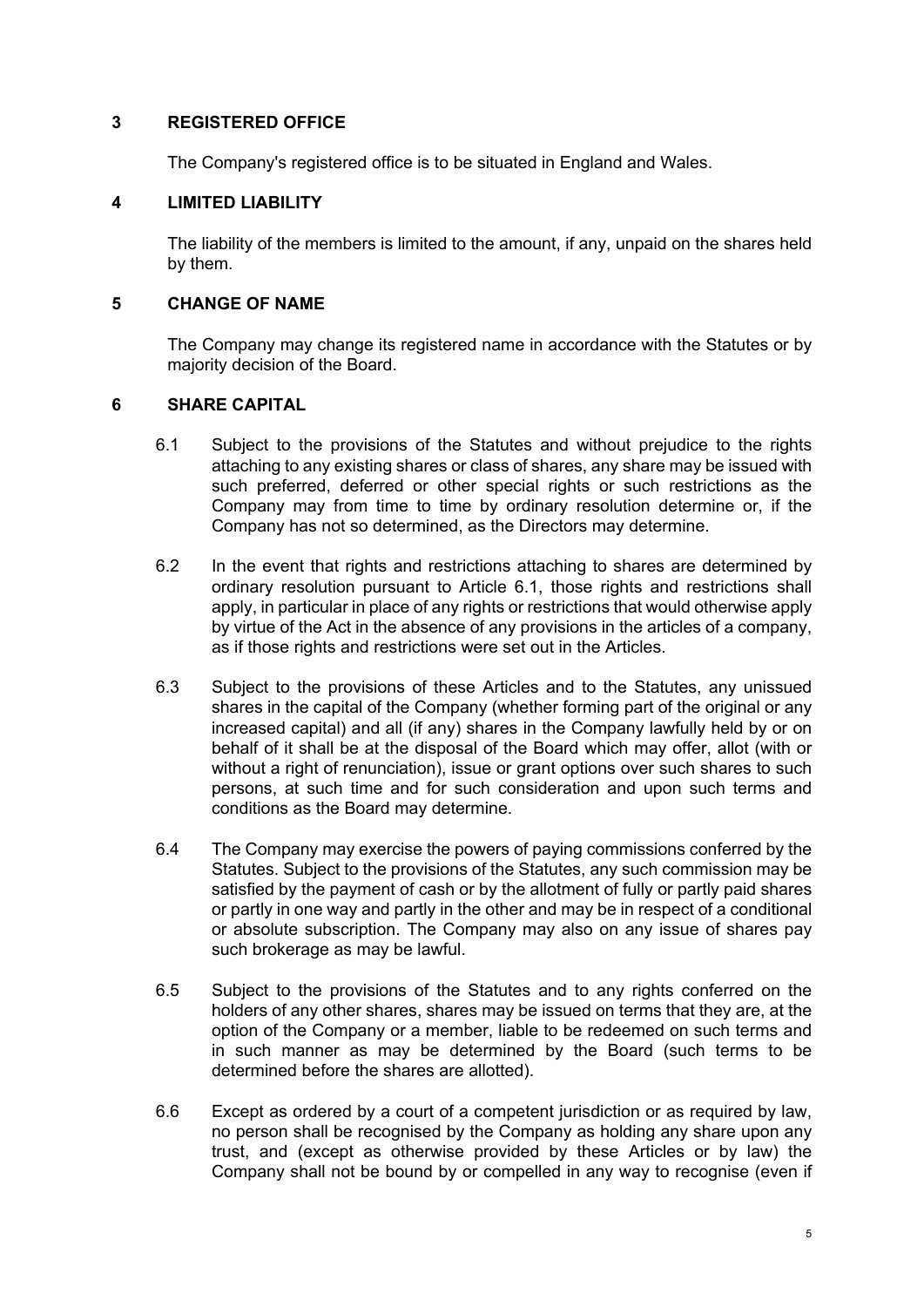having notice of it) any equitable, contingent, future, partial or other claim or any interest in any share, except an absolute right to the entirety thereof in the holder.

6.7 The Company may give financial assistance for the acquisition of shares in the Company to the extent that it is not restricted by the Statutes.

# **7 VARIATION OF RIGHTS**

- <span id="page-8-0"></span>7.1 Subject to the provisions of the Statutes, whenever the capital of the Company is divided into different classes of shares, the rights attached to any class may (unless otherwise provided by the terms of issue of the shares of that class) be varied or abrogated, whether or not the Company is being wound up, either with the consent in writing of the holders of not less than three-quarters in nominal value of the issued shares of the affected class (excluding any shares of that class held as treasury shares), or with the sanction of a special resolution passed at a separate general meeting of the holders of shares of that class (but not otherwise).
- 7.2 All the provisions of these Articles relating to general meetings shall, mutatis mutandis, apply to every such separate general meeting, except that:
	- (a) the necessary quorum at any such meeting other than an adjourned meeting shall be two persons together holding or representing by proxy at least onethird in nominal amount of the issued shares of the class in question (excluding any shares of that class held as treasury shares) and at an adjourned meeting one person holding shares of the class in question (other than treasury shares) or his proxy;
	- (b) any holder of shares of the class in question present in person or by proxy may demand a poll; and
	- (c) the holder of shares of the class in question shall, on a poll, have one vote in respect of every share of such class held by him.
- <span id="page-8-1"></span>7.3 Subject to the terms on which any shares may be issued, the rights or privileges attached to any class of shares in the capital of the Company shall be deemed not to be varied or abrogated by the creation or issue of any new shares ranking pari passu in all respects (save as to the date from which such new shares shall rank for dividend) with or subsequent to those already issued or by any purchase by the Company of its own shares or the holding of such shares as treasury shares.
- 7.4 The provisions of Articles [7.1](#page-8-0) to [7.3](#page-8-1) shall apply to the variation or abrogation of the special rights attached to some only of the shares of any class as if such group of shares of the class differently treated formed a separate class.

### **8 SHARES IN UNCERTIFICATED FORM**

8.1 The Directors shall have power to implement such arrangements as they may, in their absolute discretion, think fit in order for any class of shares to be a participating security (subject always to the Regulations and the facilities and requirements of the Relevant System concerned). Where they do so, Articles [8.2](#page-9-0) and [8.3](#page-9-1) shall come into effect immediately prior to the time at which the Operator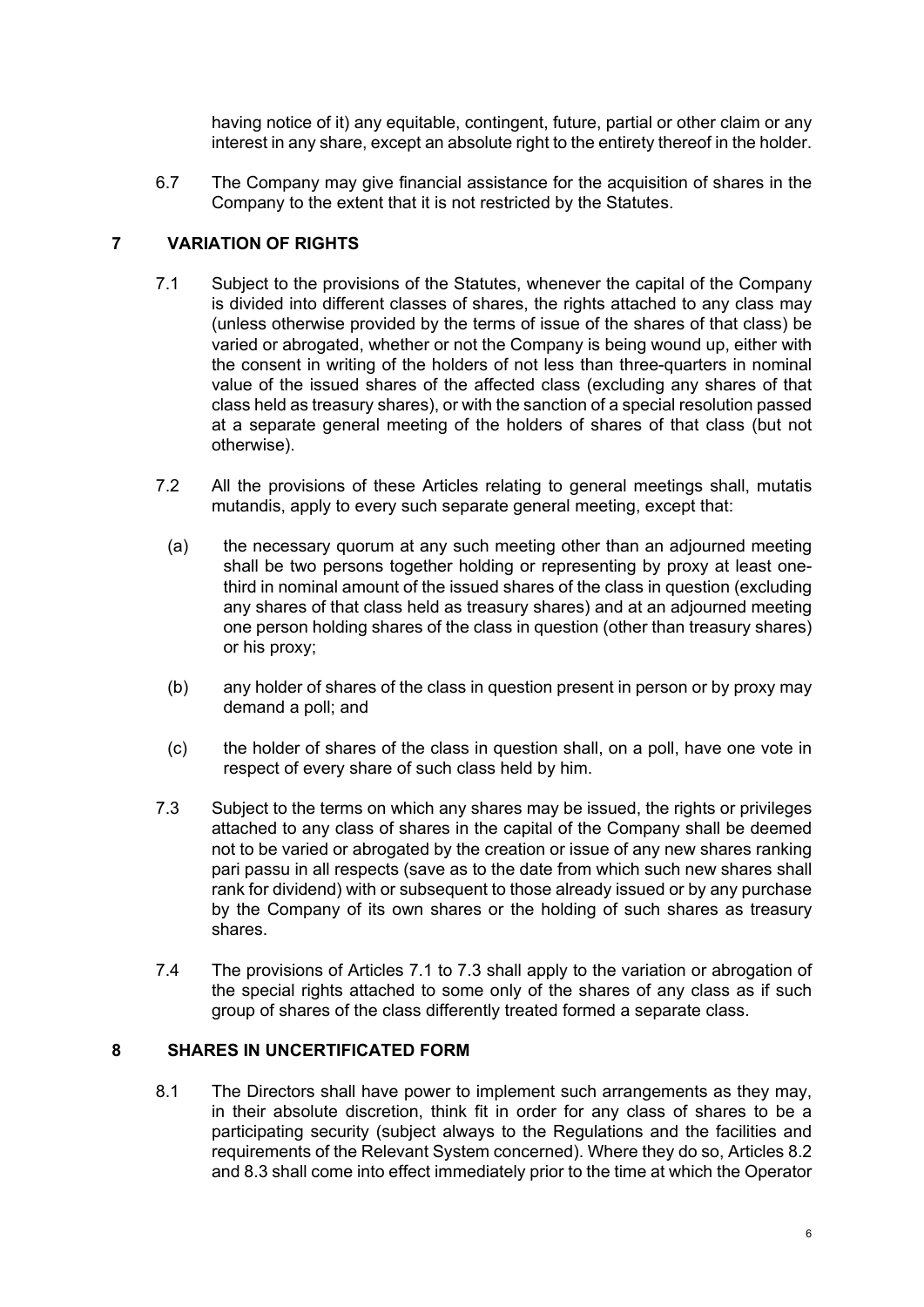of the Relevant System concerned permits the class of shares concerned to be a participating security.

- <span id="page-9-0"></span>8.2 In relation to any class of shares which is, for the time being, a participating security, and for so long as such class remains a participating security, no provision of these Articles shall apply or have effect to the extent that it is in any respect inconsistent with:
	- (a) the holding of shares of that class in uncertificated form;
	- (b) the transfer of title to shares of that class by means of a Relevant System; or
	- (c) the Regulations,

and, without prejudice to the generality of this Article, no provision of these Articles shall apply or have effect to the extent that it is in any respect inconsistent with the maintenance, keeping or entering up by the Operator, so long as that is permitted or required by the Regulations, of an Operator register of securities in respect of shares of that class in uncertificated form.

- <span id="page-9-1"></span>8.3 Without prejudice to the generality of Article [8.2](#page-9-0) and notwithstanding anything contained in these Articles or the Regulations, where any class of shares is, for the time being, a participating security (such class being referred to in these Articles as the Relevant Class):
	- (a) the register relating to the **Relevant Class** shall be maintained at all times in the United Kingdom;
	- (b) shares of the Relevant Class may be issued in uncertificated form in accordance with and subject as provided in the Regulations;
	- (c) unless the Directors otherwise determine, shares of the Relevant Class held by the same holder or joint holder in certificated form and uncertificated form shall be treated as separate holdings;
	- (d) shares of the Relevant Class may be changed from uncertificated to certificated form, and from certificated to uncertificated form, in accordance with and subject as provided in the Regulations;
	- (e) title to shares of the Relevant Class which are recorded on the register as being held in uncertificated form may be transferred by means of the Relevant System concerned and accordingly (and in particular) Articles [13.1,](#page-14-0) [13.2](#page-14-1) and [13.5](#page-15-0) shall not apply in respect of such shares to the extent that those Articles require or contemplate the effecting of a transfer by an instrument in writing and the production of a certificate for the share to be transferred;
	- (f) the Company shall comply with the provisions of Regulations 25 and 26 in relation to the Relevant Class;
	- (g) the provisions of these Articles with respect to meetings of or including holders of the Relevant Class, including notices of such meetings, shall have effect subject to the provisions of Regulation 41; and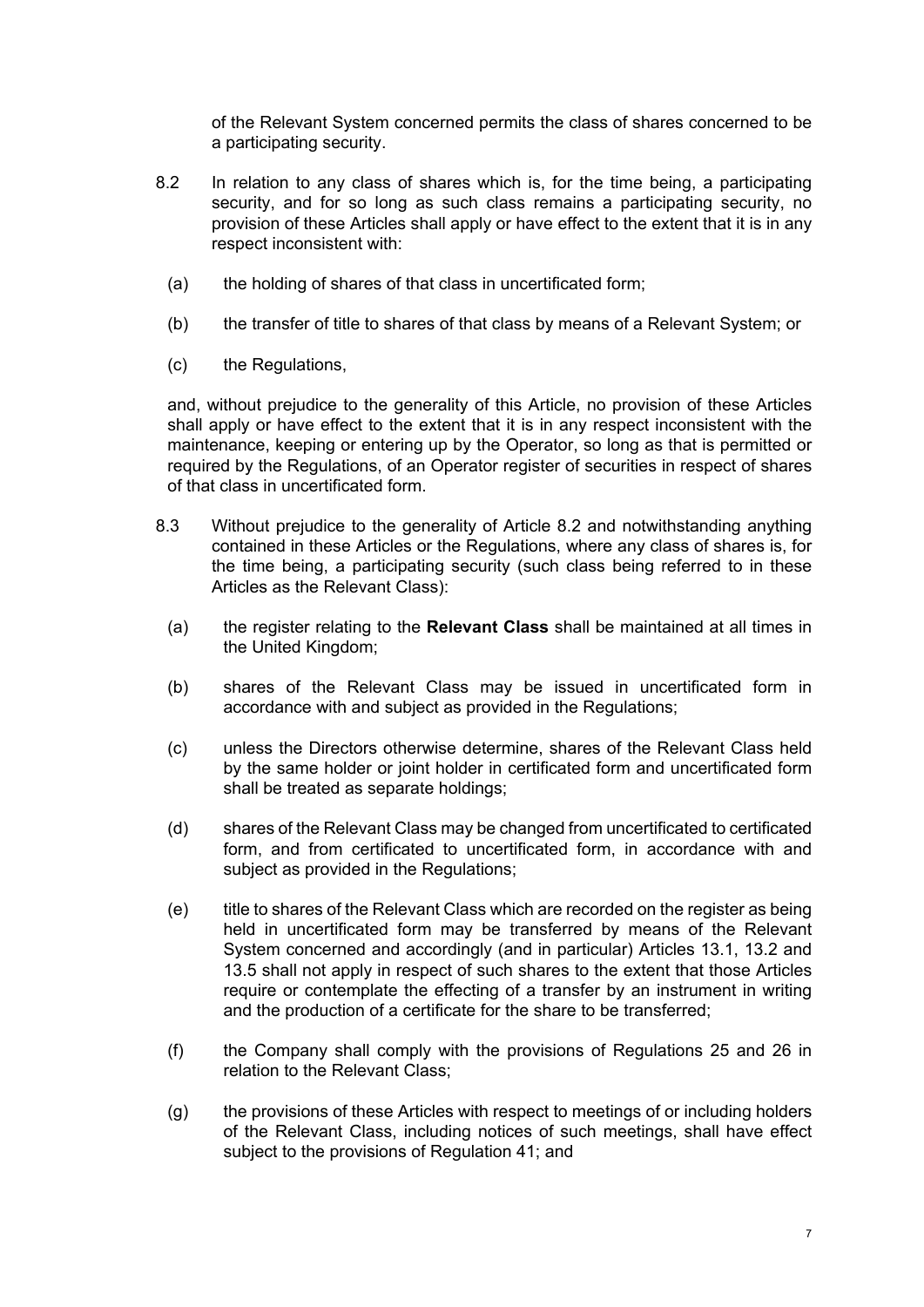- (h) Articles [9.1](#page-10-0) to [9.4](#page-10-1) shall not apply so as to require the Company to issue a certificate to any person holding shares of the Relevant Class in uncertificated form.
- 8.4 The Company shall be entitled to assume that the entries on any record of securities maintained by it in accordance with the Regulations and regularly reconciled with the relevant Operator register of securities are a complete and accurate reproduction of the particulars entered in the Operator register of securities and shall accordingly not be liable in respect of any act or thing done or omitted to be done by or on behalf of the Company in reliance upon such assumption, in particular, any provision of these Articles which requires or envisages that action will be taken in reliance on information contained in the register shall be construed to permit that action to be taken in reliance on information contained in any relevant record of securities (as so maintained and reconciled).

# **9 SHARE CERTIFICATES**

- <span id="page-10-0"></span>9.1 Subject to these Articles and the provisions of the Regulations every person (except a person in respect of whom the Company is not by law required to complete and have ready for delivery a certificate) whose name is entered as a holder of any share in the register shall be entitled without payment to have issued to him within two months after allotment or lodgement of a transfer (unless the terms of the issue of the shares provide otherwise) one certificate in respect of each class of shares held by him or, with the consent of the Board and upon payment of such reasonable out-of-pocket expenses for every certificate after the first as the Board shall determine, several certificates, each for one or more of his shares. Shares of different classes may not be included in the same certificate.
- <span id="page-10-2"></span>9.2 Where a holder of any share (except a recognised person) has transferred a part of the shares comprised in his holding, he shall be entitled to a certificate for the balance without charge or, upon payment for every certificate after the first of such reasonable sum as the Directors may determine, several certificates each for one or more of his shares.
- <span id="page-10-3"></span>9.3 Any two or more certificates representing shares of any one class held by any member may at his request be cancelled and a single new certificate for such shares issued in lieu without charge.
- <span id="page-10-1"></span>9.4 The Company shall not be bound to issue more than one certificate for shares held jointly by several persons and delivery of a certificate to the joint holder who is named first in the register shall be a sufficient delivery to all of them.
- 9.5 In the case of shares held jointly by several persons, any such request mentioned in Articles [9.1](#page-10-0), [9.2](#page-10-2) or [9.3](#page-10-3) may only be made by the joint holder who is named first in the register.
- 9.6 Every certificate shall be executed by the Company in such manner as the Board, having regard to the Statutes and the listing requirements of the competent authority, may authorise. Every certificate shall specify the number, class and distinguishing number (if any) of the shares to which it relates and the nominal value of and the amount paid up on each share.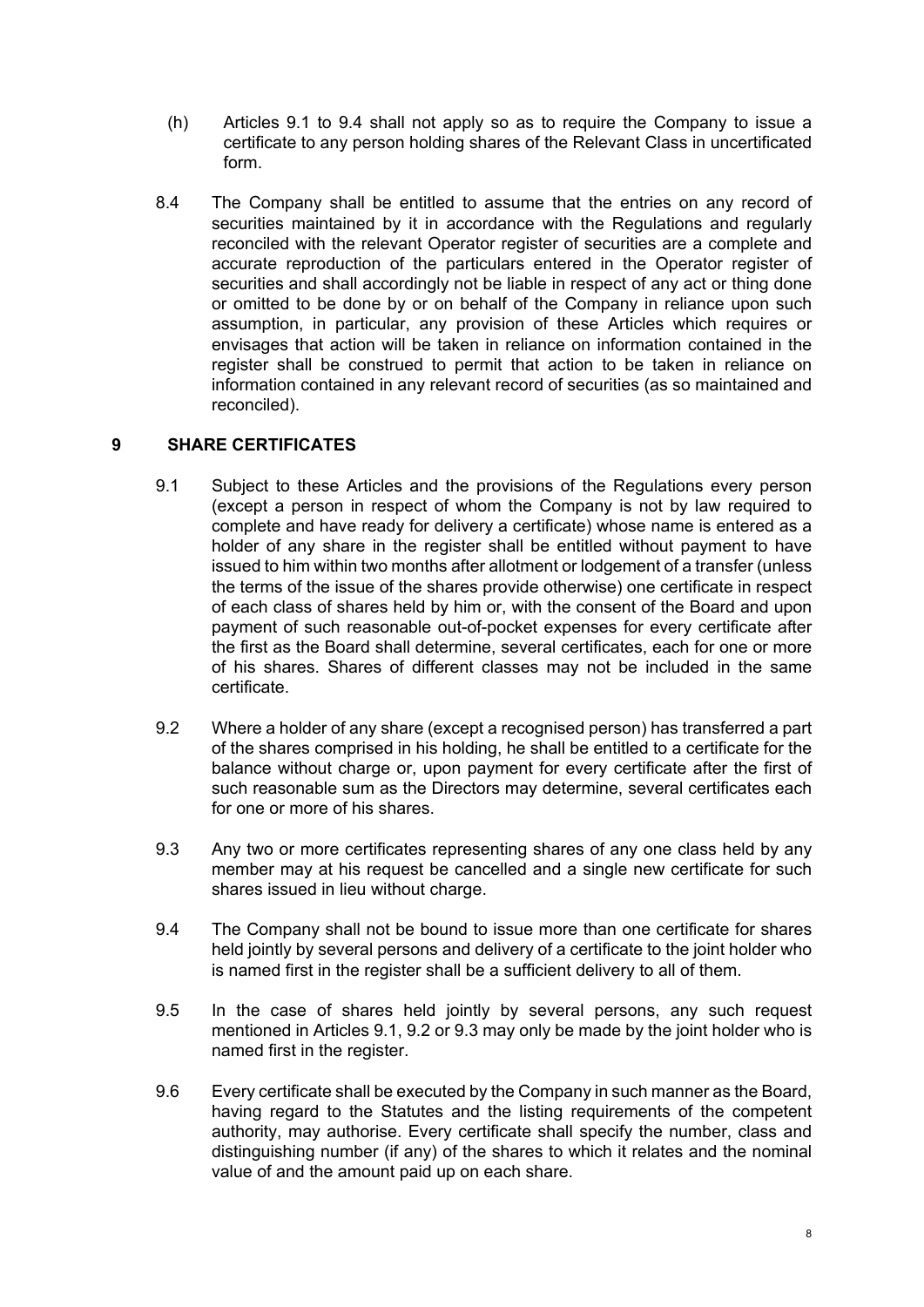- 9.7 The Board may by resolution decide, either generally or in any particular case or cases, that any signatures on any certificates for shares or any other form of security at any time issued by the Company need not be autographic but may be applied to the certificates by some mechanical means or may be printed on them or that the certificates need not be signed by any person.
- 9.8 If a share certificate is damaged, worn out, defaced, lost, stolen or destroyed, it may be replaced without charge (other than exceptional out-of-pocket expenses) and otherwise on such terms (if any) as to evidence and/or indemnity (with or without security) as the Board may require. In the case where the certificate is damaged, worn out or defaced, it may be renewed only upon delivery of the certificate to the Company.

# **10 LIEN**

- 10.1 The Company shall have a first and paramount lien on every share (not being a fully paid share) for all money (whether presently due or not) payable in respect of that share. The Company's lien over a share extends to any dividend and (if the lien is enforced and the share is sold by the Company) the proceeds of sale of that share. The Board may at any time declare any share to be wholly or in part exempt from the provisions of this Article.
- 10.2 The Company may sell, in such manner as the Board decides, any shares on which the Company has a lien, if a sum in respect of which the lien exists is presently payable and is not paid within 14 clear days after notice in writing has been served on the holder of the shares in question or the person entitled to such shares by reason of death or bankruptcy of the holder or otherwise by operation of law, demanding payment of the sum presently payable and stating that if the notice is not complied with the shares may be sold.
- 10.3 To give effect to any such sale, the Board may authorise such person as it directs to execute any instrument of transfer of the shares sold to, or in accordance with the directions of, the purchaser. The title of the transferee to the shares shall not be affected by any irregularity in or invalidity of the proceedings relating to the sale, and he shall not be bound to see to the application of the purchase money.
- 10.4 The net proceeds of the sale, after payment of the costs of such sale, shall be applied in or towards satisfaction of the liability in respect of which the lien exists so far as the same is presently payable, and any residue shall (upon surrender to the Company for cancellation of the certificate for the shares sold (where applicable) and subject to a like lien for any monies not presently payable or any liability or engagement not likely to be presently fulfilled or discharged as existed upon the shares before the sale) be paid to the holder of (or person entitled by transmission to) the shares immediately before the sale.

### **11 CALL ON SHARES**

11.1 Subject to the terms of allotment of any shares, the Board may send a notice and make calls upon the members in respect of any monies unpaid on their shares (whether in respect of the nominal value of the shares or by way of premium) provided that (subject as aforesaid) no call on any share shall be payable within one month from the date fixed for the payment of the last preceding call and that at least 14 clear days' notice from the date the notice is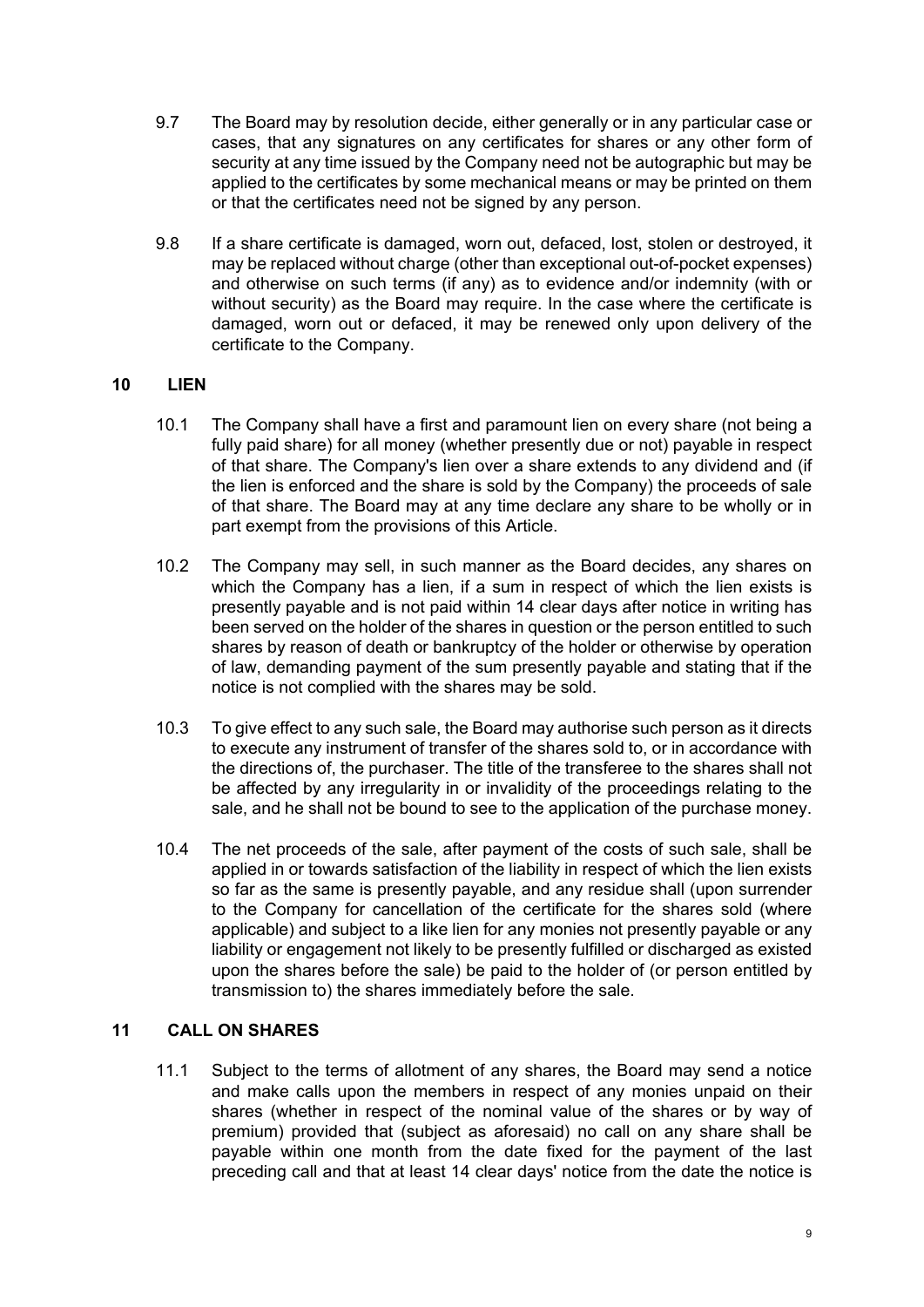sent shall be given of every call specifying the time or times, place of payment and the amount called on the members' shares. A call may be revoked in whole or in part or the time fixed for its payment postponed in whole or in part by the Board at any time before receipt by the Company of the sum due thereunder.

- 11.2 A call shall be deemed to have been made at the time when the resolution of the Directors authorising the call was passed.
- 11.3 A call may be made payable by instalments.
- 11.4 The joint holders of a share shall be jointly and severally liable to pay all calls in respect of the share.
- 11.5 Each member shall pay to the Company, at the time and place of payment specified in the notice of the call, the amount called on his shares. A person on whom a call is made will remain liable for calls made upon him, notwithstanding the subsequent transfer of the shares in respect of which the call was made.
- 11.6 If a sum called in respect of a share shall not be paid before or on the day appointed for payment, the person from whom the sum is due shall pay interest on the sum from the day fixed for payment to the time of actual payment at such rate, not exceeding 5 per cent above the base lending rate per annum most recently set by the Monetary Policy Committee of the Bank of England, as the Board may decide, together with all expenses that may have been incurred by the Company by reason of such non-payment, but the Board may waive payment of interest and such expenses wholly or in part. No dividend or other payment or distribution in respect of any such share shall be paid or distributed and no other rights which would otherwise normally be exercisable in accordance with these Articles may be exercised by a holder of any such share so long as any such sum or any interest or expenses payable in accordance with this Article in relation thereto remains due.
- 11.7 Any sum which becomes payable by the terms of allotment of a share, whether on allotment or on any other fixed date or as an instalment of a call and whether on account of the nominal value of the share or by way of premium, shall for the purposes of these Articles be deemed to be a call duly made, notified and payable on the date on which, by the terms of allotment or in the notice of the call, it becomes payable In the case of non-payment, all the provisions of these Articles relating to payment of interest and expenses, forfeiture and otherwise shall apply as if such sum had become payable by virtue of a call duly made and notified.
- 11.8 The Board may, if it thinks fit, receive from any member willing to advance it all or any part of the money (whether on account of the nominal value of the shares or by way of premium) uncalled and unpaid upon any shares held by him, and such payment shall, to the extent of it, extinguish the liability on the shares in respect of which it is advanced. The Company may pay upon all or any part of the money so advanced (until it would but for the advance become presently payable) interest at such rate (if any) not exceeding 5 per cent above the base lending rate per annum most recently set by the Monetary Policy Committee of the Bank of England, as the Board may decide. No sum paid in advance of calls shall entitle the holder of a share to any portion of a dividend or other payment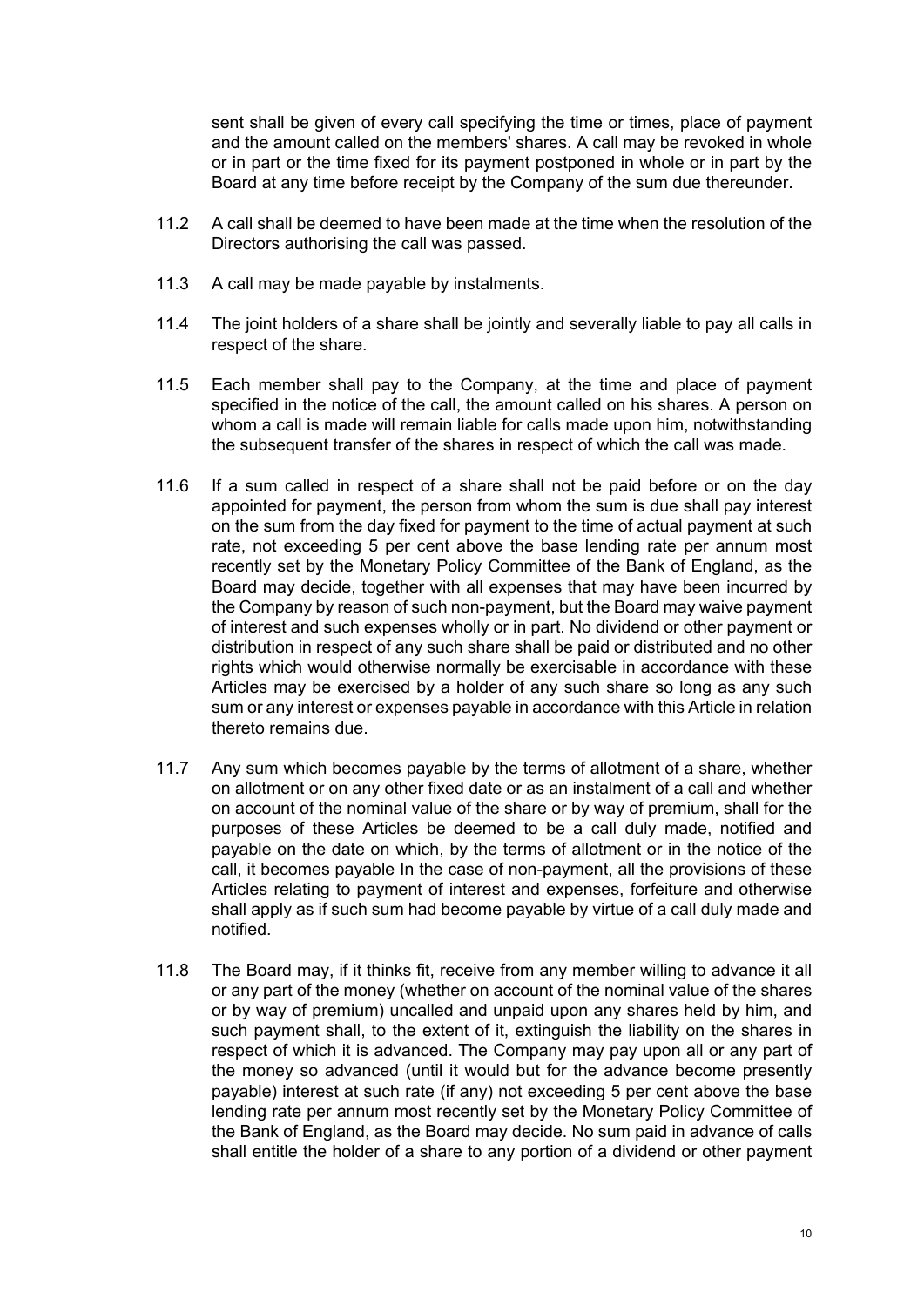or distribution subsequently declared in respect of any period prior to the date upon which such sum would, but for such payment, become presently payable.

11.9 The Board may on or before the allotment of shares differentiate between the allottees or holders as to the amount of calls to be paid and the times of payment.

# **12 FORFEITURE**

- 12.1 If a member fails to pay the whole or any part of any call or instalment of a call on the day fixed for payment, the Board may, at any time thereafter during such time as any part of such call or instalment remains unpaid, serve a notice on him requiring payment of so much of the call or instalment as is unpaid, together with any accrued interest and any costs, charges and expenses incurred by the Company by reason of the non-payment.
- 12.2 The notice shall fix a further day (not being less than seven clear days from the date of the notice) on or before which, and the place where, the payment required by the notice is to be made, and shall state that, in the event of non-payment at or before the time and at the place specified, the shares on which the call was made will be liable to be forfeited. The Board may accept the surrender of any share liable to be forfeited upon such terms and conditions as may be agreed and, subject to any such terms and conditions, a surrendered share shall be treated as if it had been forfeited.
- 12.3 If the requirements of the notice are not complied with, any share in respect of which the notice has been given may, at any time before the payments required by the notice have been made, be forfeited by a resolution of the Board to that effect. Every forfeiture shall include all dividends and other payments or distributions declared in respect of the forfeited shares and not paid or distributed before forfeiture. Forfeiture shall be deemed to occur at the time of the passing of the said resolution of the Board.
- 12.4 Subject to the provisions of the Statutes, a forfeited share shall be deemed to be the property of the Company and may be sold, re-allotted or otherwise disposed of upon such terms and in such manner as the Board decides, either to the person who was before the forfeiture the holder or to any other person, and at any time before sale, re-allotment or other disposition the forfeiture may be cancelled on such terms as the Board decides. The Company shall not exercise any voting rights in respect of such a share. Where for the purposes of its disposal a forfeited share (being in certificated form) is to be transferred to any person, the Board may authorise a person to execute an instrument of transfer of the share In the case of a share in uncertificated form, the Directors may, to enable the Company to deal with the share in accordance with the provisions of this Article, require the Operator of a Relevant System to convert the share into certificated form, and after such conversion, authorise any person to execute an instrument of transfer and/or take such other steps (including the giving of directions to or on behalf of the holder, who shall be bound by them) as they think fit to effect the transfer.
- 12.5 When any share has been forfeited, notice of the forfeiture shall be served upon the person who was before forfeiture the holder, or the person entitled to the share by transmission, and an entry of the forfeiture, with the date of the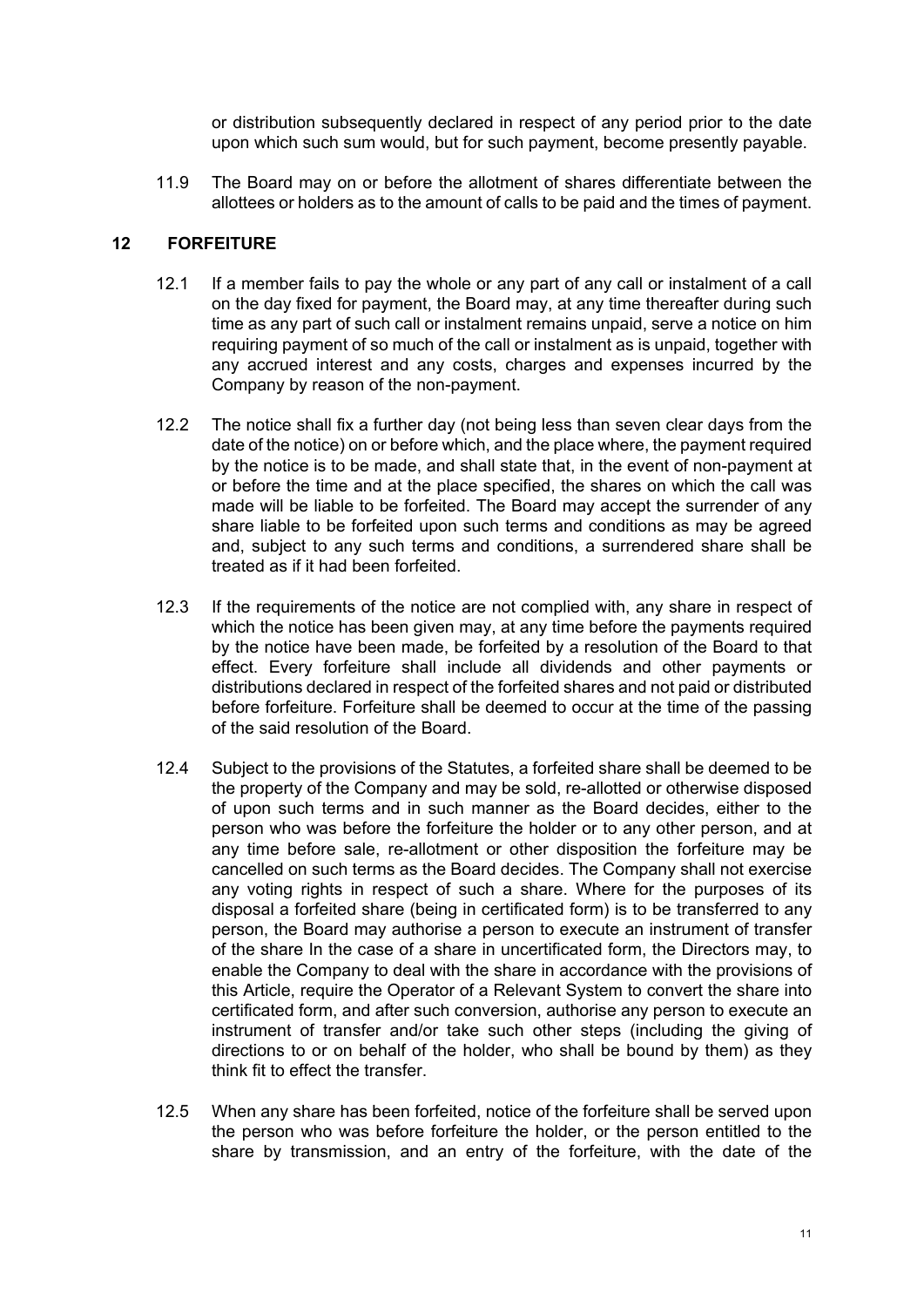forfeiture, shall be entered in the register, but no forfeiture shall be invalidated by any failure to give such notice or make such entry.

- 12.6 A person, any of whose shares have been forfeited, shall cease to be a member in respect of the forfeited shares and shall surrender to the Company for cancellation the certificate for the shares forfeited, but shall, notwithstanding the forfeiture, remain liable to pay to the Company all money which at the date of forfeiture was then payable by him to the Company in respect of the shares, with interest on such money at such rate not exceeding 5 per cent above the base lending rate per annum most recently set by the Monetary Policy Committee of the Bank of England, as the Board may decide, or, if no interest was so payable, at the appropriate rate (as defined in the Act) from the date of forfeiture until payment. The Board may, if it thinks fit, waive the payment of all or part of such money and/or the interest payable thereon, or enforce payment without any allowance for the value of the shares at the time of forfeiture or for any consideration received on their disposal.
- 12.7 A statutory declaration by a Director or the secretary that a share has been duly forfeited or surrendered on a specified date shall be conclusive evidence of the facts stated in it as against all persons claiming to be entitled to the share. The statutory declaration shall (subject to the execution of an instrument of transfer, if necessary) constitute a good title to the share and the person to whom the share is disposed of shall not be bound to see to the application of the consideration (if any) nor shall his title to the share be affected by any irregularity in or invalidity of the proceedings in reference to the forfeiture, surrender, sale, re-allotment or disposal of the share.
- 12.8 If the Company sells a forfeited share, the person who held it prior to its forfeiture is entitled to receive from the Company the proceeds of such sale, net of any commission, and excluding any amount which was, or would have become, payable and had not, when that share was forfeited, been paid by that person in respect of that share, but no interest is payable to such person in respect of such proceeds and the Company is not required to account for any money earned on them.

### **13 TRANSFER OF SHARES**

- <span id="page-14-0"></span>13.1 The instrument of transfer of a share may be in any usual form or in any other form which the Board may approve.
- <span id="page-14-1"></span>13.2 The instrument of transfer of a share shall be executed by or on behalf of the transferor and (in the case of a partly paid share) by or on behalf of the transferee. The transferor shall be deemed to remain the holder until the name of the transferee is entered in the register.
- 13.3 Where any class of shares is, for the time being, a participating security, title to shares of that class which are recorded on an Operator's register of members as being held in uncertificated form may be transferred by means of the Relevant System concerned. The transfer may not be in favour of more than four transferees.
- 13.4 The Board may, in its absolute discretion, and without assigning any reason therefor, refuse to register any transfer of shares which are not fully paid provided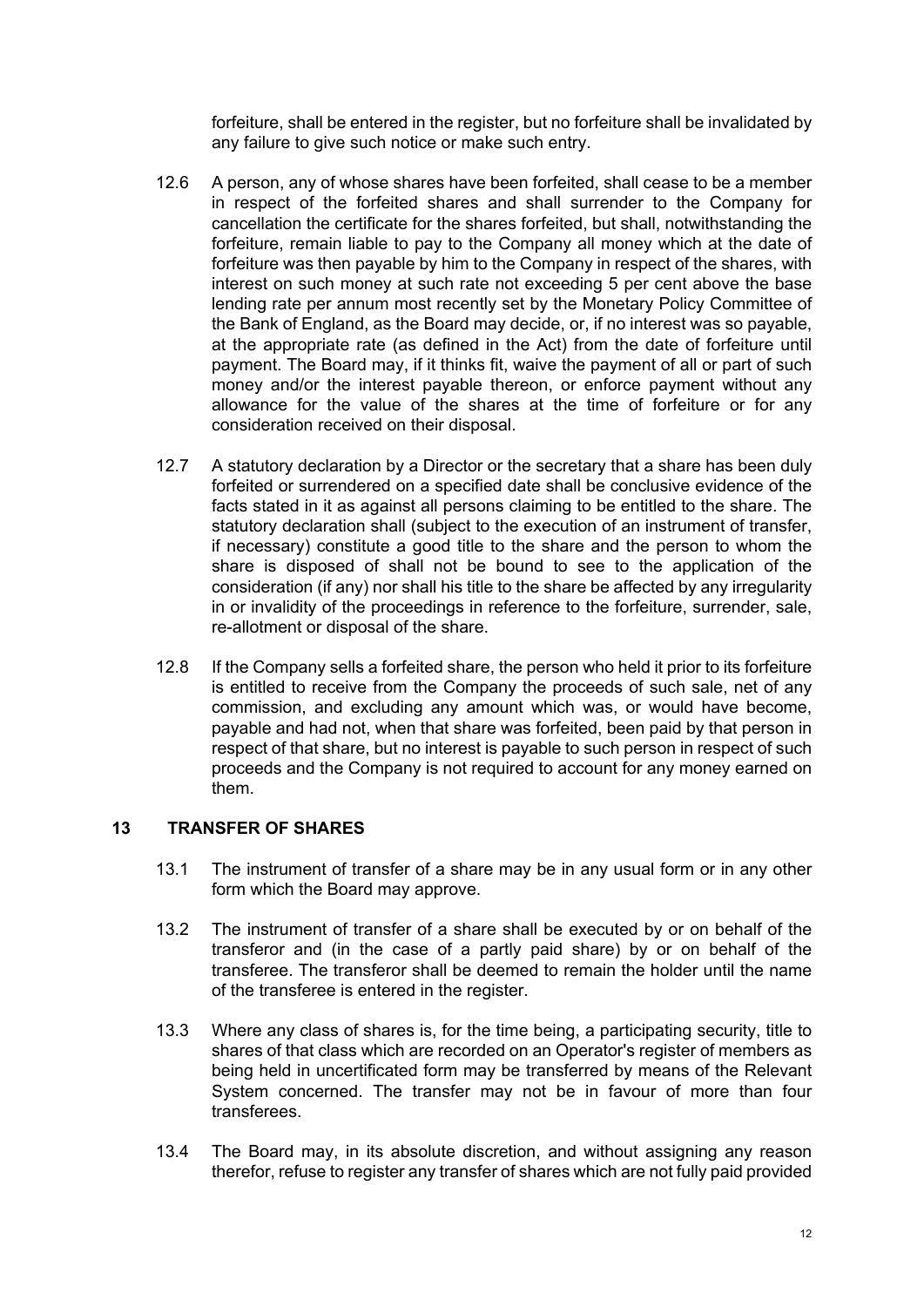that, where any such shares are admitted to the Official List of the competent authority, such discretion may not be exercised in such a way as to prevent dealings in the shares of that class from taking place on an open and proper basis.

- <span id="page-15-0"></span>13.5 The Board may refuse to register any transfer of shares, unless (in the case of a certificated share):
- (a) the instrument of transfer is lodged (duly stamped if the Statutes so require) at the office or at such other place as the Board may appoint, accompanied by the certificate for the shares to which it relates and such other evidence (if any) as the Board may reasonably require to show the right of the transferor to make the transfer (and, if the instrument of transfer is executed by some other person on his behalf, the authority of that person to do so) provided that, in the case of a transfer by a recognised person where a certificate has not been issued in respect of the share, the lodgement of share certificates shall not be necessary;
- (b) the instrument of transfer is in respect of only one class of share; and
- (c) in the case of a transfer to joint holders, they do not exceed four in number.
- 13.6 The Directors may refuse to register a transfer of a share in uncertificated form to a person who is to hold it thereafter in certificated form in any case where the Company is entitled to refuse (or is excepted from the requirement) under the Regulations to register the transfer.
- 13.7 The Company shall be entitled to retain any instrument of transfer which is registered, but any instrument of transfer which the Board refuses to register (except in the case of fraud) shall be returned to the person lodging it when notice of the refusal is given.
- 13.8 If the Board refuses to register a transfer, it shall as soon as practicable and in any event within two months after the date on which the instrument of transfer was lodged with the Company (or in the case of uncertificated shares the date on which the Operator-instruction was received) send to the transferee notice of, together with the reasons for, the refusal. The Board shall send such further information about the reasons for the refusal to the transferee as the transferee may reasonably request.
- 13.9 No fee shall be payable to the Company for the registration of any transfer or any other document relating to or affecting the title to any share or for making any entry in the register affecting the title to any share.
- 13.10 Nothing in these Articles shall preclude the Directors from recognising a renunciation of the allotment of any share by the allottee in favour of some other person.

### **14 TRANSMISSION OF SHARES**

14.1 If a member dies, the survivor or survivors where he was a joint holder and his personal representatives where he was a sole holder or the only survivor of joint holders shall be the only person(s) recognised by the Company as having any title to his shares, but nothing contained in these Articles shall release the estate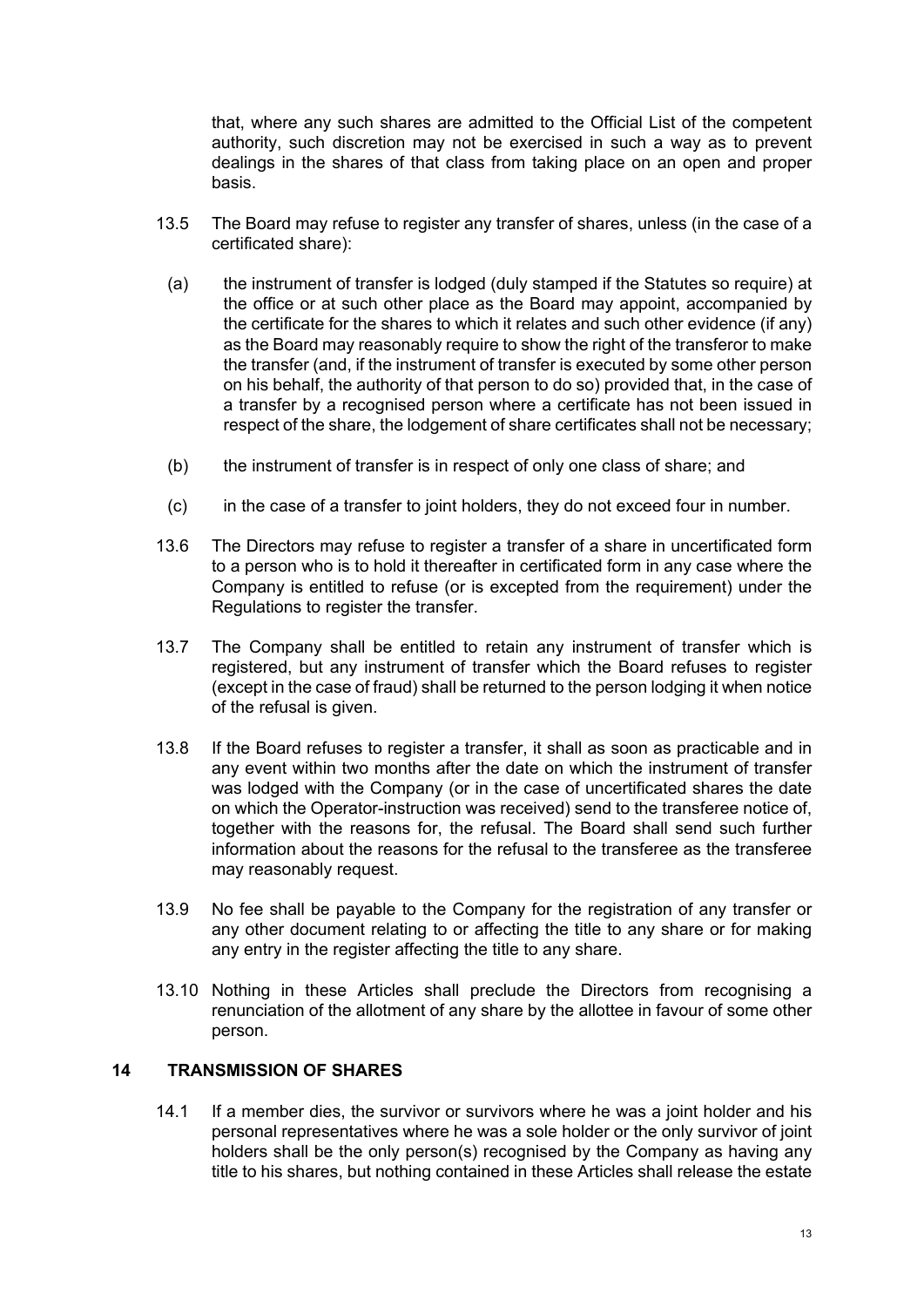of a deceased member from any liability in respect of any share held by him solely or jointly with other persons.

- 14.2 Any person becoming entitled to a share in consequence of the death or bankruptcy of a member or by operation of law may, upon such evidence as to his title being produced as may be reasonably required by the Board and subject to these Articles, elect either to be registered as the holder of the share or to have a person nominated by him registered as the holder. If the person elects to become the holder, he shall give notice in writing to that effect If the person elects to have another person registered, he shall execute an instrument of transfer of the share to that person. All the provisions of these Articles relating to the transfer of shares shall apply to the notice or instrument of transfer as if the death or bankruptcy of the member or other event giving rise to the transmission had not occurred and the notice or instrument of transfer were an instrument of transfer executed by the member.
- 14.3 Any person becoming entitled to a share in consequence of the death or bankruptcy of a member or by operation of law shall, subject to the requirements of these Articles and to the provisions of this Article, be entitled to receive, and may give a good discharge for, all dividends and other money payable in respect of the share, but he shall not be entitled to receive notice of or to attend or vote at meetings of the Company or at any separate meetings of the holders of any class of shares or to any of the rights or privileges of a member until he shall have become a holder in respect of the share in question. The Board may at any time give notice requiring any such person to elect either to be registered or to transfer the share, and if the notice is not complied with within 60 days, the Board may withhold payment of all dividends and other distributions and payments declared in respect of the share until the requirements of the notice have been complied with.

### **15 ALTERATION OF SHARE CAPITAL**

- 15.1 The Company may by ordinary resolution alter its share capital in accordance with the Act.
- 15.2 A resolution to sub-divide shares may determine that, as between the holders of such shares resulting from the sub-division, any of them may have any preference or advantage or be subject to any restriction as compared with the others.
- 15.3 Whenever as a result of a consolidation of shares any members would become entitled to fractions of a share, the Board may deal with the fractions as it thinks fit and in particular may, on behalf of those members, sell the shares representing the fractions for the best price reasonably obtainable to any person (including, subject to the provisions of the Statutes, the Company) and distribute the net proceeds of sale (subject to retention by the Company of amounts not exceeding £5, the cost of distribution of which would be disproportionate to the amounts involved) in due proportion among those members, or retain such net proceeds for the benefit of the Company, and in the case of shares in certificated form, the Board may authorise a person to execute an instrument of transfer of the shares to, or in accordance with the directions of, the purchaser, and in the case of shares in uncertificated form, the Board may, to enable the Company to deal with the share in accordance with the provisions of this Article, require the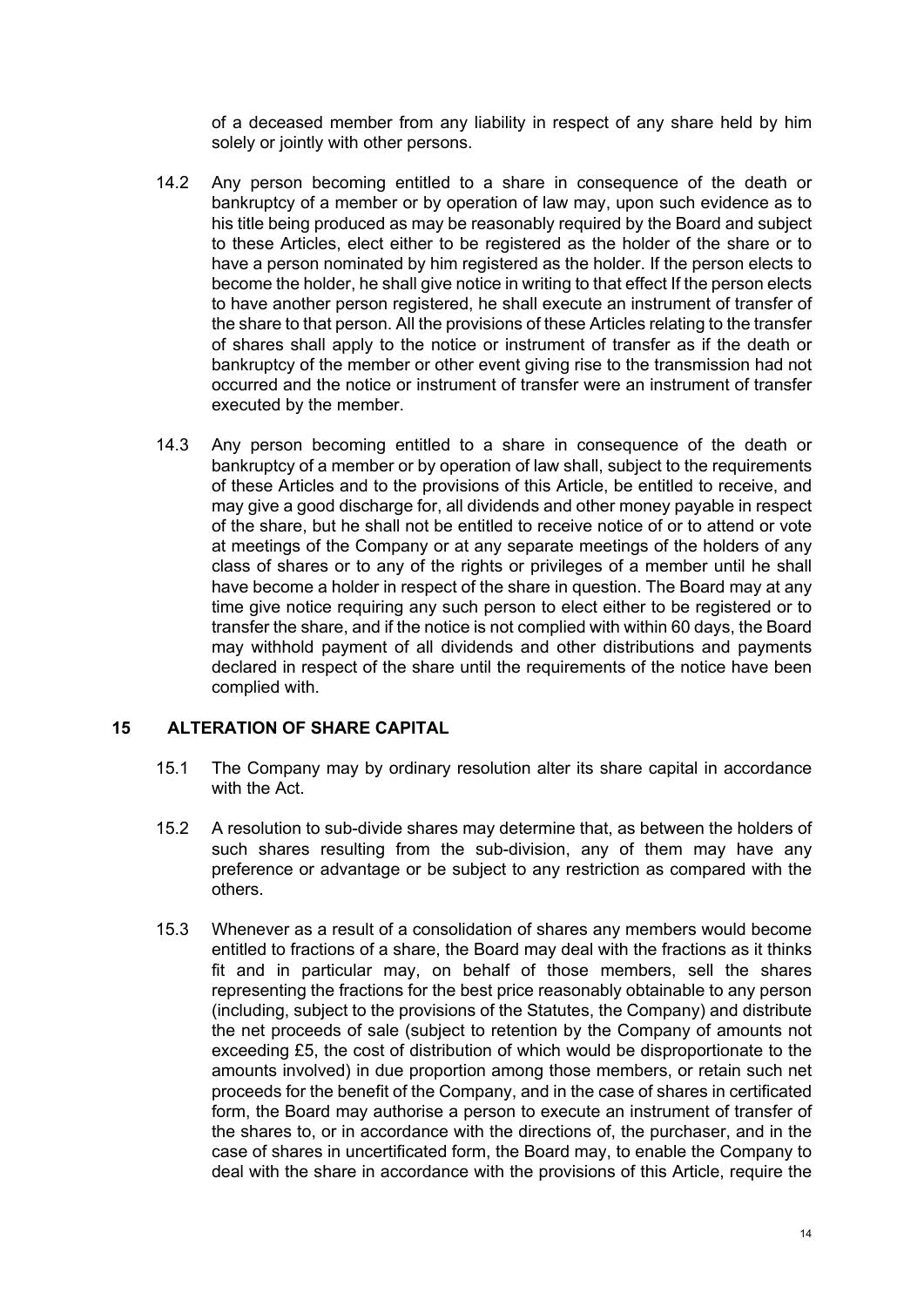Operator of a Relevant System to convert the share into certificated form, and after such conversion, authorise any person to execute an instrument of transfer and/or take such other steps (including the giving of directions to or on behalf of the holder, who shall be bound by them) as they think fit to effect the transfer. The transferee shall not be bound to see to the application of the purchase money nor shall his title to the shares be affected by any irregularity in or invalidity of the proceedings relating to the sale.

#### **16 PURCHASE OF OWN SHARES**

- 16.1 The Company may purchase its own shares (including any redeemable shares) but so that no such purchase shall take place save in accordance with the Statutes.
- 16.2 On any purchase by the Company of its own shares, neither the Company nor the Board shall be required to select the shares to be purchased rateably or in any manner as between the holders of shares of the same class or as between them and the holders of shares of any other class or in accordance with the rights as to dividends or capital conferred by any class of shares.

# **17 GENERAL MEETINGS**

- 17.1 The Company shall hold an annual general meeting which shall be convened by the Board in accordance with the Statutes, at such time and place including partly (but not wholly) by means of electronic facility or facilities as may be determined by the Board. Nothing in these Articles authorises or allows a general meeting to be held exclusively on an electronic basis.
- 17.2 The Board may call a general meeting whenever it thinks fit and, on the requisition of members in accordance with the Act, it shall proceed to convene a general meeting for a date not more than 28 days after the date of the notice convening the meeting. If there are not within the United Kingdom sufficient Directors to call a general meeting, any Director or, if there is no Director within the United Kingdom, any member of the Company may call a general meeting.
- 17.3 The Board shall determine in relation to each general meeting the means of attendance at and participation in the meeting, including whether the persons entitled to attend and participate in the meeting shall be enabled to do so:
	- (a) subject to Article [20.3,](#page-21-0) by means of electronic facility or facilities pursuant to Article [17.4](#page-17-0) (and for the avoidance of doubt, the Board shall be under no obligation to offer or provide such facility or facilities, whatever the circumstances); and/or
	- (b) by simultaneous attendance and participation at a satellite meeting place or places pursuant to Article [18.4.](#page-19-0)
- <span id="page-17-0"></span>17.4 Without prejudice to Article [18.2,](#page-18-0) the Board may resolve to enable persons entitled to attend and participate in a general meeting to do so partly (but not wholly) by simultaneous attendance and participation by means of electronic facility or facilities, and may determine the means, or all different means, of attendance and participation used in relation to the general meeting. The members present in person or by proxy by means of an electronic facility or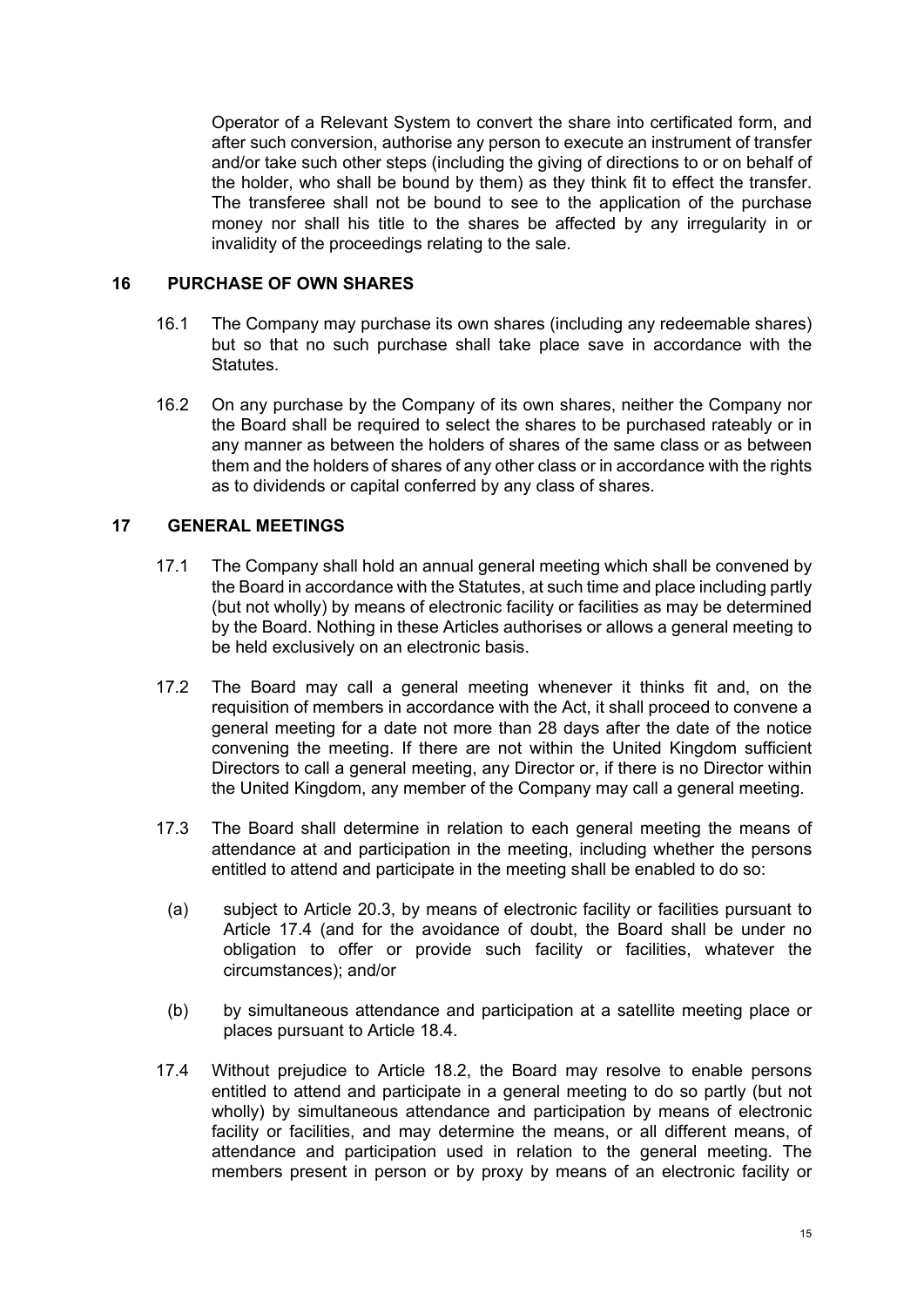facilities (as so determined by the Board) shall be counted in the quorum for, and be entitled to participate in, the general meeting in question. That meeting shall be duly constituted and its proceedings valid if the chairman is satisfied that adequate facilities are available throughout the meeting to ensure that members attending the meeting by all means (including the means of an electronic facility or facilities) are able to:

- (a) participate in the business for which the meeting has been convened;
- (b) hear all persons who speak at the meeting; and
- (c) be heard by all other persons attending and participating in the meeting.
- 17.5 If at any general meeting at which members are entitled to participate by means of electronic facility or facilities determined by the Board pursuant to Article [17.4](#page-17-0), any document is required to be on display or to be available for inspection at the meeting (whether prior to or for the duration of the meeting or both), the Company shall ensure that it is available in electronic form to persons entitled to inspect it for at least the required period of time, and this will be deemed to satisfy any such requirement.

# **18 NOTICE OF GENERAL MEETINGS**

- 18.1 An annual general meeting shall be called by at least 21 clear days' notice in writing. Unless required by the Statutes, all other general meetings shall be called by at least 14 clear days' notice in writing. The notice shall specify:
	- (a) if the meeting is an annual general meeting, that the meeting is an annual general meeting;
	- (b) the day, time and place of the meeting:
	- (c) the general nature of the business to be transacted;
	- (d) if the meeting is convened to consider a special resolution, the intention to propose the resolution as such; and
	- (e) with reasonable prominence, that a member entitled to attend and vote is entitled to appoint one or more proxies to attend, to speak and to vote instead of him and that a proxy need not also be a member.
- <span id="page-18-0"></span>18.2 If pursuant to Article [17.4](#page-17-0) the Board determines that a meeting shall be held partly by means of electronic facility or facilities, the notice shall:
	- (a) include a statement to that effect;
	- (b) specify the means, or all different means, of attendance and participation thereat, and any access, identification and security arrangements determined pursuant to Article [20.5](#page-21-1) and Article [20.6;](#page-21-2) and
- (c) state how it is proposed that persons attending or participating in the meeting electronically should communicate with each other during the meeting.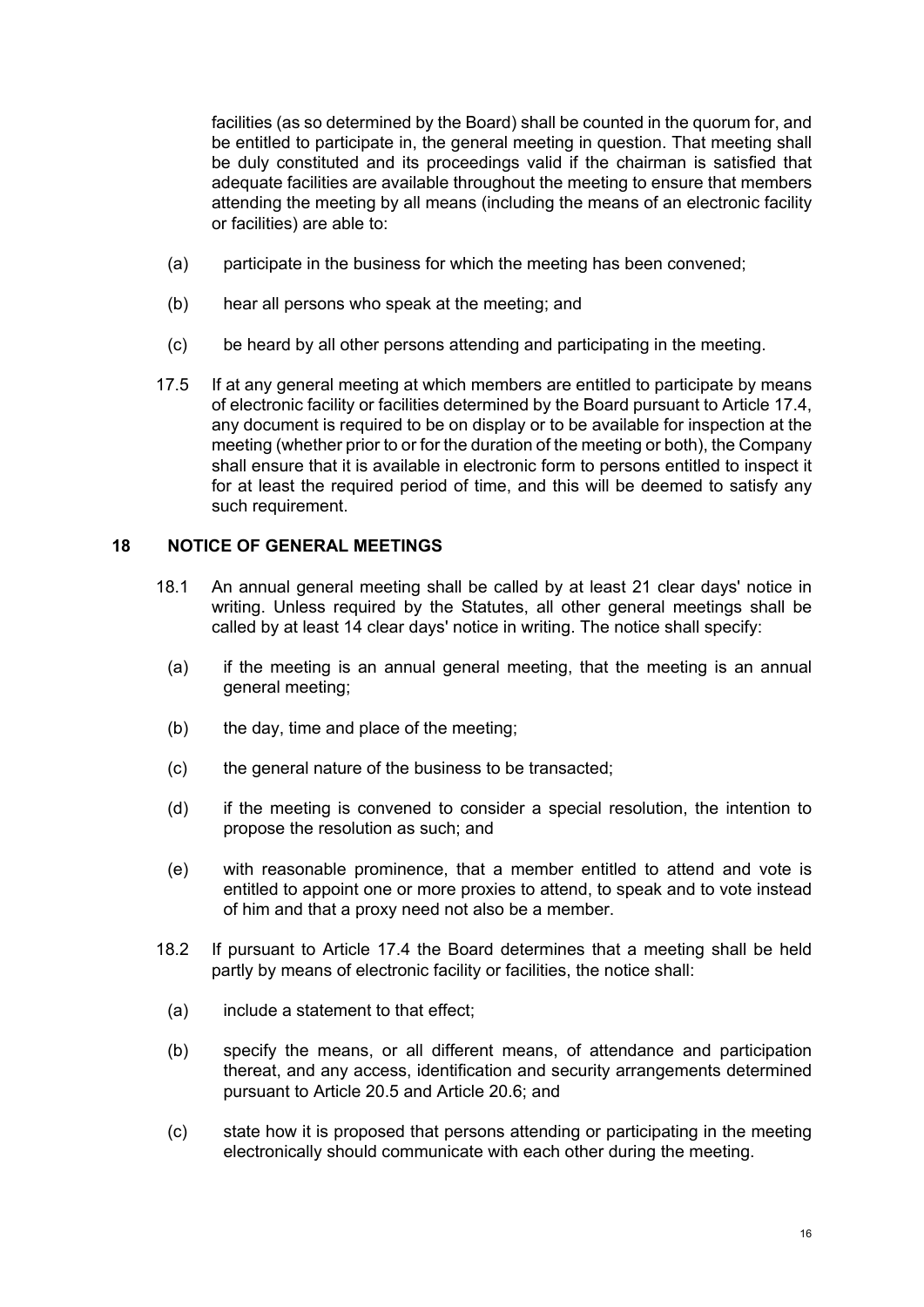- 18.3 The notice shall specify such arrangements as have at the time been made for the purpose of Article [18.2.](#page-18-0)
- <span id="page-19-0"></span>18.4 Without prejudice to Article [17.4,](#page-17-0) the Board may resolve to enable persons entitled to attend and participate in a general meeting to do so by simultaneous attendance and participation at a satellite meeting place or places anywhere in the world. The members present in person or by proxy at satellite meeting places shall be counted in the quorum for, and entitled to participate in, the general meeting in question, and the meeting shall be duly constituted and its proceedings valid if the chairman is satisfied that adequate facilities are available throughout the meeting to ensure that members attending at all the meeting places are able to:
	- (a) participate in the business for which the meeting has been convened;
	- (b) hear all persons who speak (whether by the use of microphones, loudspeakers, audio-visual communications equipment or otherwise) in the principal meeting place and any satellite meeting place; and
	- (c) be heard by all other persons so present in the same way,

and the meeting shall be deemed to take place at the place where the chairman of the meeting presides (the principal meeting place, with any other location where that meeting takes place being referred in these Articles as a satellite meeting). The chairman shall be present at, and the meeting shall be deemed to take place at, the principal meeting place and the powers of the chairman shall apply equally to each satellite meeting place, including his or her power to adjourn the meeting as referred to in Article [20.2.](#page-21-3)

- 18.5 Where the Company has given an electronic address in any notice of meeting, any document or information relating to proceedings at the meeting may be sent by electronic means to that address, subject to any conditions or limitations specified in the relevant notice of meeting. Subject to the provisions of these Articles and to any rights or restrictions attached to any shares, notices shall be given to all members, to all persons entitled to a share in consequence of the death or bankruptcy of a member and to the Directors and auditors of the Company.
- 18.6 Subject to the provisions of these Articles, to the rights attaching to any class of shares and to any restriction imposed on any holder, notice of any general meeting shall be given to all members, the Directors and (in the case of an annual general meeting) the auditors.
- 18.7 The accidental omission to send a notice of any meeting, or notice of a resolution to be moved at a meeting or (where forms of proxy are sent out with notices) to send a form of proxy with a notice or the failure to give notice due to circumstances beyond the Company's control to any person entitled to receive the same, or the non-receipt of a notice of any meeting or a form of proxy by such a person, shall not invalidate the proceedings at the meeting.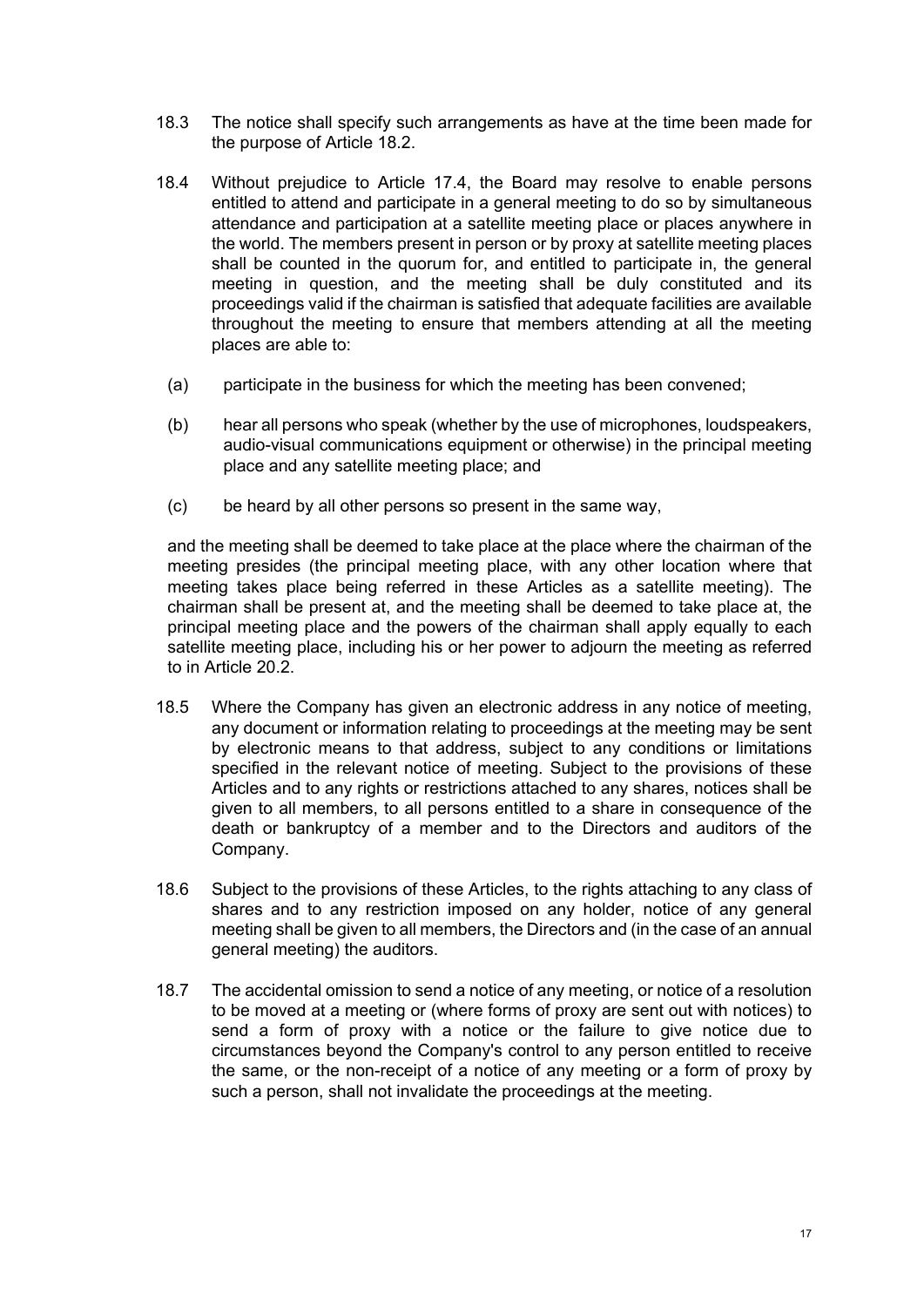#### **19 POSTPONEMENT OF GENERAL MEETINGS**

- <span id="page-20-0"></span>19.1 If after the sending of the notice of a general meeting but before the meeting is held, or after the adjournment of a general meeting but before the adjourned meeting is held (whether or not notice of the adjourned meeting is required), the Board, in its absolute discretion, considers that it is impracticable or unreasonable for any reason to hold a general meeting on the date or at the time or place specified in the notice calling the general meeting (including a satellite meeting to which Article [18.4](#page-19-0) applies) and/or by means of the electronic facility or facilities specified in the notice, it may postpone the general meeting to another date, time and/or place (or in the case of a general meeting to be held at a principal meeting place and one or more satellite meeting places, to such other places) and/or change the electronic facility or facilities.
- <span id="page-20-1"></span>19.2 If a decision is made by the Board to postpone a general meeting and/or change the electronic facility or facilities in accordance with Article [19.1,](#page-20-0) the Board may then change the place (or any of the places in the case of a general meeting to which Article [18.4](#page-19-0) applies) and/or the electronic facility or facilities and/or postpone the date and/or time again if it considers that it is reasonable to do so. No new notice of the general meeting need be sent but the Board shall take reasonable steps to ensure that notice of the change of date, time, place (or places, in the case of a general meeting to which Article [18.4](#page-19-0) applies) of and/or electronic facility or facilities for the postponed meeting appear at the original time and at the original place (or places, in the case of a general meeting to which Article [18.4](#page-19-0) applies) of the general meeting had it not been so postponed and/or on the original electronic facility or facilities which would have been provided for attendance and participation of such general meeting.
- 19.3 If a general meeting is postponed in accordance with Articles [19.1](#page-20-0) and [19.2](#page-20-1), notice of the date, time and place (or places in the case of a meeting to which Article [18.4](#page-19-0) applies), including any electronic facility if applicable, of the postponed meeting shall be given in such manner as the Board may, in its absolute discretion, determine. No business shall be transacted at any postponed meeting other than business which might properly have been transacted at the meeting had it not been postponed. Notice of the business to be transacted at such postponed meeting shall not be required. If a general meeting is postponed in accordance with Articles [19.1](#page-20-0) and [19.2](#page-20-1), the appointment of a proxy will be valid if it is delivered and received as required by these Articles not less than 48 hours before the time appointed for holding the postponed meeting. When calculating the 48 hour period mentioned in this Article, the Directors can decide not to take account of any part of a day that is not a working day.

### **20 PROCEEDINGS AT GENERAL MEETINGS**

20.1 No business shall be transacted at any general meeting unless a quorum is present but the absence of a quorum shall not preclude the choice or appointment of a chairman in accordance with these Articles (which shall not be treated as part of the business of the meeting). Subject to Article [20.2](#page-21-3), two members present in person being either members or representatives (in the case of a corporate member) or proxies appointed by members in relation to the meeting and entitled to vote shall be a quorum for all purposes.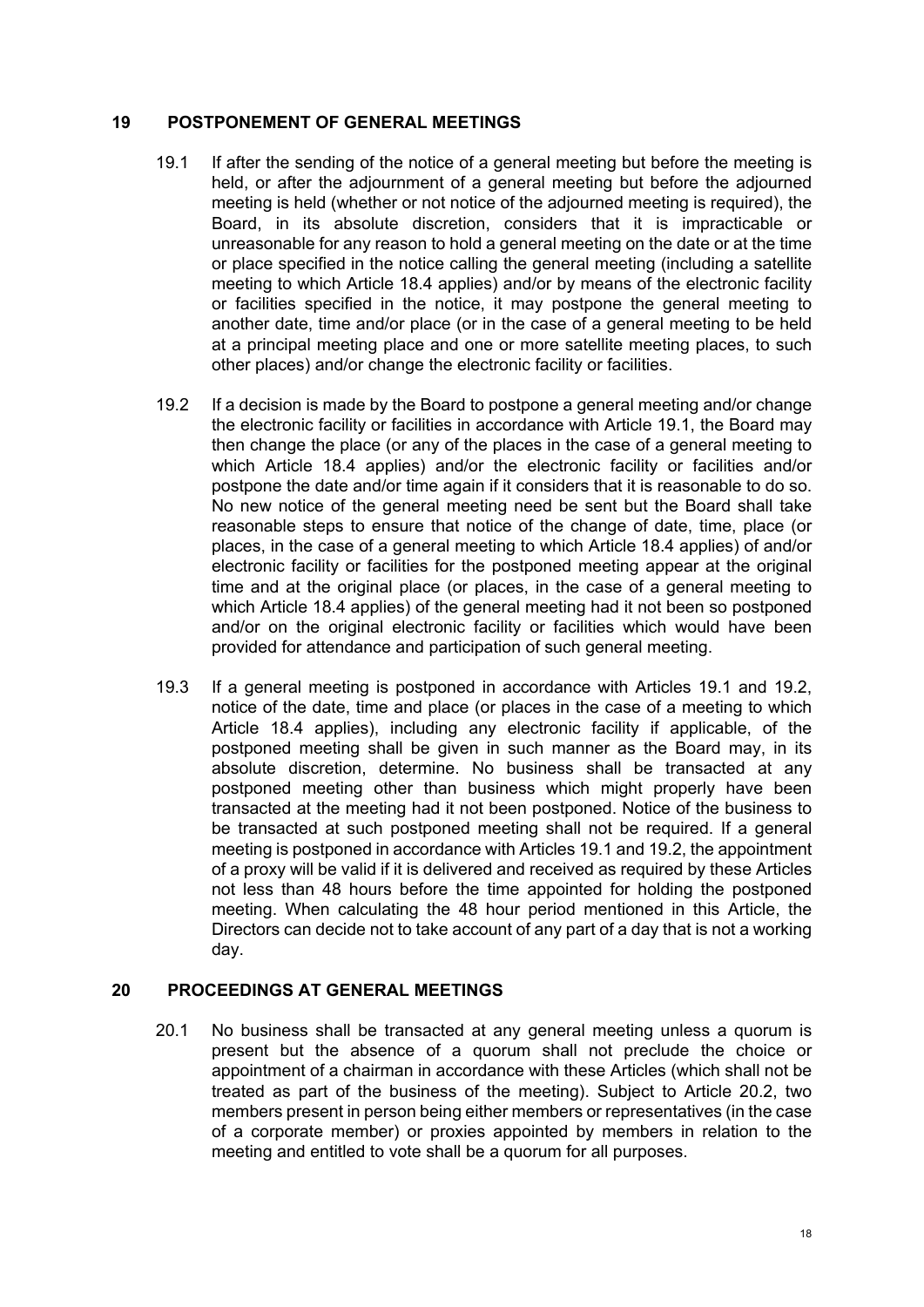- <span id="page-21-3"></span>20.2 If within 15 minutes from the time fixed for a meeting a quorum is not present or if during a meeting a quorum ceases to be present, the meeting, if convened on the requisition of members, shall be dissolved and in any other case it shall stand adjourned to such day and to such time (being not less than 14 nor more than 28 days thereafter) and place (or places, with such means of attendance and participation (including partly but not wholly by means of electronic facility)) as may be fixed by the chairman of the meeting. At such adjourned meeting a quorum shall be two persons present in person being either members or representatives (in the case of a corporate member) or proxies appointed by members in relation to the meeting and entitled to vote. If within 15 minutes from the time fixed for holding an adjourned meeting a quorum is not present or if during an adjourned meeting a quorum ceases to be present, the adjourned meeting shall be dissolved. The Company shall give at least 10 clear days' notice (in any manner in which notice of a meeting may lawfully be given from time to time) of any meeting adjourned through lack of a quorum and such notice shall state the quorum requirement.
- <span id="page-21-0"></span>20.3 All persons seeking to attend and participate in a general meeting by way of electronic facility or facilities shall be responsible for maintaining adequate facilities to enable them to do so. Subject only to the requirement for the chairman to adjourn a general meeting in accordance with the provisions of Article [20.10,](#page-22-0) any inability of a person or persons to attend or participate in a general meeting by way of electronic facility or facilities shall not invalidate the proceedings of that meeting. Nothing in these Articles authorises or allows a general meeting to be held exclusively on an electronic basis.
- 20.4 The chairman of the Board or in his absence the deputy chairman (if any) shall preside as chairman at every general meeting of the Company. If more than one deputy chairman is present they shall agree amongst themselves who is to take the chair, or if they cannot agree, the deputy chairman who has been in office as director longest shall take the chair. If there is no such chairman or deputy chairman or if at any meeting neither the chairman nor the deputy chairman is present within 15 minutes from the time fixed for holding the meeting or if neither is willing to act as chairman of the meeting, the Directors present shall choose one of their number, or if no Director is present or if all the Directors present decline to take the chair, the members present in person or by proxy or by corporate representative and entitled to vote shall choose one of their number to be chairman of the meeting.
- <span id="page-21-1"></span>20.5 The Board may implement at general meetings of the Company, such security arrangements as it shall think appropriate to which members, representatives (in the case of corporate members) and their proxies shall be subject. The Board shall be entitled to refuse entry to the meeting to any such member, representative or proxy who fails to comply with such security arrangements.
- <span id="page-21-2"></span>20.6 If a general meeting is held partly by means of an electronic facility or facilities pursuant to Article [17.4](#page-17-0), the Board and the chairman may make any arrangement and impose any requirement or restriction that is:
	- (a) necessary to ensure the identification of those taking part by means of such electronic facility or facilities and the security of the electronic communication; and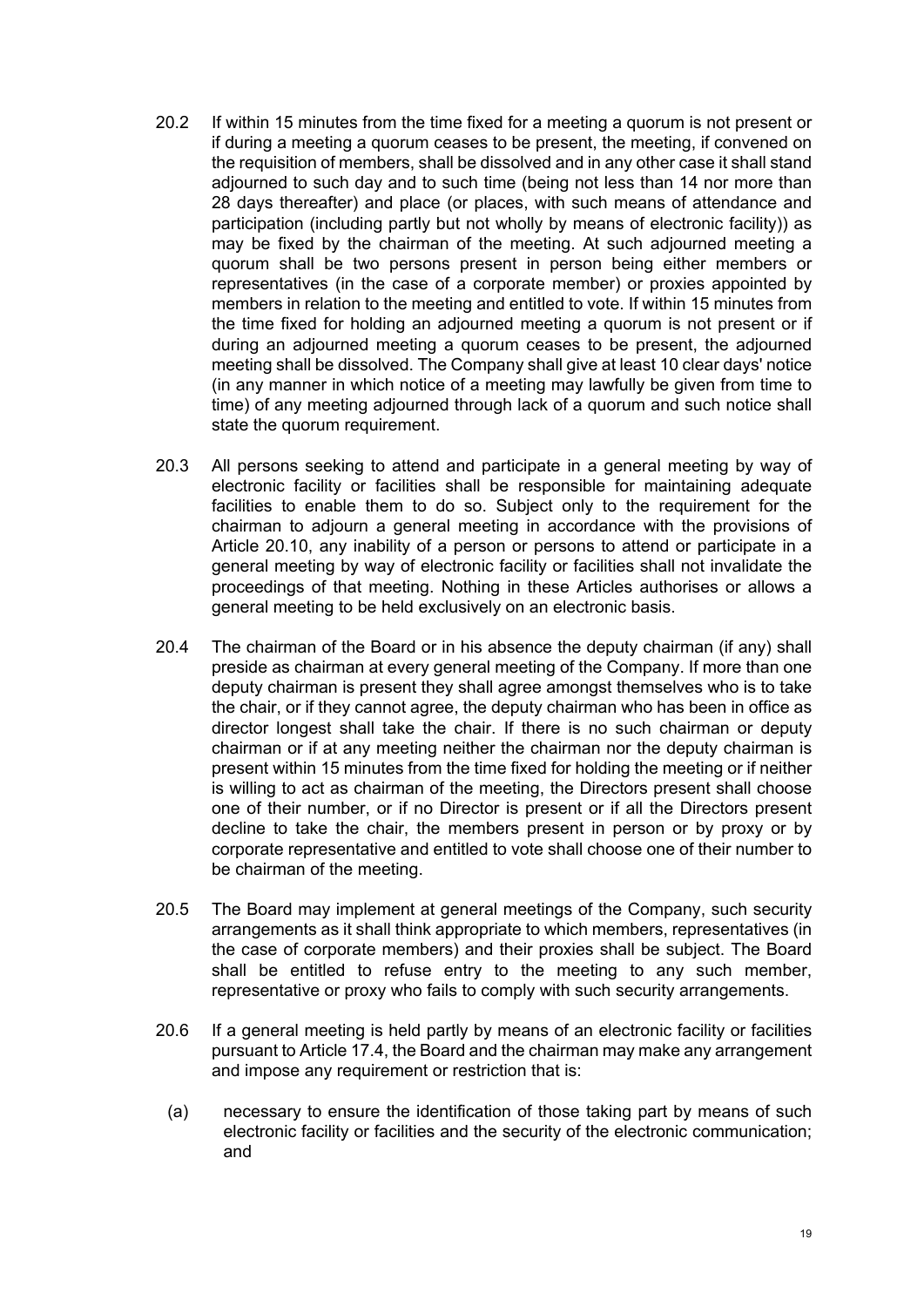(b) in its or his view, proportionate to the objectives.

In this respect, the Board may authorise any voting application, system or facility for attendance and participation as it sees fit.

- 20.7 The chairman of each general meeting of the Company may take such action or give directions for such action to be taken as he considers appropriate to permit the orderly conduct of the business of the meeting as set out in the notice of the meeting.
- 20.8 Any decision of the chairman of the meeting on matters of procedure or matters arising incidentally from the business of the meeting, and any determination by the chairman of the meeting as to whether a matter is of such a nature, shall be final.
- 20.9 The chairman of the meeting may permit other persons who are not members of the Company or otherwise entitled to exercise the rights of members in relation to general meetings to attend and, at the chairman of the meeting's discretion, speak at a general meeting or at any separate class meeting. Nothing in these Articles shall restrict or exclude any of the powers or rights of a chairman of a meeting which are given by law.
- <span id="page-22-0"></span>20.10 The chairman of a meeting at which a quorum is present may, without prejudice to any other power of adjournment which he may have under these Articles or at common law, with the consent of the meeting (and shall if so directed by the meeting), adjourn the meeting from time to time (or indefinitely) and from place to place. No business shall be transacted at any adjourned meeting except business left unfinished at the meeting from which the adjournment took place. Where a meeting is adjourned for an indefinite period, the time and place for the adjourned meeting shall be fixed by the Board. Whenever a meeting is adjourned for 14 days or more or for an indefinite period, at least seven clear days' notice, specifying the place, the day and the time of the adjourned meeting and the general nature of the business to be transacted, shall be given (in any manner in which notice of a meeting may lawfully be given from time to time). Save as provided in these Articles, it shall not otherwise be necessary to give any notice of an adjournment or of the business to be transacted at an adjourned meeting.
- 20.11 If it appears to the chairman that the meeting place specified in the notice convening the meeting or any electronic facility or facilities is inadequate to accommodate all members entitled and wishing to attend, the meeting shall nevertheless be duly constituted and its proceedings valid provided that the chairman is satisfied that adequate facilities are available to ensure that any member who is unable to be accommodated is nonetheless able to participate in the business for which the meeting has been convened and to hear and see all persons present who speak (whether by the use of microphones, loudspeakers, audio-visual communication equipment or otherwise), whether in the meeting place or elsewhere, and to be heard and seen by all other persons so present in the same manner.
- 20.12 A resolution put to the vote at a general meeting held partly by means of electronic facility or facilities shall be decided on a poll, which poll votes may be cast by such electronic means as the Board, in its sole discretion, deems appropriate for the purposes of the meeting. Any such poll shall be deemed to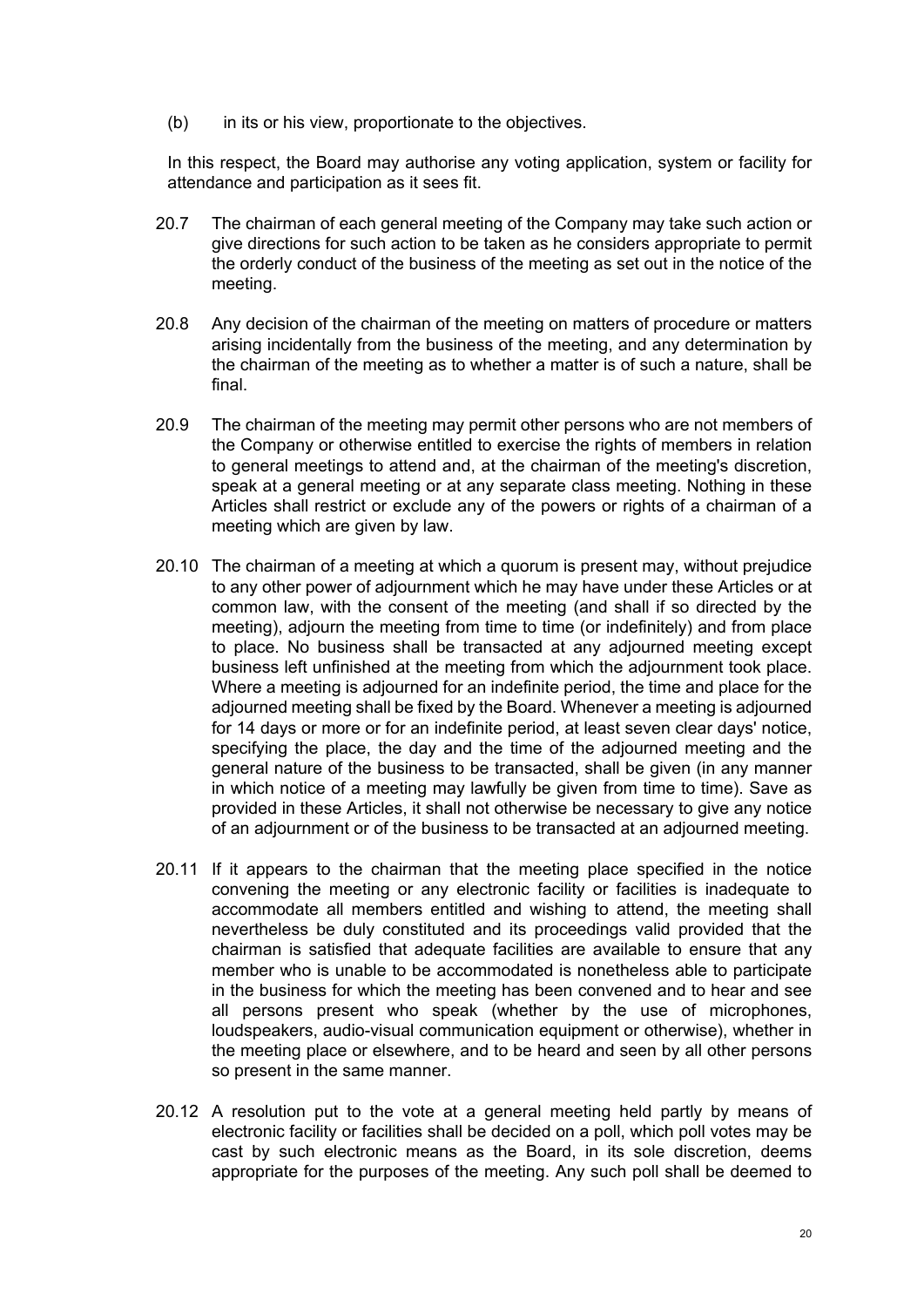have been validly demanded at the time fixed for the holding of the meeting to which it relates. Subject thereto, at any general meeting, a resolution put to the vote of the meeting shall be decided on a show of hands unless, before or on the declaration of the result of the show of hands or on the withdrawal of any other due demand for a poll, a poll is duly demanded. Subject to the provisions of the Statutes and to the rights attaching to any class of shares, a poll may be demanded:

- (a) by the chairman of the meeting; or
- (b) a majority of the Directors present at the meeting; or
- (c) by at least five members present all of whom are either members or proxies or representatives (in the case of a corporate member) and entitled to vote on the resolution; or
- (d) by any member or members present in person or by proxy or by representative (in the case of a corporate member) and representing not less than one-tenth of the total voting rights of all the members having the right to vote at the meeting (excluding any voting rights attached to any shares in the Company held as treasury shares); or
- (e) by a member or members present in person or by proxy or by representative (in the case of a corporate member) holding shares in the Company conferring a right to vote on the resolution, being shares on which an aggregate sum has been paid up equal to not less than one-tenth of the total sum paid up on all the shares conferring that right (excluding shares in the Company conferring a right to vote on the resolution which are held as treasury shares).
- 20.13 Unless a poll is so demanded, and the demand is not subsequently withdrawn, a declaration by the chairman of the meeting that a resolution has on a show of hands been carried, or carried unanimously, or by a particular majority, or lost, or not carried by a particular majority and an entry to that effect in the minute book, shall be conclusive evidence of the fact, without proof of the number or proportion of the votes recorded in favour of or against such resolution.
- 20.14 If a poll is duly demanded, it shall be taken where and in such manner as the chairman of the meeting may direct. The chairman may appoint scrutineers (who need not be members) and fix a time and place for declaring the result of the poll. The result of a poll shall be the decision of the meeting in respect of which it was demanded.
- 20.15 A poll demanded on the election of the chairman of a meeting or on a question of adjournment shall be taken forthwith. A poll demanded on any other question shall be taken at such time and place as the chairman of the meeting directs, but in any case not more than 28 days after the meeting at which the poll was demanded. Any business other than that upon which a poll has been demanded may be proceeded with pending the completion of the poll. The demand for a poll may be withdrawn at any time before the poll is taken with the consent of the chairman. If a poll is demanded before the declaration of the result of a show of hands and the demand is subsequently duly withdrawn, the meeting shall continue as if the demand had not been made. No notice need be given of a poll not taken forthwith if the time and place at which it is to be taken are announced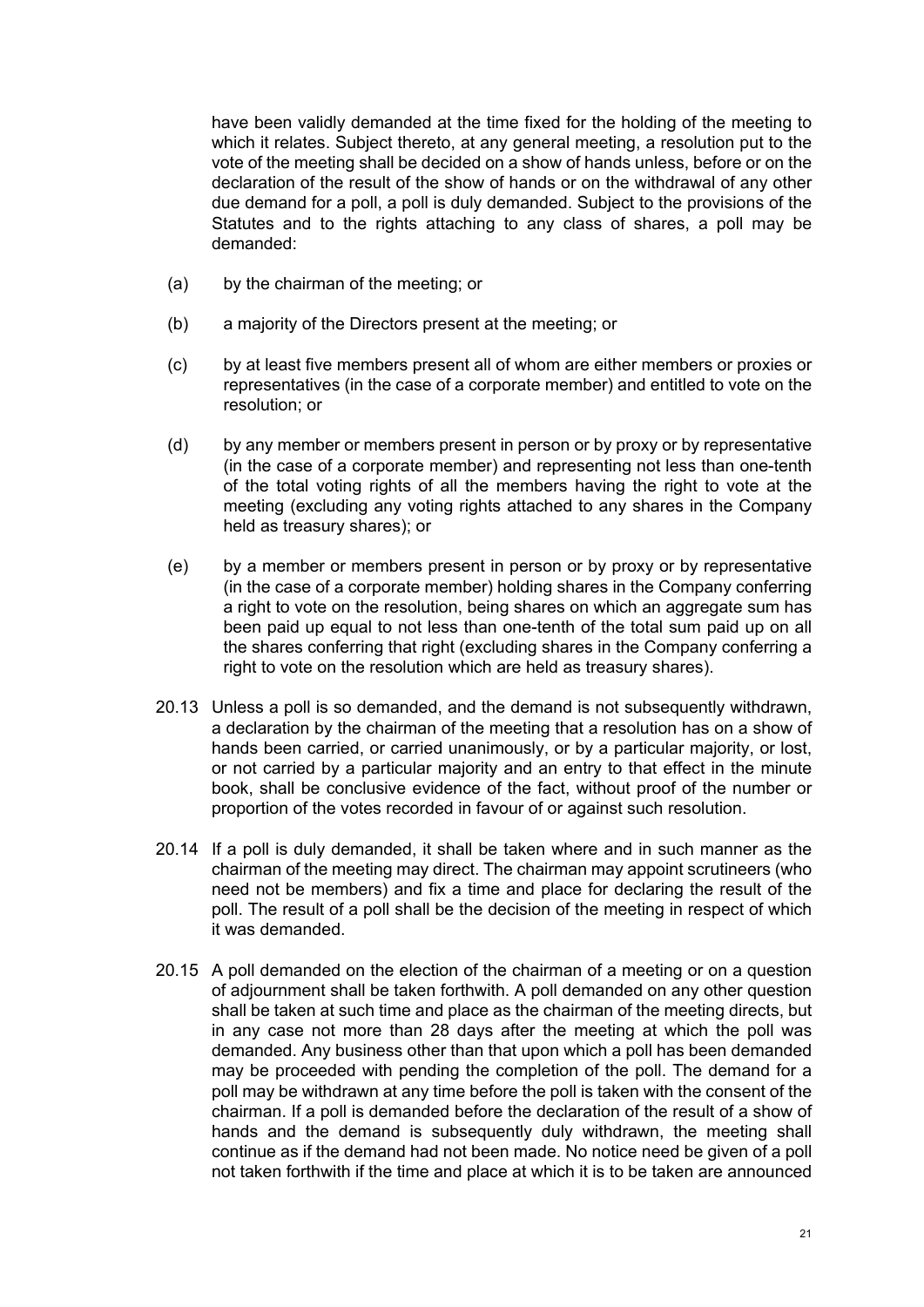at the meeting at which it is demanded. In any other case, at least seven clear days' notice shall be given (in any manner in which notice of a meeting may lawfully be given from time to time) specifying the time and place at which the poll is to be taken.

20.16 A Director shall, notwithstanding that he is not a member, be entitled to attend and speak at any general meeting and at any separate meeting of the holders of any class of shares in the Company.

# **21 VOTES OF MEMBERS**

- 21.1 Subject to any special terms as to voting upon which any shares may be issued or may for the time being be held the total number of votes a member present in person or (being a corporation) who is present by a duly authorised representative or a proxy for a member has on a show of hands shall be determined in accordance with the Act. On a poll every member present in person or by proxy or by representative (in the case of a corporate member) shall have one vote for each share of which he is the holder, proxy or representative. On a poll, a member entitled to more than one vote need not, if he votes, use all his votes or cast all the votes in the same way.
- 21.2 For the purposes of determining which persons are entitled to attend or vote at a general meeting and how many votes such persons may cast, the Company may specify in the notice convening the meeting a time, being not more than 48 hours before the time fixed for the meeting (and for this purpose no account shall be taken of any part of a day that is not a working day), by which a person must be entered on the register in order to have the right to attend or vote at the meeting.
- 21.3 In the case of joint holders of a share the vote of the senior holder who tenders a vote, whether in person or by proxy, shall be accepted to the exclusion of the votes of the other joint holders, and for this purpose seniority shall be determined by the order in which the names stand in the register in respect of the joint holding.
- 21.4 A member in respect of whom an order has been made by any court or official having jurisdiction (whether in the United Kingdom or elsewhere) that he is or may be suffering from mental disorder or is otherwise incapable of running his affairs may, at the Board's absolute discretion, vote, whether on a show of hands or on a poll, by his guardian, receiver, curator bonis or other person authorised for that purpose and appointed by the court, and any such guardian, receiver, curator bonis or other person may, on a poll, vote by proxy provided that evidence to the satisfaction of the Board of the authority of the person claiming to exercise the right to vote shall be deposited at the office, or at such other place as is specified in accordance with these Articles for the deposit of instruments of proxy, not less than 48 hours before the time appointed for holding the meeting or adjourned meeting at which the right to vote is to be exercised, and in default the right to vote shall not be exercisable.
- 21.5 No member shall, unless the Board otherwise determines, be entitled to vote at any general meeting or at any separate general meeting of the holders of any class of shares in the Company unless all calls or other sums presently payable by him in respect of shares in the Company have been paid.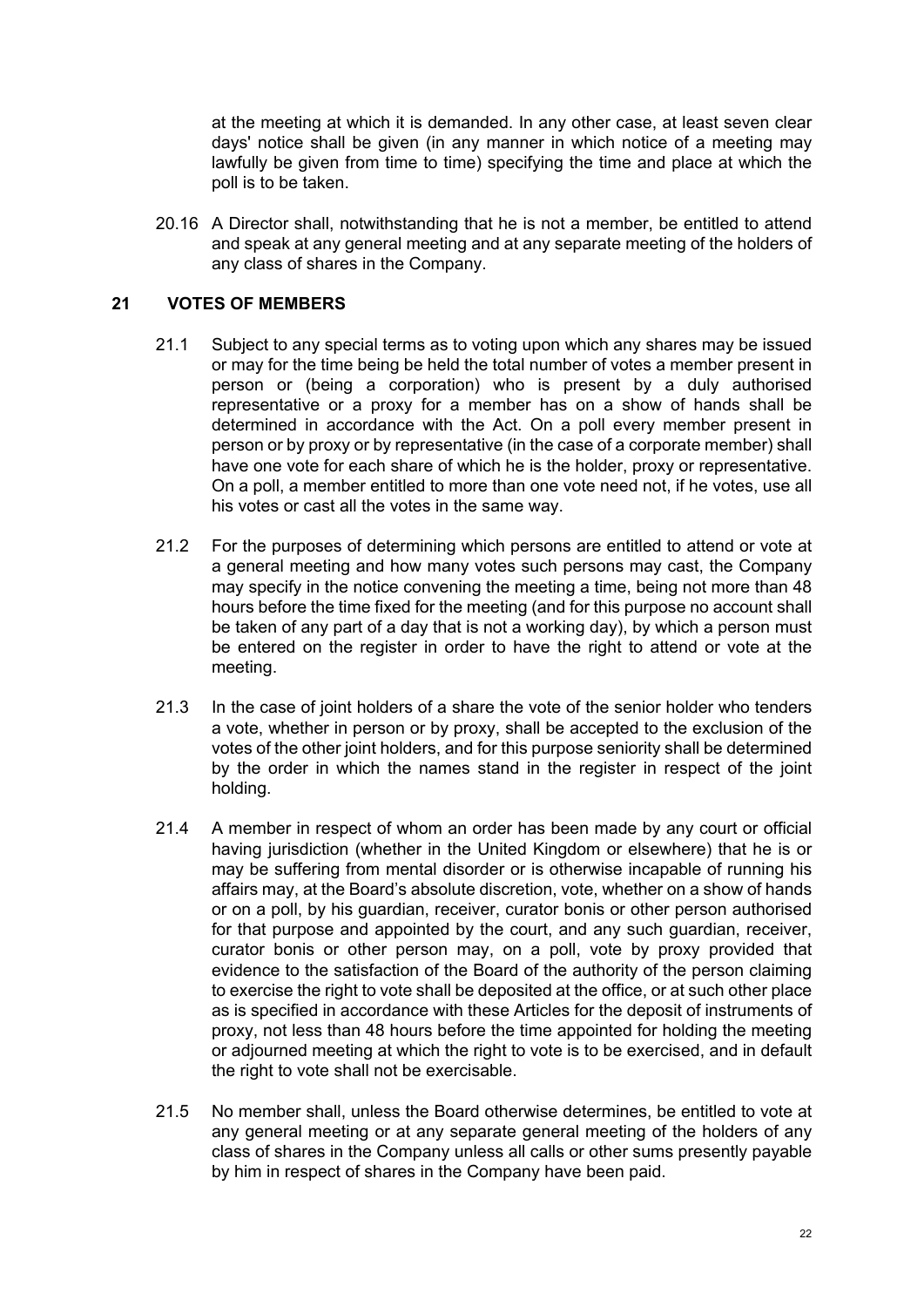- <span id="page-25-1"></span>21.6 Where, in respect of any shares of the Company, any holder or any other person appearing to be interested in such shares held by a member has been issued with a notice pursuant to section 793 of the Act (a **"statutory notice"**) and has failed in relation to any shares (**"default shares"**) to comply with the statutory notice and to give the Company the information required by such notice within the prescribed period as defined in Article [21.11\(d\)](#page-26-0) from the date of the statutory notice, then the Board may serve on the holder of such default shares a notice (**"disenfranchisement notice"**) whereupon the following sanctions shall apply (unless the Board otherwise determines):
	- (a) such holder shall not with effect from the service of the disenfranchisement notice be entitled in respect of the default shares to be present or to vote (either in person or by representative or by proxy) either at any general meeting or at any separate general meeting of the holders of any class of shares or on any poll or to exercise any other right conferred by membership in relation to any such meeting or poll; and
	- (b) where such shares represent not less than 0.25 per cent in nominal value of the issued shares of their class (calculated exclusive of treasury shares):
		- (i) any dividend or other monies payable in respect of the default shares shall be withheld by the Company which shall not be under any obligation to pay interest on it and the holder shall not be entitled under Article [43.16](#page-50-0) to elect to receive shares instead of that dividend;
		- (ii) no transfer, other than an excepted transfer (as defined in Article [21.11\(e\),](#page-27-0) of any shares in certificated form held by the holder shall be registered unless:
			- (A) the holder is not himself in default as regards supplying the information required; and
			- (B) the holder proves to the satisfaction of the Board that no person in default as regards supplying such information is interested in any of the shares the subject of the transfer,

<span id="page-25-0"></span>(and, for the purpose of ensuring this Article [21.6\(b\)\(ii\)](#page-25-0) can apply to all shares held by the holder, the Company may, in accordance with the Regulations, issue a written notification to the Operator requiring the conversion into certificated form of any shares held by the holder in uncertificated form).

21.7 Any new shares in the Company issued in right of default shares shall be subject to the same sanctions as apply to the default shares, and the Directors may make any right to an allotment of the new shares subject to sanctions corresponding to those which will apply to those shares on issue, provided that any sanctions applying to, or to a right to, new shares by virtue of this Article shall cease to have effect when the sanctions applying to the related default shares cease to have effect (and shall be suspended or cancelled if and to the extent that the sanctions applying to the related default shares are suspended or cancelled) and provided further that Article [21.6](#page-25-1) shall apply to the exclusion of this Article if the Company gives a separate notice under section 793 of the Act in relation to the new shares.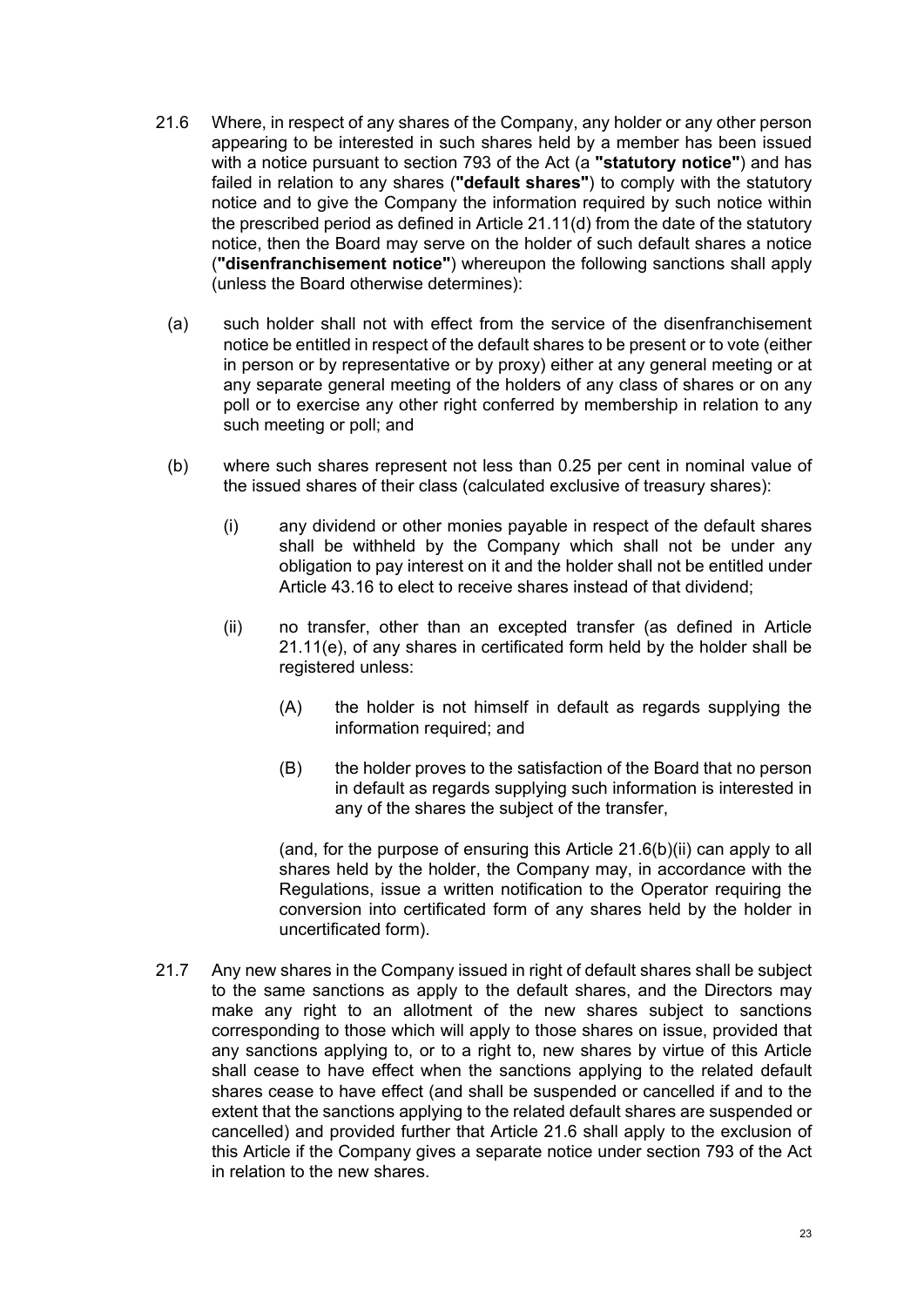- <span id="page-26-1"></span>21.8 The Company may at any time withdraw a disenfranchisement notice by serving on the holder of the default shares a notice in writing to that effect (**"withdrawal notice"**), and a disenfranchisement notice shall be deemed to have been withdrawn at the end of the period of seven days (or such shorter period as the Directors may determine) following the earlier of receipt by the Company of the information required by the statutory notice in respect of all the shares to which the disenfranchisement notice related, or receipt by the Company of notice that the shares have been transferred by means of an excepted transfer and the Directors may suspend or cancel any of the sanctions at any time in relation to any shares.
- 21.9 Unless and until a withdrawal notice is duly served in relation thereto or a disenfranchisement notice in relation thereto is deemed to have been withdrawn or the shares to which a disenfranchisement notice relates are transferred by means of an excepted transfer, the sanctions referred to in Articles [21.6](#page-25-1) and [21.8](#page-26-1) shall continue to apply.
- 21.10 Where, on the basis of information obtained from a holder in respect of any share held by him, the Company issues a notice pursuant to section 793 of the Act to any other person and such person fails to give the Company the information thereby required within the prescribed period and the Board serves a disenfranchisement notice upon such person, it shall at the same time send a copy of the disenfranchisement notice to the holder of such share, but the accidental omission to do so, or the non-receipt by the holder of the copy, shall not invalidate or otherwise affect the application of Articles [21.6](#page-25-1) and [21.8.](#page-26-1)
- <span id="page-26-0"></span>21.11 For the purposes of these Articles:
	- (a) a person other than the holder of a share shall be treated as appearing to be interested in that share if the holder has informed the Company that the person is or may be so interested or if (after taking into account the said notification and any other relevant notification pursuant to section 793 of the Act) the Company knows or has reasonable cause to believe that the person in question is or may be interested in the share;
	- (b) **interested** shall be construed as it is for the purpose of section 793 of the Act;
	- (c) reference to a person having failed to give the Company the information required by a notice, or being in default as regards supplying such information, includes:
		- (i) reference to his having failed or refused to give all or any part of it; and
		- (ii) reference to his having given information which he knows to be false in a material particular or having recklessly given information which is false in a material particular;
	- (d) the **"prescribed period"** means:
		- $(i)$  in a case where the default shares represent at least 0.25 per cent of their class, 14 days; and
		- (ii) in any other case, 28 days; and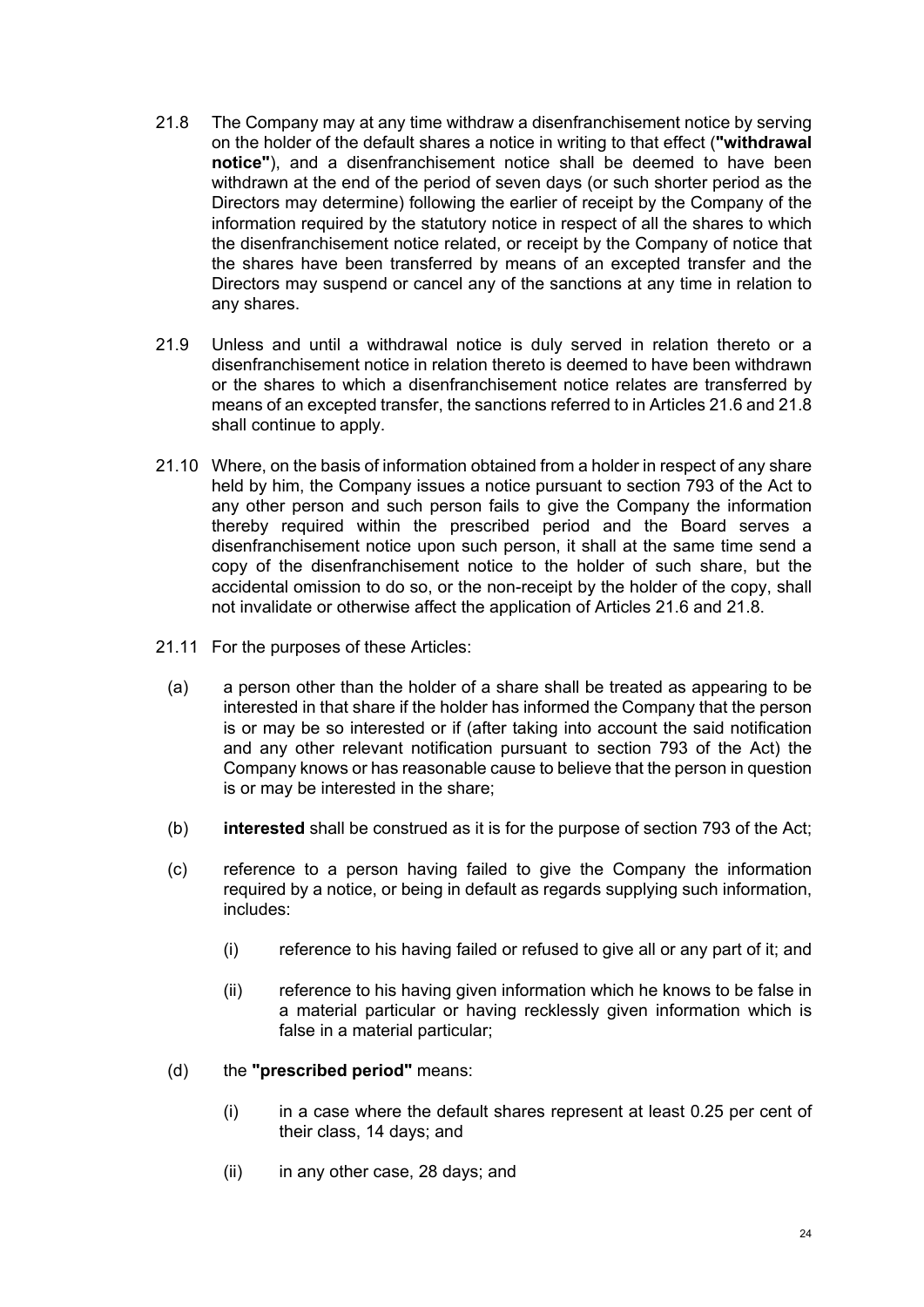- <span id="page-27-0"></span>(e) an **"excepted transfer"** means, in relation to any share held by a holder:
	- (i) a transfer pursuant to acceptance of an offer made to all the holders (or all the holders other than the person making the offer and his nominees) of the shares in the Company to acquire those shares or a specified proportion of them, or to all the holders (or all the holders other than the person making the offer and his nominees) of a particular class of those shares to acquire the shares of that class or a specified proportion of them; or
	- (ii) a transfer in consequence of a sale made through a recognised investment exchange (as defined in FSMA) or any other stock exchange outside the United Kingdom on which the Company's shares are normally traded; or
	- (iii) a transfer which is shown to the satisfaction of the Board to be made in consequence of a bona fide sale of the whole of the beneficial interest in the share to a person who is unconnected with the holder and with any other person appearing to be interested in the share.
- 21.12 Nothing contained in these Articles shall prejudice or affect the right of the Company to apply to the court for an order under section 794 of the Act and in connection with such an application or intended application or otherwise to require information on shorter notice than the prescribed period.
- 21.13 No objections may be raised to the qualification of any person voting at a general meeting except at the meeting or adjourned meeting at which the vote objected to is tendered, and every vote not disallowed at the meeting is valid. Any such objection must be referred to the chairman of the meeting whose decision is final. If a vote is not disallowed by the chairman of the meeting, it is valid for all purposes.
- 21.14 If an amendment shall be proposed to any resolution under consideration but shall in good faith be ruled out of order by the chairman of the meeting, the proceedings on the substantive resolution shall not be invalidated by any error in such ruling. In the case of a resolution proposed as a special resolution, no amendment to it (other than a mere clerical amendment to correct a patent error) may in any event be considered or voted upon:
	- (a) invitations to appoint a proxy (whether made by instrument in writing, in electronic form or by website communication) shall be in any usual form or in such other form as the Board may approve. Invitations to appoint a proxy shall be sent or made available by the Company to all persons entitled to notice of and to attend and vote at any meeting, and shall provide for voting, for, against and abstaining from all resolutions to be proposed at that meeting other than resolutions relating to the procedure of the meeting. The accidental omission to send or make available an invitation to appoint a proxy or the non-receipt thereof by any member entitled to attend and vote at a meeting shall not invalidate the proceedings at that meeting. The appointment of a proxy shall be deemed to confer authority to demand, or concur in demanding, a poll and to vote on any amendment of a resolution put to the meeting for which it is given or any procedural resolution, as the proxy thinks fit. A proxy need not be a member of the Company;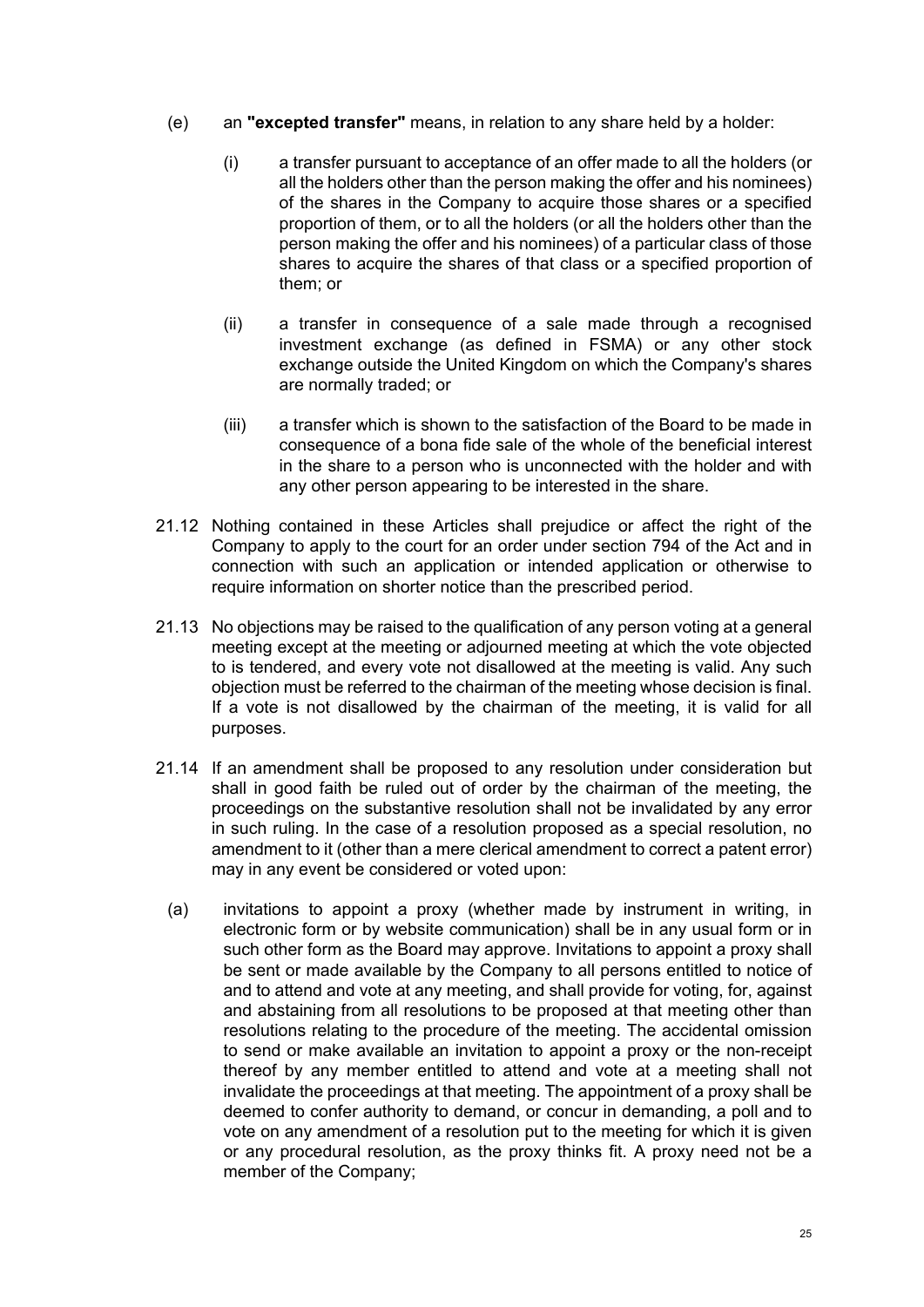- (b) the appointment of a proxy shall, if made by instrument in writing, be executed by or on behalf of the appointor. A body corporate may execute an instrument of proxy either under seal or under the hand of two authorised signatories (as defined in the Act) or by a director in the presence of a witness who attests the signature;
- (c) where the appointment of a proxy is expressed to have been or purports to have been executed by a duly authorised person on behalf of a member:
	- (i) the Company may treat the appointment as sufficient evidence of that person to execute the appointment of proxy on behalf of that member; and
	- (ii) the member shall, if requested by or on behalf of the Company, send or procure the sending of any authority under which the appointment of proxy has been executed, or a certified copy of any such authority to such address and by such time as required under Article [21.17](#page-29-0) and, if the request is not complied with in any respect, the appointment of proxy may be treated as invalid,
- (d) if the Directors from time to time so permit, a proxy may be appointed by electronic communication to such address as may be notified by or on behalf of the Company for that purpose, or by any other lawful means from time to time authorised by the Directors. Any means of appointing a proxy which is authorised by or under this Article shall be subject to any terms, limitations, conditions or restrictions that the Directors may from time to time prescribe. Without limiting the foregoing, in relation to any shares which are held in uncertificated form, the Directors may from time to time permit appointments of a proxy to be made by means of an electronic communication in the form of an Uncertificated Proxy Instruction, and received by such participant in the Relevant System concerned acting on behalf of the Company as the Directors may prescribe, in such form and subject to such terms and conditions as may from time to time be prescribed by the Directors (subject always to the facilities and requirements of the Relevant System concerned), and may in a similar manner permit supplements to, or amendments or revocations of, any such Uncertificated Proxy Instruction to be made by like means. The Directors may in addition prescribe the method of determining the time at which any such properly authenticated dematerialised instruction (and/or other instruction or notification) is to be treated as received by the Company or such participant. The Directors may treat any such Uncertificated Proxy Instruction which purports to be or is expressed to be sent on behalf of a holder of a share as sufficient evidence of the authority of the person sending that instruction to send it on behalf of that holder.
- 21.15 Any corporation which is a member of the Company may by resolution of its directors or other governing body authorise such person as it thinks fit to act as its representative at any meeting of the Company or of any class of members of the Company, and (except as otherwise provided in these Articles) the person so authorised shall be entitled to exercise the same powers on behalf of the corporation which he represents as that corporation could exercise if it were an individual member of the Company. The Company may require a certified copy of such a resolution to be delivered at the meeting to the chairman of the meeting or secretary or any person appointed by the Company to receive such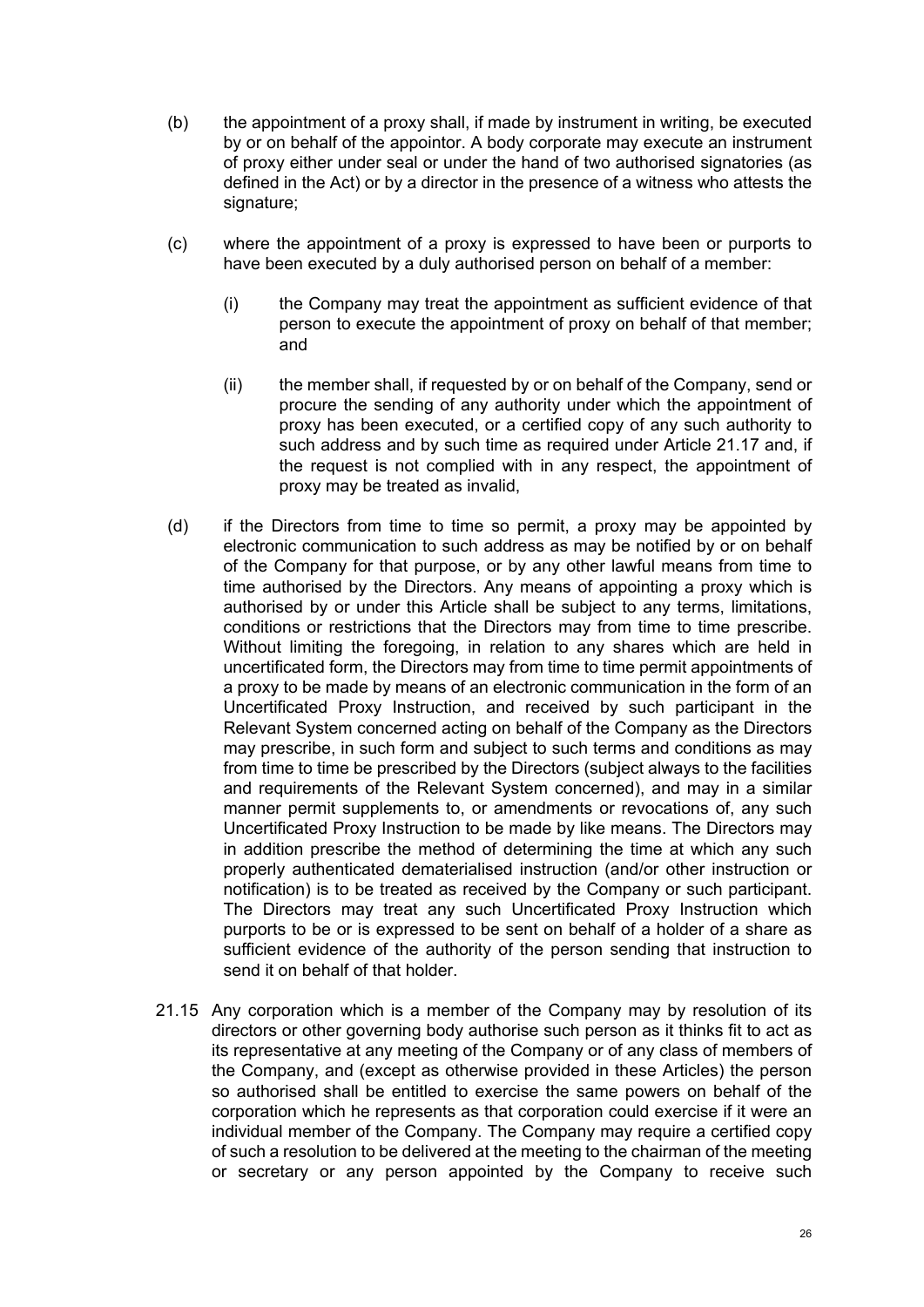authorisation, and unless such certified copy of such resolution is so delivered the authority granted by such resolution may at the discretion of the Board not be treated as valid. Where certified copies of two or more valid but differing resolutions authorising any person or persons to act as the representative of any corporation pursuant to this Article at the same meeting in respect of the same share are delivered, the resolution, a certified copy of which is delivered to the Company (in accordance with the provisions of this Article) last in time (regardless of the date of such certified copy or of the date upon which the resolution set out therein was passed), shall be treated as revoking and replacing all other such authorities as regards that share, but if the Company is unable to determine which of any such two or more valid but differing resolutions was so deposited last in time, none of them shall be treated as valid in respect of that share. The authority granted by any such resolution shall, unless the contrary is stated in the certified copy thereof delivered to the Company pursuant to this Article, be treated as valid for any adjournment of any meeting at which such authority may be used as well as at such meeting.

- 21.16 A vote given or poll demanded by a corporate representative shall be valid notwithstanding that he is no longer authorised to represent the member unless notice of the termination was delivered in writing to the Company at such place or address and by such time as is specified in Article [21.17](#page-29-0) for the receipt of an appointment of proxy.
- <span id="page-29-1"></span><span id="page-29-0"></span>21.17 A corporation which is a member of the Company may authorise more than one person to act as its representative pursuant to this Article in respect of any meeting or meetings, and such a member who holds different classes of shares may so authorise one or more different persons for each class of shares held:
	- (a) the appointment of proxy and the power of attorney or other written authority (if any) under which it is signed, or a copy of any such power or written authority certified notarially or in any other manner approved by the Directors, shall:
		- (i) in the case of an appointment otherwise than by electronic communication, be deposited at the office (or at such other place as shall be specified in the notice of meeting or in any instrument of proxy or other document accompanying the same); and
		- (ii) in the case of an appointment by electronic communication where an address has been specified for the purpose of receiving appointments by electronic communication (i) in the notice convening the meeting, (ii) in any instrument of proxy sent out by the Company in relation to the meeting or (iii) in any invitation contained in an electronic communication to appoint a proxy issued by the Company in relation to the meeting, be received at such address,

not less than 48 hours before the time appointed for holding the meeting or adjourned meeting at which the person named in the appointment proposes to vote or in the case of a poll taken more than 48 hours after it was demanded, not less than 24 hours before the time appointed for taking the poll, and (save as otherwise provided in this Article) unless so deposited or received the appointment of proxy shall not be treated as valid. The Directors may specify in the notice convening the meeting that in determining the time for delivery of proxies pursuant to this Article, no account shall be taken of any part of any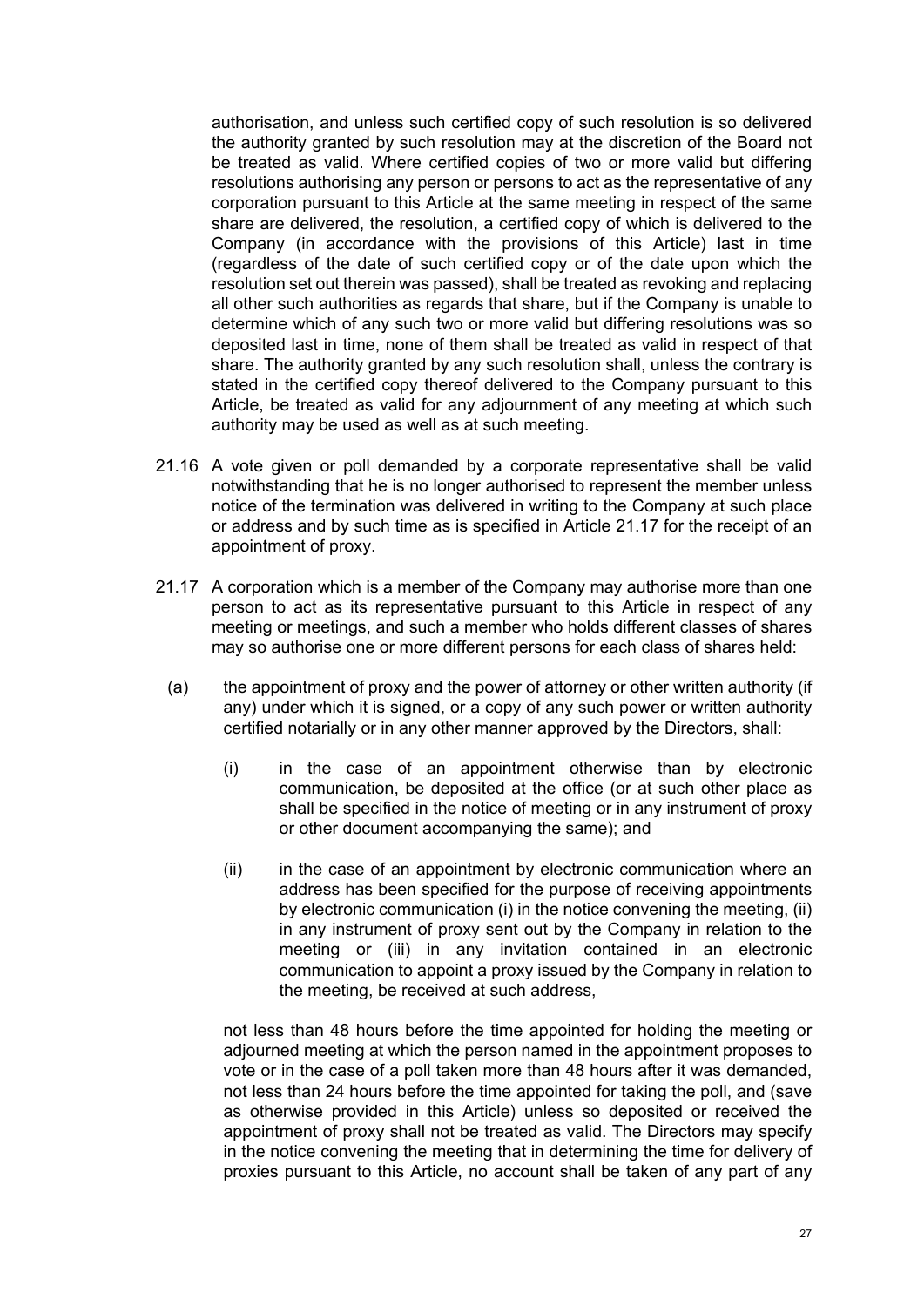day that is not a working day. Where a poll is not taken forthwith but is taken less than 48 hours after it was demanded, the appointment of proxy together with any other documents required to be deposited or received pursuant to this Article [21.17\(a\)](#page-29-1) shall nevertheless be deemed to have been duly deposited if:

- (A) in the case of an appointment otherwise than by electronic communication, they are delivered at the meeting at which the poll was demanded to the chairman or the secretary or to any Director; or
- (B) in the case of an appointment by electronic communication, they are received at the address notified by the Company for such purposes,

in each case, at any time prior to the commencement of such meeting and, if so delivered or received, the instrument of proxy shall be treated as valid. In calculating the periods mentioned in this Article no account shall be taken of any part of a day that is not a working day;

- (b) the deposit, delivery or receipt of an appointment of proxy shall not preclude a member from attending and voting at the meeting or at any adjourned meeting. When two or more valid but differing appointments of proxy are deposited, delivered or received in respect of the same share for use at the same meeting, the one which is deposited with, delivered to or received by the Company (in accordance with the provisions of this Article) last in time (regardless of the date of its making or transmission) shall be treated as revoking and replacing any others as regards that share, but if the Company is unable to determine which of any such two or more valid but differing instruments of proxy was so deposited, delivered or received last in time, none of them shall be treated as valid in respect of that share;
- (c) no appointment of proxy shall be valid after the expiration of 12 months from the date stated in it as the date of its making or transmission. The appointment of proxy shall, unless the contrary is stated, be valid as well for any adjournment of the meeting as for the meeting to which it relates;
- (d) any vote cast by a proxy who does not vote in accordance with any instructions given by the member by whom he is appointed shall be treated as being valid and the Company shall not be bound to enquire whether a proxy has complied with the instructions he has been given.
- 21.18 A vote given or poll demanded by proxy or by the duly authorised representative of a corporation shall be valid, notwithstanding the previous determination of the authority of the person voting or demanding a poll, unless notice of the determination shall have been received by the Company at the office (or other place at which the appointment of proxy was duly deposited, delivered or received in accordance with Article [21.17\)](#page-29-0) before the commencement of the meeting or adjourned meeting at which the appointment of proxy is used, or, in the case of a poll taken otherwise than on the same day as the meeting or adjourned meeting, at the time appointed for taking the poll.

## **22 POWERS OF THE BOARD**

22.1 Subject to the provisions of the Statutes, these Articles and any directions given by special resolution, the business of the Company shall be managed by the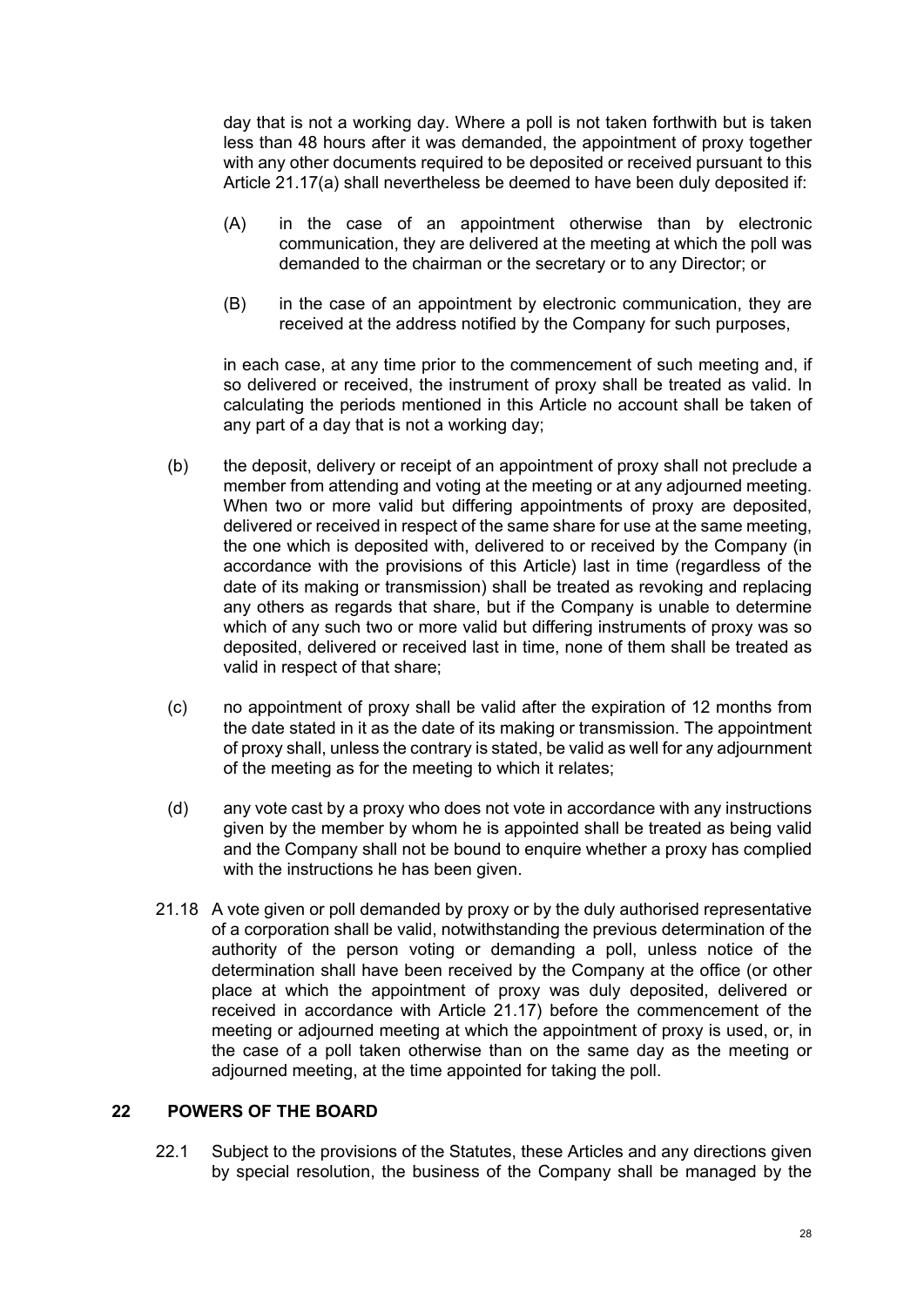Board which may exercise all the powers of the Company. No alteration of these Articles and no directions given by special resolution shall invalidate any prior act of the Board which would have been valid if such alteration had not been made or such direction had not been given. The general powers given by this Article shall not be limited or restricted by any special authority or power given to the Board by any other Article. A meeting of the Board at which a quorum is present may exercise all of the powers exercisable by the Directors.

- 22.2 The Board may from time to time make such arrangements as it thinks fit for the management and transaction of the Company's affairs in the United Kingdom or elsewhere and may for that purpose appoint local boards, managers, managing agents, valuers, inspectors and agents and delegate to them any of the powers, authorities and discretions vested in the Board (other than the power to borrow and make calls) with power to sub-delegate and may authorise the members of any local board or any of them to fill any vacancies therein and to act notwithstanding such vacancies. Any such appointment or delegation may be made upon such terms and subject to such conditions as the Board thinks fit. The Board may at any time remove any person so appointed and may vary or annul such delegation, but no person dealing in good faith and without notice of such removal, variation or annulment shall be affected by it.
- 22.3 The Board may from time to time by power of attorney appoint any company, firm or person, or any fluctuating body of persons, whether nominated directly or indirectly by the Board, to be the attorney or attorneys of the Company for such purposes and with such powers, authorities and discretions (not exceeding those vested in or exercisable by the Board under these Articles) and for such period and subject to such conditions as it may think fit. Any such power of attorney may contain such provisions for the protection or convenience of persons dealing with any such attorney as the Board may think fit and may also authorise any such attorney to sub-delegate all or any of the powers, authorities and discretions vested in him. The Board may revoke or vary any such appointment, but no person dealing in good faith and without notice of such revocation or variation shall be affected by it.
- <span id="page-31-1"></span>22.4 The Board may delegate any of its powers to any committee consisting of one or more Directors. It may also delegate to any Director holding any executive office or any other Director such of its powers as it considers desirable to be exercised by him. Any such delegation may be made subject to any conditions the Board may impose and either collaterally with or to the exclusion of its own powers and may be revoked or altered, but no person dealing in good faith and without notice of such revocation or variation shall be affected by it. Subject to any such conditions, the proceedings of a committee with two or more members shall be governed by these Articles regulating the proceedings of the Board so far as they are capable of applying. If any such committee determines to co-opt persons other than Directors onto such committee, the number of such co-opted persons shall be less than one-half of the total number of members of the committee and no resolution of the committee shall be effective unless a majority of the members of the committee present at the meeting concerned are Directors.

### <span id="page-31-0"></span>**23 BORROWING POWERS**

23.1 Subject as provided in these Articles, the Directors may exercise all the powers of the Company to borrow money, and to mortgage or charge its undertaking,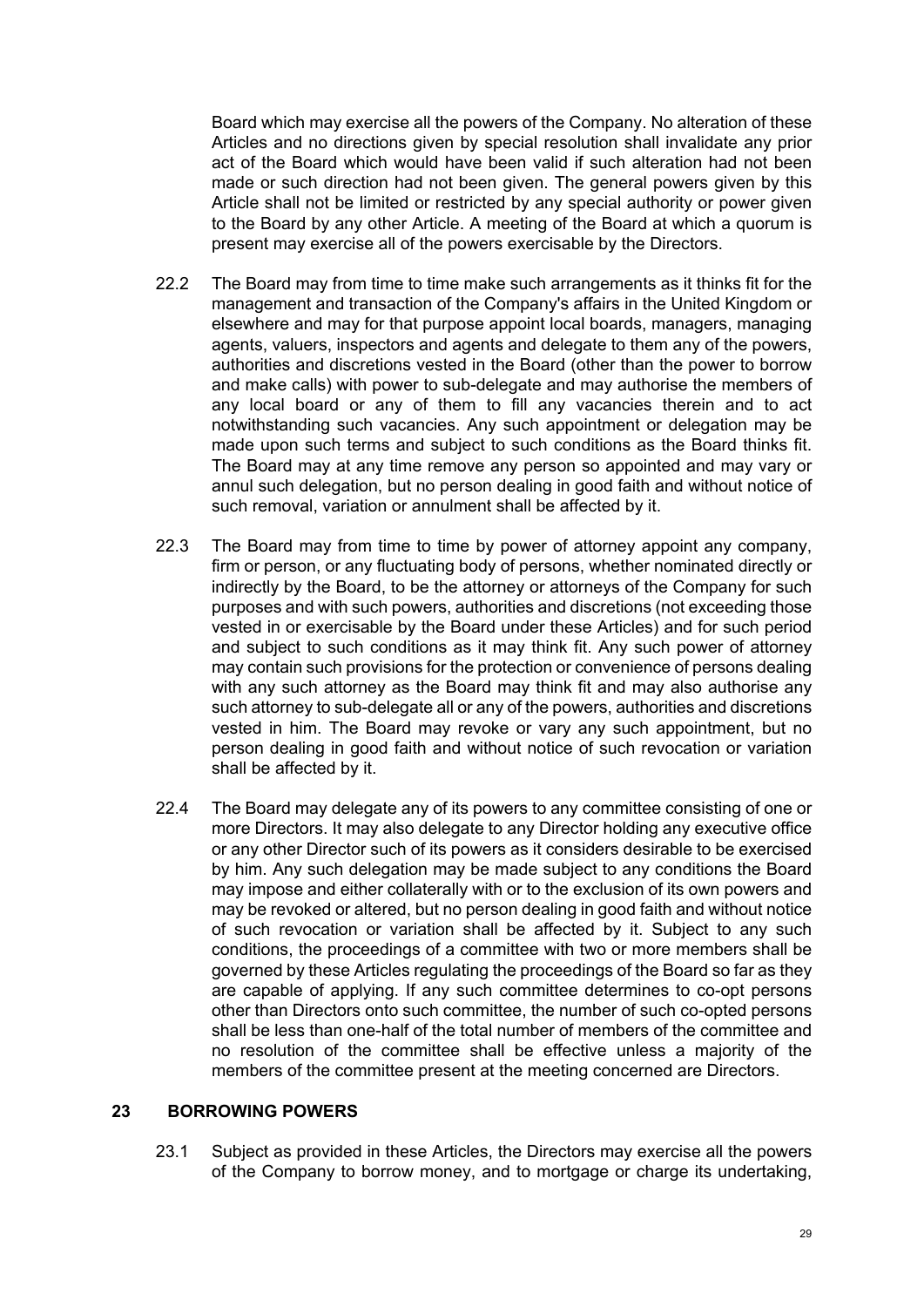property and assets (present and future) and uncalled capital and, subject to the Statutes, to issue debentures and other securities, whether outright or as collateral security, for any debt, liability or obligation of the Company or of any third party.

- <span id="page-32-0"></span>23.2 The Directors shall restrict the borrowings of the Company and exercise all voting and other rights or powers of control exercisable by the Company in relation to its subsidiary undertakings so as to secure (as regards subsidiary undertakings so far as by such exercise they can secure) that the aggregate amount at any one time owing by the group in respect of moneys borrowed, exclusive of moneys borrowed by the Company or any members of the Company's group, shall not at any time, without the previous sanction of an ordinary resolution of the Company in general meeting, exceed an amount equal to 3.5 times consolidated earnings before interest, tax, depreciation and amortisation of the group but after:
	- (a) making such adjustments as may be appropriate in respect of any variation in the paid up share capital, share premium account and capital redemption reserve of the Company since the date of its latest audited balance sheet;
	- (b) excluding therefrom (so far as not already excluded):
		- (i) any sums set aside for future taxation;
		- (ii) amounts attributable to outside shareholders in subsidiary undertakings; and
	- (c) deducting therefrom:
		- (i) an amount equal to any distribution by the Company out of profits earned prior to the date of its latest audited balance sheet and which have been declared, recommended or made since that date except so far as provided for in such balance sheet; and
		- (ii) any debit balances on profit and loss account.
- 23.3 For the purposes of this Article [23](#page-31-0), **"moneys borrowed"** shall be deemed to include the following except insofar as otherwise taken into account:
	- (a) the nominal amount of any share capital and the principal amount of any debentures or borrowed moneys, the beneficial interest whereof is not for the time being owned by a member of the group, or any body whether corporate or unincorporate and the payment or repayment whereof is the subject of a guarantee or indemnity by a member of the group;
	- (b) the outstanding amount raised by acceptance by any bank or accepting house under any acceptance credit opened on behalf of and in favour of any member of the group;
	- (c) the principal amount of any debenture (whether secured or unsecured) issued by a member of the group held otherwise than by a member of the group;
	- (d) the principal amount of any preference share capital of a subsidiary undertaking owned otherwise than by a member of the group;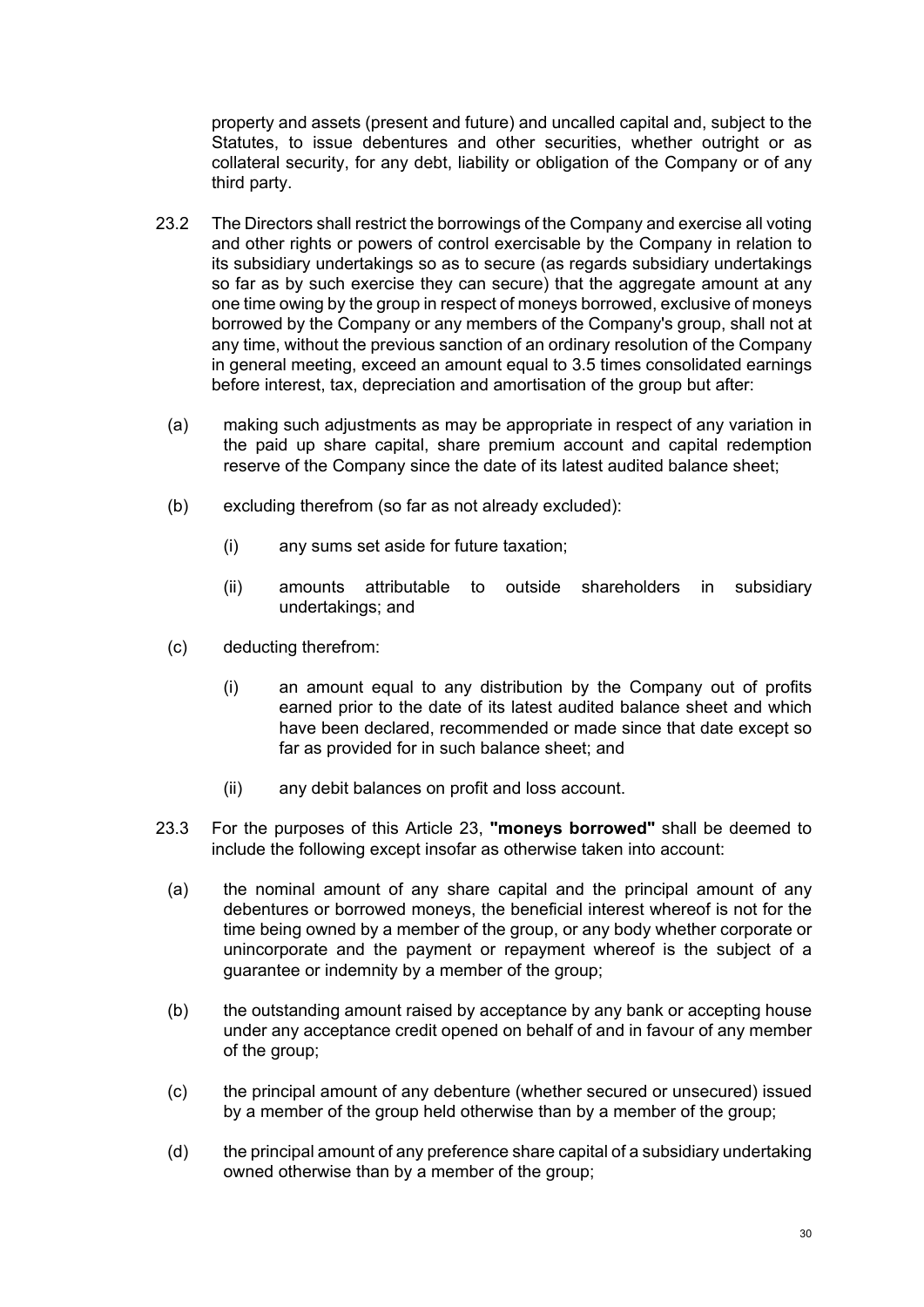- (e) any fixed or minimum premium payable on final repayment of any borrowing or deemed borrowings;
- <span id="page-33-0"></span>(f) any fixed amount in respect of a hire purchase agreement or of a finance lease payable in either case by a member of the group which would be shown at the material time as an obligation in a balance sheet prepared in accordance with the accounting principles used in the preparation of the relevant balance sheet(s) (and for the purpose of this Article [23.3\(f\)](#page-33-0) **"finance lease"** means a contract between a lessor and a member of the group as lessee or sub-lessee where substantially all the risks and rewards of the ownership of the asset leased or sub-leased are to be borne by that company and **"hire purchase agreement"** means a contract of hire purchase between a hire purchase lender and the Company or any of its subsidiary undertakings as hirer);
- (g) such proportion of monies borrowed by a member of the group (which are borrowed from any part owned subsidiary undertaking) as that part of such part owned subsidiary undertaking's paid up equity share capital which is not beneficially owned by a member of the group bears to the whole of its paid up equity share capital, but shall be deemed not to include:
	- (i) borrowings for the purposes of repaying the whole or any part of borrowings by a member of the group for the time being outstanding and so to be applied within six months of being so borrowed, pending their application for such purpose within such period; and
	- (ii) borrowings for the purpose of financing any contact in respect of which any part of the price receivable by a member of the group is guaranteed or insured up to an amount not exceeding that part of the price receivable thereunder which is so guaranteed or insured.
- 23.4 A report by the Auditors as to the aggregate amount which may at any one time in accordance with the provisions of this Article be owing by the group without such sanction as aforesaid shall be conclusive in favour of the Company and all persons dealing with the Company In addition and for the purposes of this Article [23,](#page-31-0) the Board may act in reliance on a bona fide estimate as to the aggregate amount which may at any one time in accordance with the provisions of Article [23.2](#page-32-0) be owing by the group without such sanction as aforesaid and, if in consequence the borrowing limit imposed by this Article [23](#page-31-0) is inadvertently exceeded, the amount of moneys borrowed equal to the excess may be disregarded until the expiration of 28 days after the day on which (by reason of the determination of the Auditors or otherwise) the Board became aware that such a situation has or may have arisen.
- 23.5 When the aggregate amount of borrowings required to be taken into account for the purposes of this Article [23](#page-31-0) on any particular day is being ascertained, any of such moneys denominated or repayable in a currency other than sterling shall be converted for the purpose of calculating the sterling equivalent either:
	- (a) at the rate of exchange prevailing on that day in London provided that all, but not some only, of such moneys shall be converted at the rate of exchange prevailing in London six months before such day if thereby such aggregate amount would be less (and so that for this purpose the rate of exchange shall be taken as the middle market rate as at the close of business); or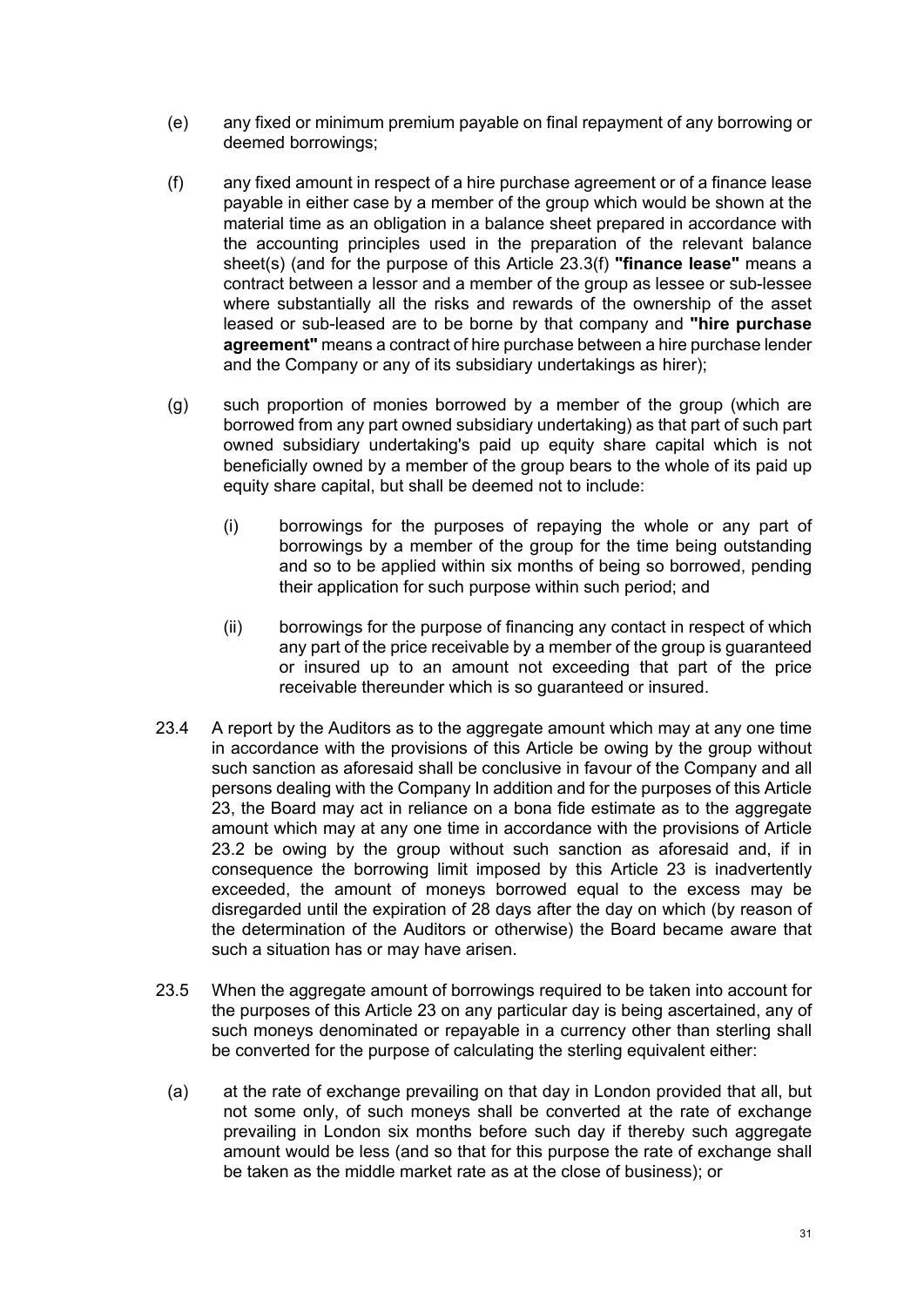- (b) where the repayment of such moneys is expressly covered by a forward purchase contract currency option, back to back loan, swap or other arrangements taken out or entered into to reduce the risk associated with fluctuations in exchange rates, at the rate of exchange specified therein.
- 23.6 No debt incurred or security given in respect of moneys borrowed or to be taken into account as moneys borrowed in excess of the limit hereby imposed shall be invalid or ineffectual except in the case of express notice to the lender or recipient of the security at the time when the debt was incurred or security given that the limit hereby imposed had been or would thereby be exceeded. No lender or person dealing with the Company shall be concerned to see or enquire whether such limit is observed.

# **24 NUMBER AND QUALIFICATION OF DIRECTORS**

- <span id="page-34-0"></span>24.1 Unless and until otherwise determined by ordinary resolution of the Company, the Directors (other than alternate Directors) shall be not less than two in number nor more than twelve in number.
- 24.2 A Director shall not be required to hold any shares of the Company by way of qualification.
- <span id="page-34-2"></span>24.3 If the number of Directors is reduced below the minimum number fixed in accordance with these Articles, the Directors for the time being may act for the purpose of filling up vacancies in their number or of calling a general meeting of the Company, but not for any other purpose. If there are no Directors able or willing to act, then any two members may summon a general meeting for the purpose of appointing Directors.
- <span id="page-34-1"></span>24.4 No person other than a Director retiring (or, if appointed by the Board, vacating office) at the meeting shall, unless recommended by the Board, be eligible for election to the office of a Director at any general meeting, unless not less than seven nor more than 42 days before the day fixed for the meeting there shall have been left at the office addressed to the secretary notice in writing by a member entitled to be present and vote at the meeting for which such notice is given of his intention to propose such person for election, and also notice in writing signed by the person to be proposed of his willingness to be elected. The notice from the member shall give the particulars in respect of that person which would (if he were elected) be required to be included in the Company's register of Directors.

# **25 ELECTION, APPOINTMENT AND RETIREMENT BY ROTATION**

- 25.1 Subject to the provisions of Articles [24.1](#page-34-0) to [24.4](#page-34-1) and without prejudice to the power of the Board under Article [24.3](#page-34-2), the Company may by ordinary resolution elect a person who is willing to act to be a Director either to fill a vacancy or as an additional Director, but so that the total number of Directors shall not at any time exceed the maximum number fixed by these Articles.
- 25.2 A resolution for the election of two or more persons as Directors by a single resolution shall not be moved at any general meeting unless a resolution that it shall be so moved has first been agreed to by the meeting without any vote being given against it, and any resolution moved in contravention of this provision shall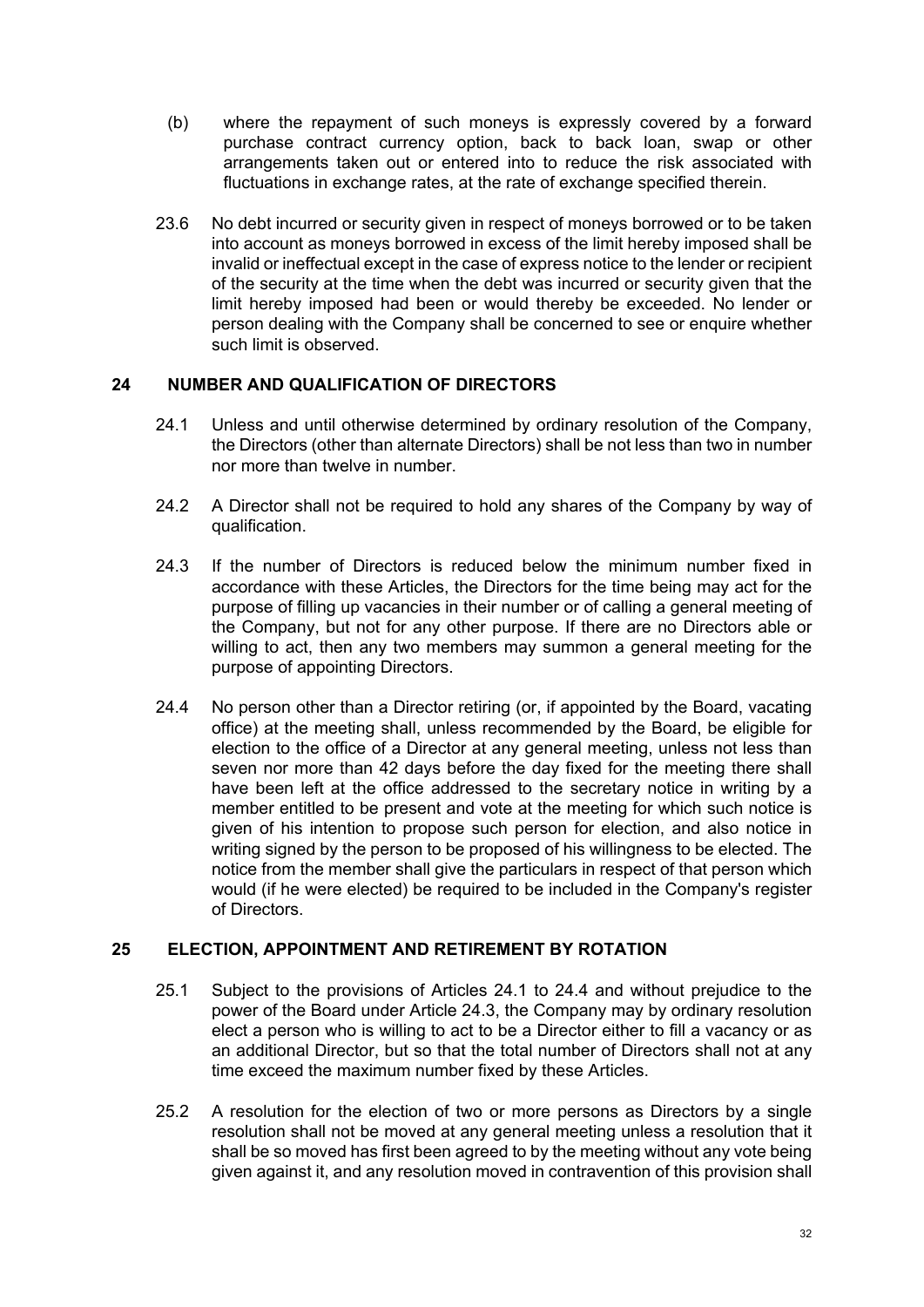be void. For the purposes of this Article, a motion for approving a person's appointment or for nominating him for appointment shall be treated as a motion for his appointment.

- 25.3 The Board shall have power to appoint any person who is willing to act as a Director and is permitted by law to do so to be a Director, either to fill a casual vacancy or as an addition to the existing Board. Any Director so appointed shall hold office only until the next following annual general meeting, and shall then be eligible for election, and unless so elected shall vacate office at the conclusion of such meeting.
- 25.4
	- (a) At each general meeting of the Company every Director shall retire from office. A retiring Director may offer himself or herself for re-appointment by the members and a Director that is so re-appointed shall be treated as continuing in office without a break.
- (b) Any non-executive Director (being a Director not holding an office referred to in Article [29.1\(a\)](#page-38-0)) who, at the date of the annual general meeting, has held office for nine years or more (whether or not he held an office referred to in Article [29.1\(a\)](#page-38-0) for part of that period) shall be subject to re-election at each annual general meeting.
- 25.5 A retiring Director shall be eligible for re-election. If he is not re-elected or deemed to be re-elected, he shall hold office until the meeting elects someone in his place or, if it does not do so, until the end of the meeting.
- 25.6 If the Company at the meeting at which a Director retires by rotation does not fill the vacancy, the retiring Director shall, if willing to act, be deemed to have been reappointed unless at the meeting it is resolved not to fill the vacancy or unless a resolution for the reappointment of the Director is put to the meeting and lost.
- <span id="page-35-0"></span>25.7 If at the annual general meeting in any year any resolution or resolutions for the appointment or re-appointment of the persons eligible for appointment or reappointment as Directors are put to the meeting and lost, and at the end of that meeting the number of Directors is fewer than any minimum number of Directors required under Article [24.1,](#page-34-0) all retiring Directors who stood for re-appointment at that meeting ("**Retiring Directors**") shall be deemed to have been re-appointed as Directors and shall remain in office, but the Retiring Directors may only act for the purpose of filling vacancies, convening general meetings of the Company and performing such duties as are essential to maintain the Company as a going concern, and not for any other purpose.
- 25.8 The Retiring Directors shall convene a general meeting as soon as reasonably practicable following the meeting referred to in Article [25.7](#page-35-0) and they shall retire from office at that meeting. If at the end of any meeting convened under this Article the number of Directors is fewer than any minimum number of Directors required under Article [24.1](#page-34-0), the provisions of that Article [24.1](#page-34-0) shall also apply to that meeting.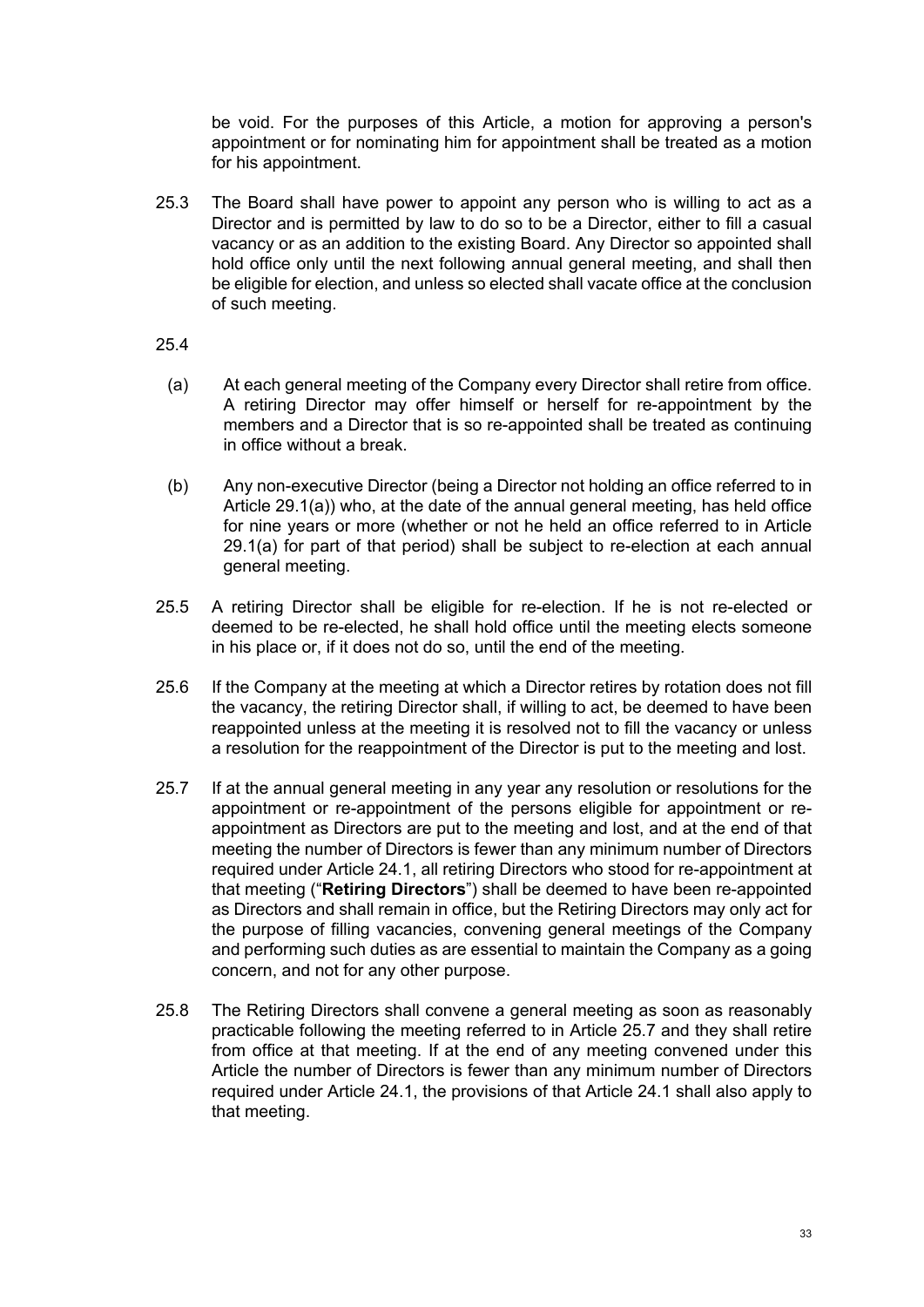- 25.9 Subject as provided above, any election or re-election of any Director determined by the Company to be independent under the UK Corporate Governance Code shall be approved by separate majority resolutions of:
	- (a) the shareholders of the Company; and
	- (b) any person entitled to vote on the election of Directors who is not a controlling shareholder of the Company as that expression is currently defined in proposed LR 6.1.2 AR and as that expression is defined in the FCA Handbook from time to time.
- 25.10 If either of the resolutions referred to in Article [25.7](#page-35-0) is defeated, the Directors may propose a further resolution to elect or re-elect the independent Director. Such further resolution:
	- (a) must not be voted on within a period of 90 days of the original vote; and
	- (b) may be passed by a vote of shareholders of the Company, acting as a single class.

### **26 RESIGNATION AND REMOVAL OF DIRECTORS**

- 26.1 A Director may resign his office either by notice in writing submitted to the Board or, if he shall in writing offer to resign, if the other Directors resolve to accept such offer.
- 26.2 The Company may, by ordinary resolution at a meeting of which special notice has been given, in accordance with section 312 of the Act, remove any Director before the expiration of his period of office notwithstanding anything in these Articles or in any agreement between the Company and such Director. Such removal shall be without prejudice to any claim which such Director may have for damages for breach of any contract of service between him and the Company. Subject to these Articles, the Company may, by ordinary resolution, appoint another person who is willing to act as a Director, and is permitted by law to do so, to be a Director instead of him. A person so appointed shall be treated, for the purposes of determining the time at which he or any other Director is to retire, as if he had become a Director on the day on which the Director in whose place he is appointed was last appointed or reappointed a Director.
- <span id="page-36-0"></span>26.3 A Director may be removed from office if he:
	- (a) receives written notice signed by not less than three-quarters of the other Directors removing him from office without prejudice to any claim which such Director may have for damages for breach of any contract of service or letter of appointment between him and the Company; or
	- (b) in the case of a Director who holds any executive office, ceases to hold such office (whether because his appointment is terminated or expires) and the majority of the other Directors resolve that his office be vacated.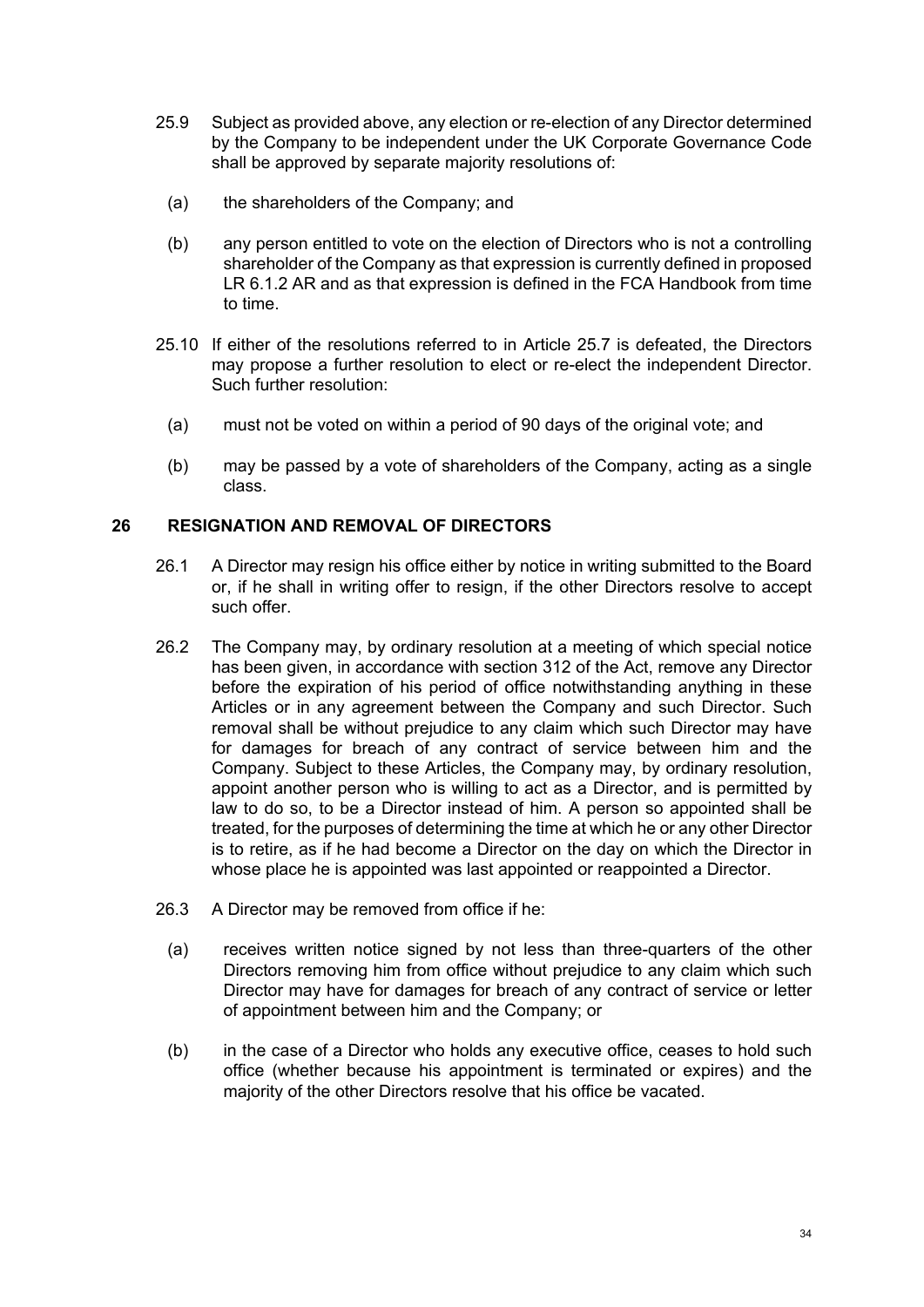## **27 VACATION OF OFFICE**

- <span id="page-37-0"></span>27.1 Without prejudice to the other provisions of these Articles, the office of a Director shall be vacated if the Director:
	- (a) becomes bankrupt or the subject of an interim receiving order or makes any arrangement or composition with his creditors generally or applies to the court for an interim order under section 253 of the Insolvency Act 1986 (as amended) in connection with a voluntary arrangement under that Act; or
	- (b) a registered medical practitioner who is treating that person gives a written opinion to the Company stating that that person has become physically or mentally incapable of acting as a director and may remain so for more than three months; or
	- (c) by reason of that person's mental health, a court makes an order which wholly or partly prevents that person from personally exercising any powers or rights which that person would otherwise have; or
	- (d) is absent from meetings of the Board for six consecutive months without permission of the Board and the Board resolves that his office be vacated; or
	- (e) sends notification to the Company that he is resigning or retiring from his office as Director, and such resignation or retirement has taken effect in accordance with its terms; or
	- (f) ceases to be a Director by virtue of any provision of the Statutes or becomes prohibited by law from being a Director.
- 27.2 A resolution of the Board declaring a Director to have vacated or have been removed from office under the terms of Articles [26.3](#page-36-0) to [27.1](#page-37-0) shall be conclusive as to the fact and grounds of vacation or removal stated in the resolution.

### **28 REMUNERATION OF DIRECTORS**

- 28.1 The Directors (other than alternate Directors) shall be paid such remuneration (whether by way of salary, commission, participation in profits or otherwise) for their services as the Board or any committee authorised by the Board may determine and either in addition to or in lieu of his remuneration as a Director. Such remuneration shall be deemed to accrue from day to day, shall be divided between the Directors as they shall agree or, failing agreement, equally and shall be distinct from and additional to any remuneration or other benefits which may be paid or provided to any Director pursuant to any other provision of these Articles. The Directors shall also be entitled to be repaid all travelling, hotel and other expenses of attending Board meetings, committee meetings, general meetings, or otherwise incurred while engaged on the business of the Company.
- 28.2 The Company may pay on behalf of any Director, or reimburse him in respect of, all his reasonable travelling, hotel and incidental expenses of attending and returning from meetings of the Board or committees of the Board or general meetings or separate meetings of the holders of any class of shares or of debentures of the Company and all expenses properly and reasonably incurred by him in the conduct of or in connection with any activities undertaken in or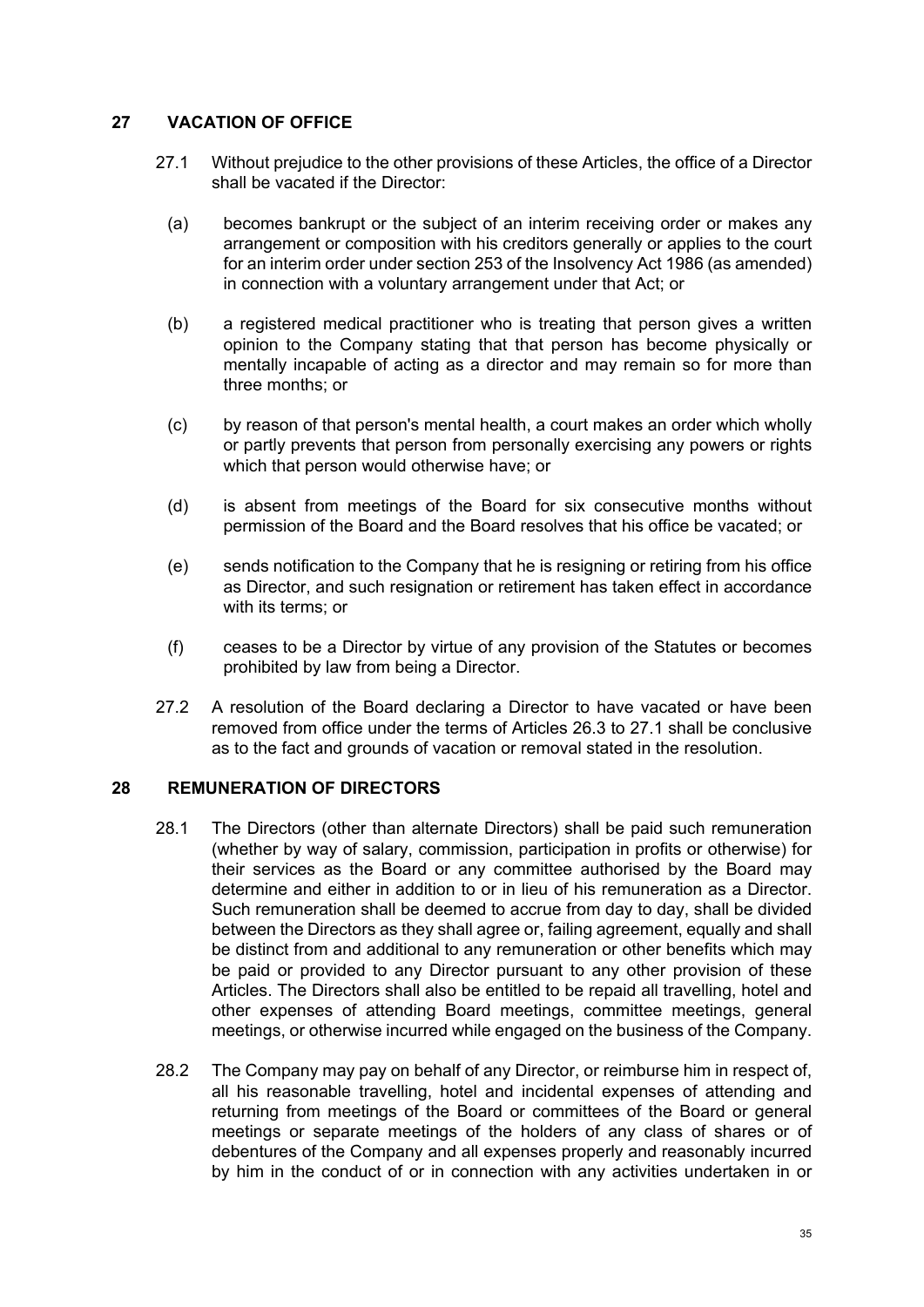about the Company's business or in the discharge of his duties as a Director or in connection with the attendance of any spouse or civil partner of his on any occasion where such spouse or civil partner accompanies a Director for the purpose of advancing the business or interests of the Company.

28.3 Any Director who by request of the Board performs special services or goes or resides abroad for any purposes of the Company may be paid such extra remuneration by way of salary, commission, percentage of profits or otherwise as the Board may decide.

#### **29 CHIEF EXECUTIVE, MANAGING AND EXECUTIVE DIRECTORS**

- <span id="page-38-0"></span>29.1 The Board may from time to time:
	- (a) appoint one or more of its body to the office of chief executive, joint chief executive, managing Director or joint managing Director, or to any other office (except that of auditor) or employment in the Company, for such period (subject to the Statutes and these Articles) and on such terms as it thinks fit, and may revoke such appointment (but so that such revocation shall be without prejudice to any rights or claims which the person whose appointment is revoked may have against the Company by reason of such revocation); and
	- (b) permit any person elected or appointed to be a Director to continue in any other office or employment held by that person before he was so elected or appointed.
- 29.2 A Director holding any such office or employment with a member of the group is referred to in these Articles as an executive Director.
- 29.3 An executive Director shall (subject to the provisions of any contract between him and the Company) be subject to the same provisions as to resignation and removal as the other Directors, and if he ceases from any cause to be a Director he shall cease to hold any office or employment with a member of the group (but without prejudice to any rights or claims which he may have against the Company by reason of such cessation).
- 29.4 An executive Director shall not be exempt from retirement by rotation, and shall cease to be a Director if he ceases for any reason to hold the office or employment by virtue of which he is termed an executive Director.
- 29.5 The remuneration of any executive Director (whether by way of salary, commission, participation in profits or otherwise) shall be decided by the Board and may be either in addition to or in lieu of any remuneration as a Director.
- 29.6 The Board may entrust to and confer upon any executive Director any of the powers, authorities and discretions vested in or exercisable by it upon such terms and conditions and with such restrictions as it thinks fit, either collaterally with or to the exclusion of its own powers, authorities and discretions and may from time to time revoke or vary all or any of them, but no person dealing in good faith and without notice of the revocation or variation shall be affected by it.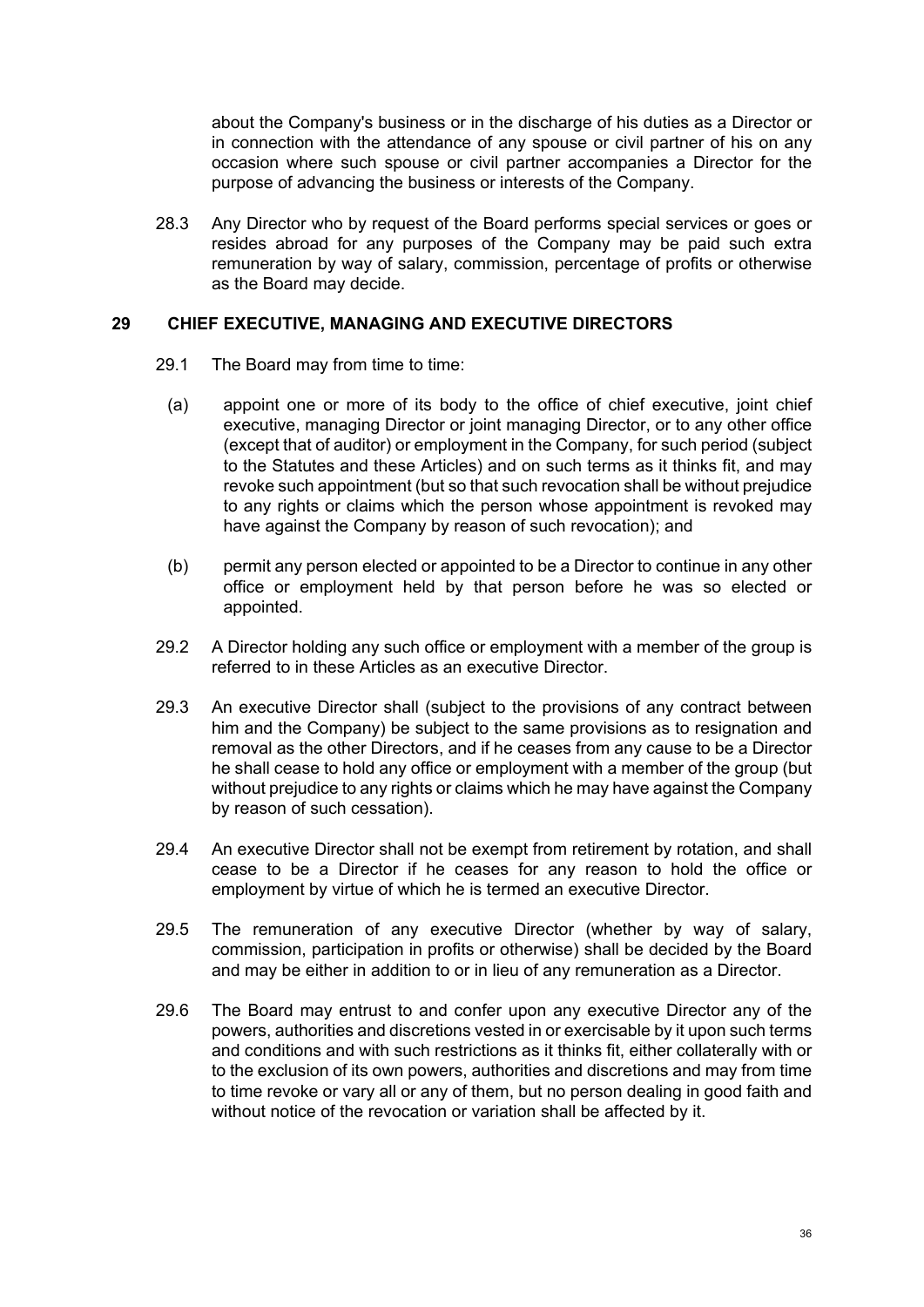### **30 ASSOCIATE AND OTHER DIRECTORS**

The Directors may from time to time, and at any time, pursuant to this Article appoint any other persons to any post with such descriptive title including that of Director (whether as associate, executive, group, divisional, departmental, deputy, assistant, local or advisory director or otherwise) as the Directors may determine and may define, limit, vary and restrict the powers, authorities and discretions of persons so appointed and may fix and determine their remuneration and duties and, subject to any contract between him and the Company, may remove from such post any person so appointed. A person so appointed shall not be a Director for any of the purposes of these Articles or of the Statutes, and accordingly shall not be a member of the Board or (subject to Article [22.4](#page-31-1)) of any committee hereof, nor shall he be entitled to be present at any meeting of the Board or of any such committee except at the request of the Board or of such committee, and if present at such request he shall not be entitled to vote thereat.

### **31 DIRECTORS' GRATUITIES AND PENSIONS**

The Board may exercise all the powers of the Company to provide benefits, whether by the payment of allowances, gratuities or pensions or by insurance or death, sickness or disability benefits or otherwise, for any Director who has held but no longer holds any executive office or employment with the Company or with any body corporate which is or has been a subsidiary undertaking of the Company or a predecessor in business of the Company or of any such subsidiary undertaking, and for any member of his family (including a spouse and a former spouse) or any person who is or was dependent on him, and may (as well before as after he ceases to hold such office or employment) contribute to any fund and pay premiums for the purchase or provision of any such benefit.

### **32 ALTERNATE DIRECTORS**

- 32.1 Any Director (other than an alternate Director) may appoint another Director, or any other person approved by the Board, to be an alternate Director and may at any time terminate that appointment.
- 32.2 An alternate Director shall (subject to his giving to the Company a postal address within the United Kingdom and, if applicable, an address in relation to which electronic communications may be received by him) be entitled to receive notice of all meetings of Directors and of all meetings of committees of Directors of which his appointor is a member, to attend and vote at any such meeting at which the Director appointing him is not personally present, and generally to perform all the functions of his appointor as a Director in his absence, but it shall not be necessary to give notice of such a meeting to an alternate Director who is absent from the United Kingdom.
- 32.3 An alternate Director shall automatically cease to be an alternate Director if his appointor ceases to be a Director or dies, but, if a Director retires by rotation or otherwise vacates office and is elected or deemed to have been elected at the meeting at which he retires, any appointment of an alternate Director made by him which was in force immediately prior to his retirement shall continue after his election. The appointment of an alternate Director shall also automatically cease on the happening of any event which, if he were a Director, would cause him to vacate office.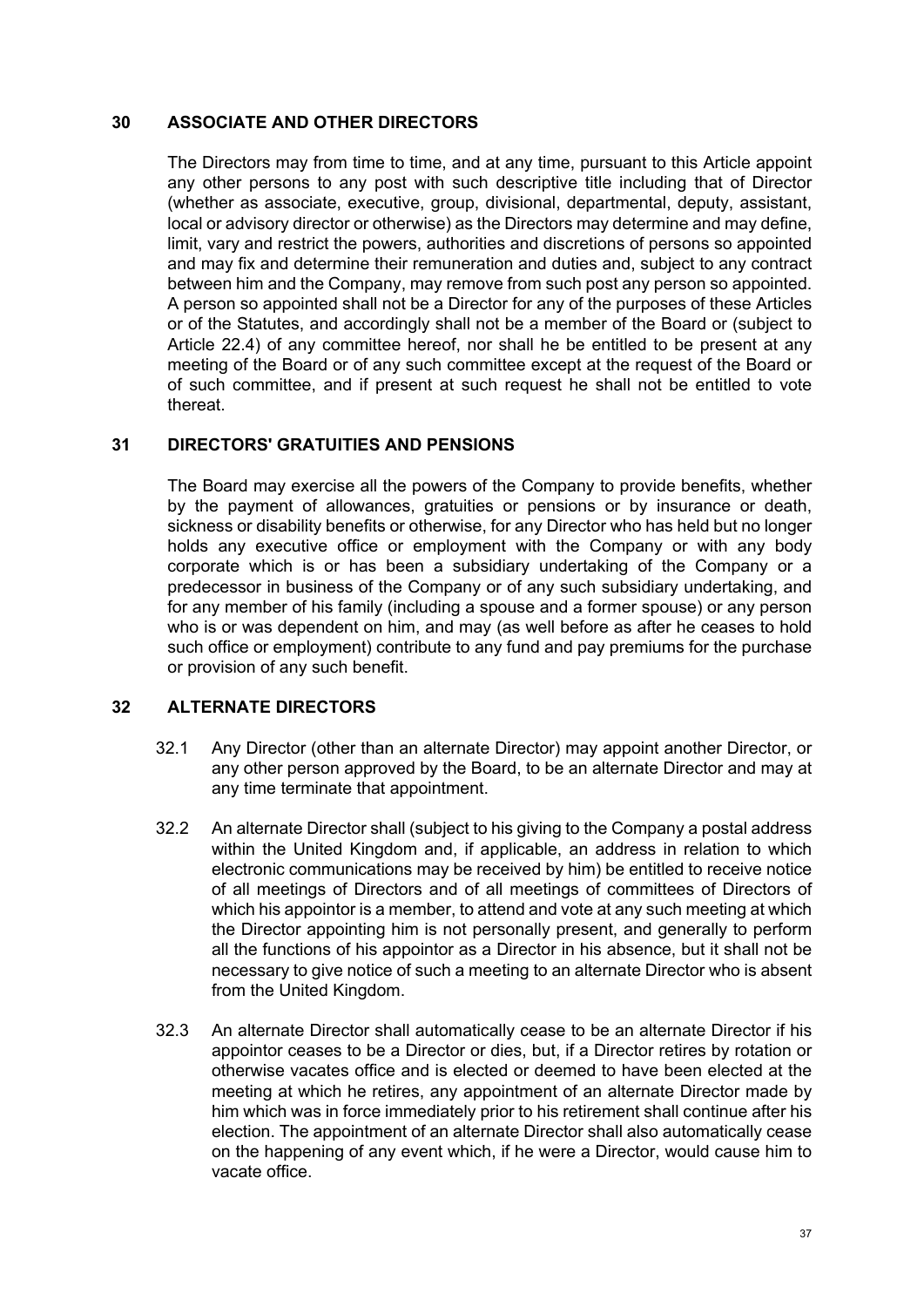- 32.4 Any appointment or removal of an alternate Director shall be by notice in writing to the Company signed by the Director making or revoking the appointment or in any other manner approved by the Board. A notice of appointment must contain a statement signed by the proposed alternate that he is willing to act as the alternate of the Director giving the notice.
- 32.5 Save as otherwise provided in these Articles, an alternate Director shall:
	- (a) be deemed for all purposes to be a Director;
	- (b) alone be responsible for his own acts and defaults;
	- (c) in addition to any restrictions which may apply to him personally be subject to the same restrictions as his appointor; and
	- (d) not be deemed to be the agent of the Director appointing him. An alternate Director may be repaid by the Company such expenses as might properly have been repaid to him if he had been a Director but shall not (unless the Company by ordinary resolution otherwise determines), in respect of his office of alternate Director, be entitled to receive any remuneration or fee from the Company. An alternate Director shall be entitled to be indemnified by the Company to the same extent as if he were a Director.
- 32.6 An alternate Director shall not be required to hold any shares in the Company and shall not be counted in determining any maximum number of Directors permitted by these Articles.

#### **33 PROCEEDINGS OF THE BOARD**

33.1 The Board may meet together for the despatch of business, adjourn and otherwise regulate its meetings as it thinks fit. Questions arising at any such meetings shall be determined by a majority of votes. In case of an equality of votes, the chairman of the meeting shall, unless he is not entitled to vote on the resolution in question, have a second or casting vote. A Director who is also an alternate Director shall be entitled, in the absence of his appointor, to a separate vote on behalf of his appointor in addition to his own vote and an alternate Director who is appointed by two or more Directors shall be entitled to a separate vote on behalf of each of his appointors in the appointors' absence. A Director may, and the secretary on the requisition of a Director shall, call a meeting of the Board and notice of such meeting shall be deemed to be duly given to each Director if it is given to him personally, by telephone or by word of mouth or sent in writing to him at his last-known address or any other address given by him to the Company for this purpose or sent by way of electronic communication to an address for the time being notified by him to the Company for this purpose. It shall not be necessary to give notice of a meeting of the Board to any Director absent from the United Kingdom unless he has requested that notices of Board meetings shall during his absence be given in hard copy form or in electronic form to him at a postal address or electronic address notified by him to the Company for that purpose. Such notices, however, need not be given any earlier than notices given to Directors not so absent. A Director may waive notice of any board meeting and any such waiver may be retrospective.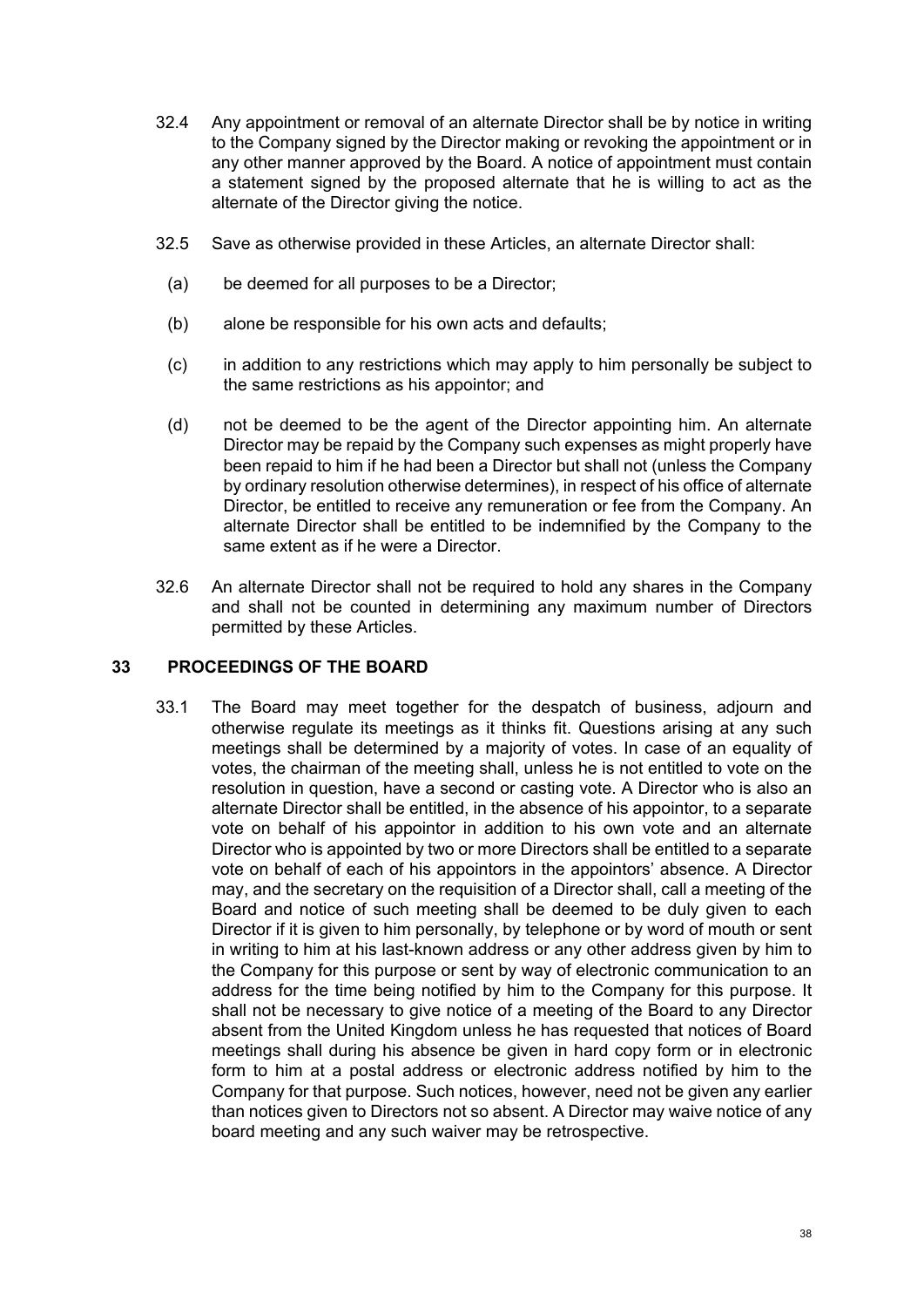- 33.2 The quorum necessary for the transaction of the business of the Board may be fixed by the Board, and unless so fixed at any other number shall be two. A Director or other person who is present at a meeting of the Board in more than one capacity (that is to say, as both Director and an alternate Director or as an alternate for more than one Director) shall not be counted as two or more for quorum purposes unless at least one other Director or alternate Director is also present.
- 33.3 The continuing Directors or a sole continuing Director may act notwithstanding any vacancies in their number, but, if the number of Directors is less than either the number fixed as the minimum, or the quorum required for a meeting of the Directors (or both) the continuing Directors or Director may act only for the purpose of filling vacancies or of calling a general meeting.
- 33.4 Any Director or alternate Director may validly participate in a meeting of the Board or a committee of the Board through the medium of conference telephone or similar form of communication equipment provided that all persons participating in the meeting are able to hear and speak to each other throughout such meeting. A person so participating shall be deemed to be present in person at the meeting and shall accordingly be counted in a quorum and be entitled to vote. Subject to the Statutes, all business transacted in such a manner by the Board or a committee of the Board shall, for the purposes of these Articles, be deemed to be validly and effectively transacted at a meeting of the Board or a committee of the Board, notwithstanding that fewer than two Directors or alternate Directors are physically present at the same place. Such a meeting shall be deemed to take place where the largest group of those participating is assembled or, if there is no such group, where the chairman of the meeting then is.
- 33.5 The Board may appoint from its number, and remove, a chairman and, if it thinks fit, a deputy chairman of its meetings and determine the period for which they are respectively to hold office. If no such chairman or deputy chairman is appointed, or neither is present within five minutes after the time fixed for holding any meeting, or neither of them is willing to act as chairman, the Directors present may choose one of their number to act as chairman of such meeting.
- 33.6 A resolution in writing signed by all the Directors for the time being entitled to vote on the resolution at a meeting of the Board (not being less than the number of Directors required to form a quorum of the Board at such meeting) or by all the members of a committee of the Board for the time being shall be as valid and effective as a resolution passed at a meeting of the Board or committee duly convened and held. A resolution signed by an alternate Director need not be signed by his appointor and, if it is executed by a Director who has appointed an alternate Director, it need not also be executed by the alternate Director in that capacity. The resolution may consist of one document or several documents in like form each signed by one or more Directors or alternate Directors and such documents may be exact copies of the signed resolution.
- 33.7 All acts done by any meeting of the Board, or of a committee of the Board, or by any person acting as a Director or by an alternate Director, shall as regards all persons dealing in good faith with the Company, notwithstanding it be afterwards discovered that there was some defect in the appointment or continuance in office of any Director, alternate Director or person so acting, or that they or any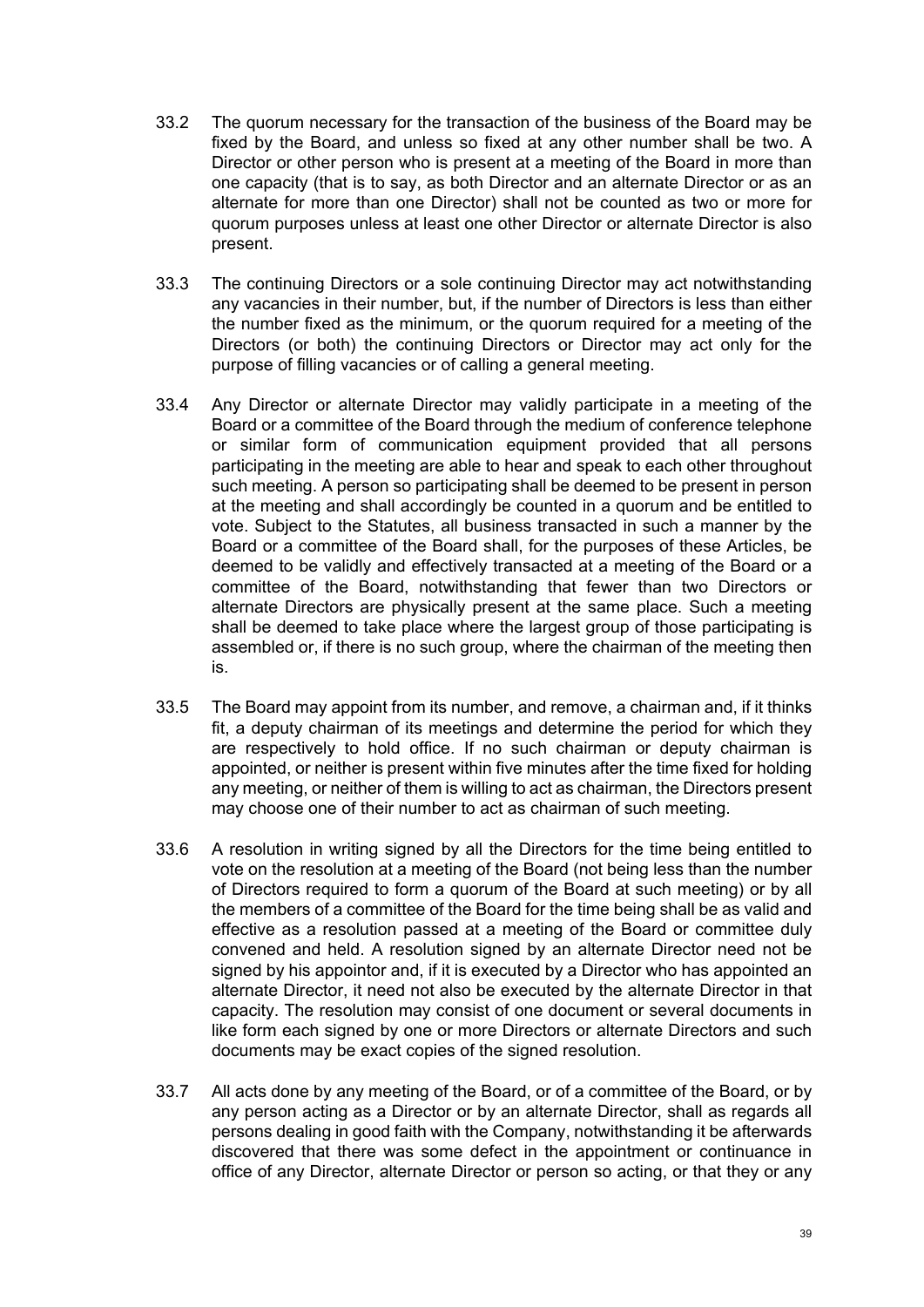of them were disqualified, or had vacated office or were not entitled to vote, be as valid as if every such person had been duly appointed or had duly continued in office and was qualified and had continued to be a Director or an alternate Director and had been entitled to vote.

# **34 DIRECTORS' INTERESTS**

- <span id="page-42-0"></span>34.1 Declarations of interest relating to transactions or arrangements:
	- (a) Subject to the provisions of the Statutes, and provided that he has made the disclosures required by this Article, a Director notwithstanding his office may be a party to or otherwise directly or indirectly interested in:
		- (i) any transaction or arrangement with the Company or in which the Company is otherwise interested; or
		- (ii) a proposed transaction or arrangement with the Company.
- <span id="page-42-2"></span><span id="page-42-1"></span>34.2 A Director shall, subject to sub-section 177(6) of the Act, be required to disclose all interests whether or not material in any transaction or arrangement referred to in Article [34.1\(a\)](#page-42-0) and the declaration of interest must (in the case of a transaction or arrangement referred to in Article [34.1\(a\)\(i\)](#page-42-1) and may (in the case of a transaction or arrangement referred to in Article [34.1\(a\)\(ii\)](#page-42-2), but need not, be made:
	- (a) at a meeting of the Directors; or
	- (b) by notice to the Directors in accordance with:
		- (i) Section 184 of the Act (notice in writing); or
		- (ii) Section 185 of the Act (general notice).
- <span id="page-42-3"></span>34.3 The Directors may resolve that any situation referred to in Article [34.1\(a\)](#page-42-0) and disclosed to them thereunder shall also be subject to such terms as they may determine including, without limitation, the terms referred to in paragraphs [\(i\)](#page-43-0) to [\(iv\)](#page-43-1) of Article [35.1\(c\).](#page-43-2)

### **35 DIRECTORS' INTERESTS OTHER THAN IN RELATION TO TRANSACTIONS OR ARRANGEMENTS WITH THE COMPANY**

- 35.1 For the purposes of Section 175 of the Act, the Directors shall have the power to authorise any matter which would or might otherwise constitute or give rise to a breach of the duty of a Director under that Section to avoid a situation in which he has, or can have, a direct or indirect interest that conflicts, or possibly may conflict, with the interests of the Company. For these purposes references to a conflict of interest includes a conflict of interest and duty and a conflict of duties. This Article does not apply to a conflict of interest arising in relation to a transaction or arrangement with the Company which are governed by Articles [34.1\(a\)](#page-42-0) to [34.3](#page-42-3) inclusive:
	- (a) authorisation of a matter under this Article shall be effective only if: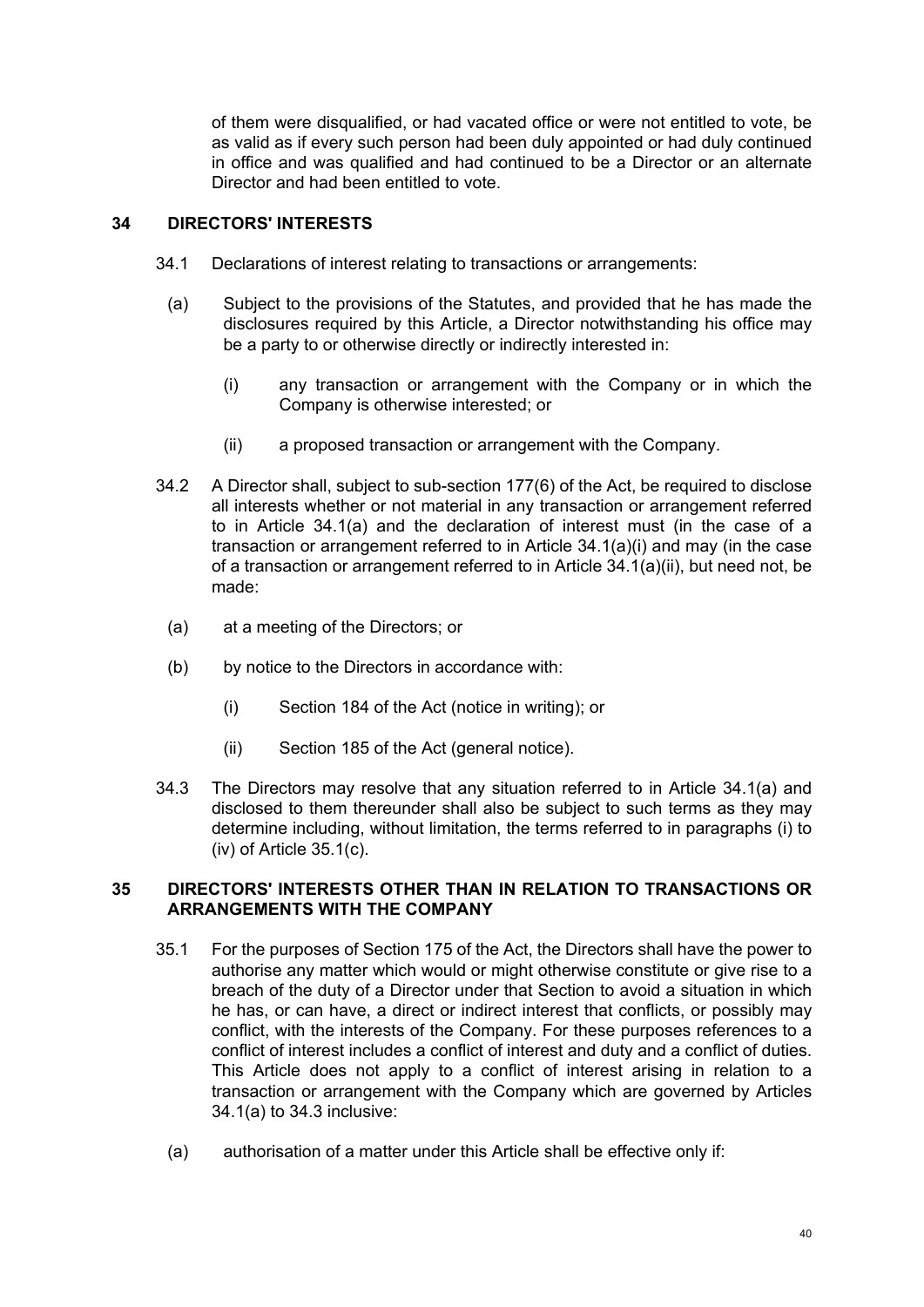- (i) the matter in question shall have been proposed in writing (giving full particulars of the relevant situation) for consideration at a meeting of the Directors, in accordance with the Board's normal procedures or in such other manner as the Directors may approve;
- (ii) any requirement as to the quorum at the meeting of the Directors at which the matter is considered is met without counting the Director in question and any other interested Director (together the Interested Directors); and
- (iii) the matter was agreed to without the Interested Directors voting or would have been agreed to if the votes of the Interested Directors had not been counted;
- (b) any authorisation of a matter pursuant to this Article shall extend to any actual or potential conflict of interest which may reasonably be expected to arise out of the matter so authorised;
- <span id="page-43-2"></span><span id="page-43-0"></span>(c) any authorisation of a matter under this Article shall be subject to such terms as the Directors may determine, whether at the time such authorisation is given or subsequently, and may be terminated by the Directors at any time Such terms may include, without limitation, terms that the relevant Directors:
	- (i) will not be obliged to disclose to the Company or use for the benefit of the Company any confidential information received by him otherwise than by virtue of his position as a Director, if to do so would breach any duty of confidentiality to a third party;
	- (ii) may be required by the Company to maintain in the strictest confidence any confidential information relating to the Company which also relates to the situation as a result of which the conflict arises (**"conflict situation"**);
	- (iii) may be required by the Company not to attend any part of a meeting of the Directors at which any matter which may be relevant to the conflict situation is to be discussed, and not to view any board papers relating to such matters; and
	- (iv) shall not be obliged to account to the Company for any remuneration or other benefits received by him in consequence of the conflict situation;

<span id="page-43-1"></span>a Director shall comply with any obligation imposed on him by the Directors pursuant to any such authorisation; and

- (d) a Director shall not, save as otherwise agreed by him, be accountable to the Company for any benefit which he (or a person connected with him) derives from any matter authorised by the Directors under this Article and any contract, transaction or arrangement relating thereto shall not be liable to be avoided on the grounds of any such benefit.
- <span id="page-43-3"></span>35.2 Save as otherwise provided by these Articles, a Director shall not vote at a meeting of the Board or of a committee of the Board on any resolution concerning a matter in which he has, directly or indirectly, an interest (other than by virtue of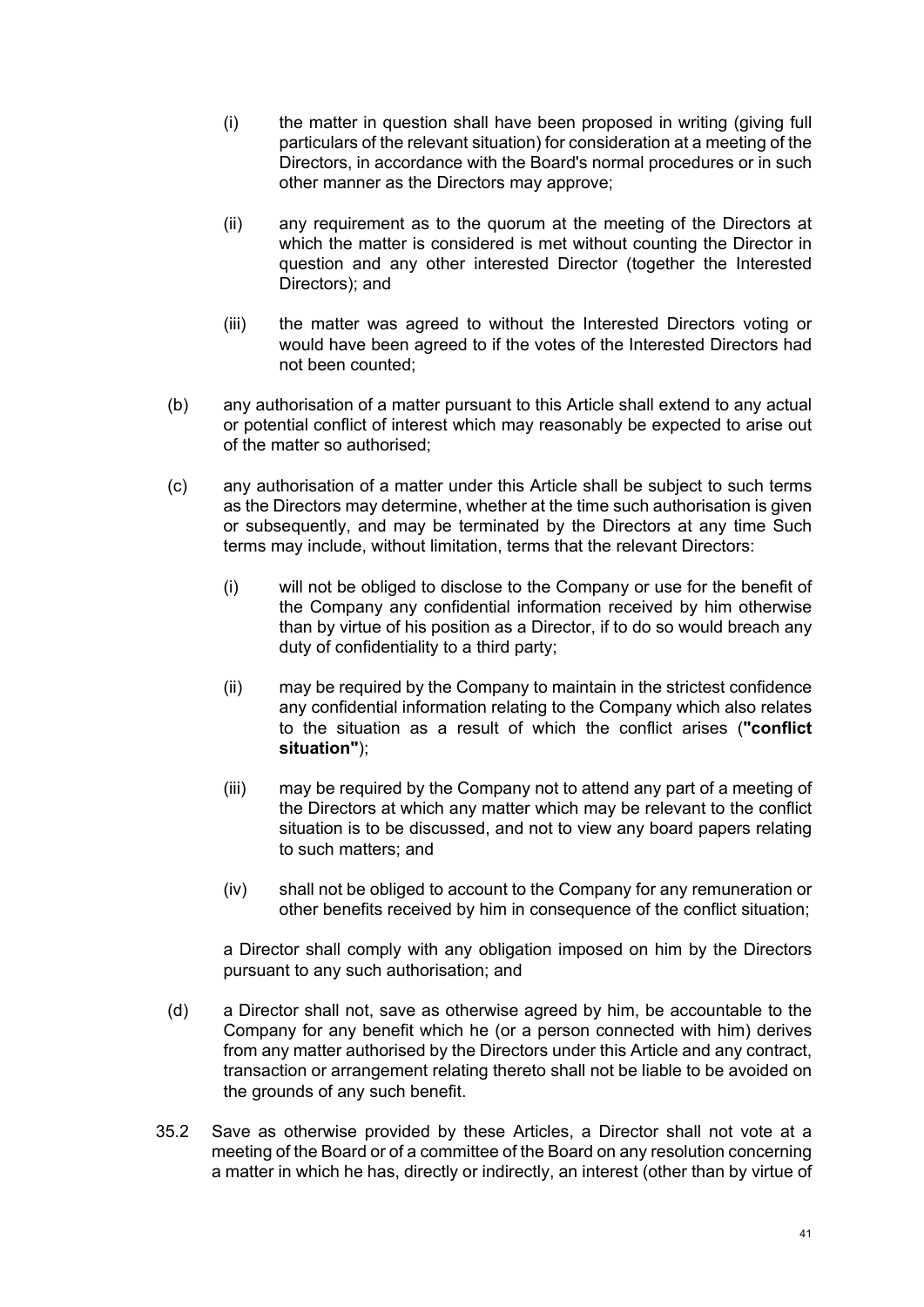his interest in shares, debentures or other securities of or in or otherwise through the Company) which is material, or a duty which conflicts or may conflict with the interests of the Company, unless his interest or duty arises only because one of the following Articles applies (in which case he may vote and be counted in the quorum):

- (a) the resolution relates to the giving to him or any other person of a guarantee, security or indemnity in respect of money lent to, or an obligation incurred by him or by any other person at the request of or for the benefit of, the Company or any of its subsidiary undertakings;
- (b) the resolution relates to the giving to a third party of a guarantee, security or indemnity in respect of an obligation of the Company or any of its subsidiary undertakings for which the Director has assumed responsibility in whole or in part and whether alone or jointly with others under a guarantee or indemnity or by the giving of security;
- (c) his interest arises by virtue of his being, or intending to become, a participant in the underwriting or sub-underwriting of an offer of any shares, debentures or other securities by the Company or any of its subsidiary undertakings for subscription, purchase or exchange;
- <span id="page-44-0"></span>(d) the resolution relates to any proposal concerning any other company in which he is interested, directly or indirectly, and whether as an officer or shareholder or otherwise howsoever provided that he does not hold an interest in shares (as that term is used in Part 22 of the Act) representing 1 per cent or more of either any class of the equity share capital of such company or of the voting rights available to members of such company (any such interest being deemed for the purpose of this Article to be a material interest in all circumstances);
- (e) the resolution relates to any arrangement for the benefit of the employees of the Company or any of its subsidiary undertakings, and/or the members of their families (including a spouse or civil partner or a former spouse or former civil partner) or any person who is or was dependent on such persons, including but without being limited to a retirement benefits scheme and an employees' share scheme, which does not award him any privilege or benefit not generally awarded to the employees to whom such arrangement relates; or
- (f) the resolution relates to any proposal concerning any insurance which the Company is empowered to purchase and/or maintain for or for the benefit of any of the Directors or for persons who include Directors provided that, for the purposes of this Article, insurance means only insurance against liability incurred by a Director in respect of any act or omission by him as is referred to in Article [51](#page-61-0) or any other insurance which the Company is empowered to purchase and/or maintain for or for the benefit of any groups of persons consisting of or including Directors.
- 35.3 For the purposes of Articles [34.1\(a\)](#page-42-0) to [35.2](#page-43-3) inclusive:
	- (a) an interest of a person who is, for any purpose of the Act (excluding any such modification thereof not in force when these Articles became binding on the Company), connected with a Director shall be treated as an interest of the Director and, in relation to an alternate Director, an interest of his appointor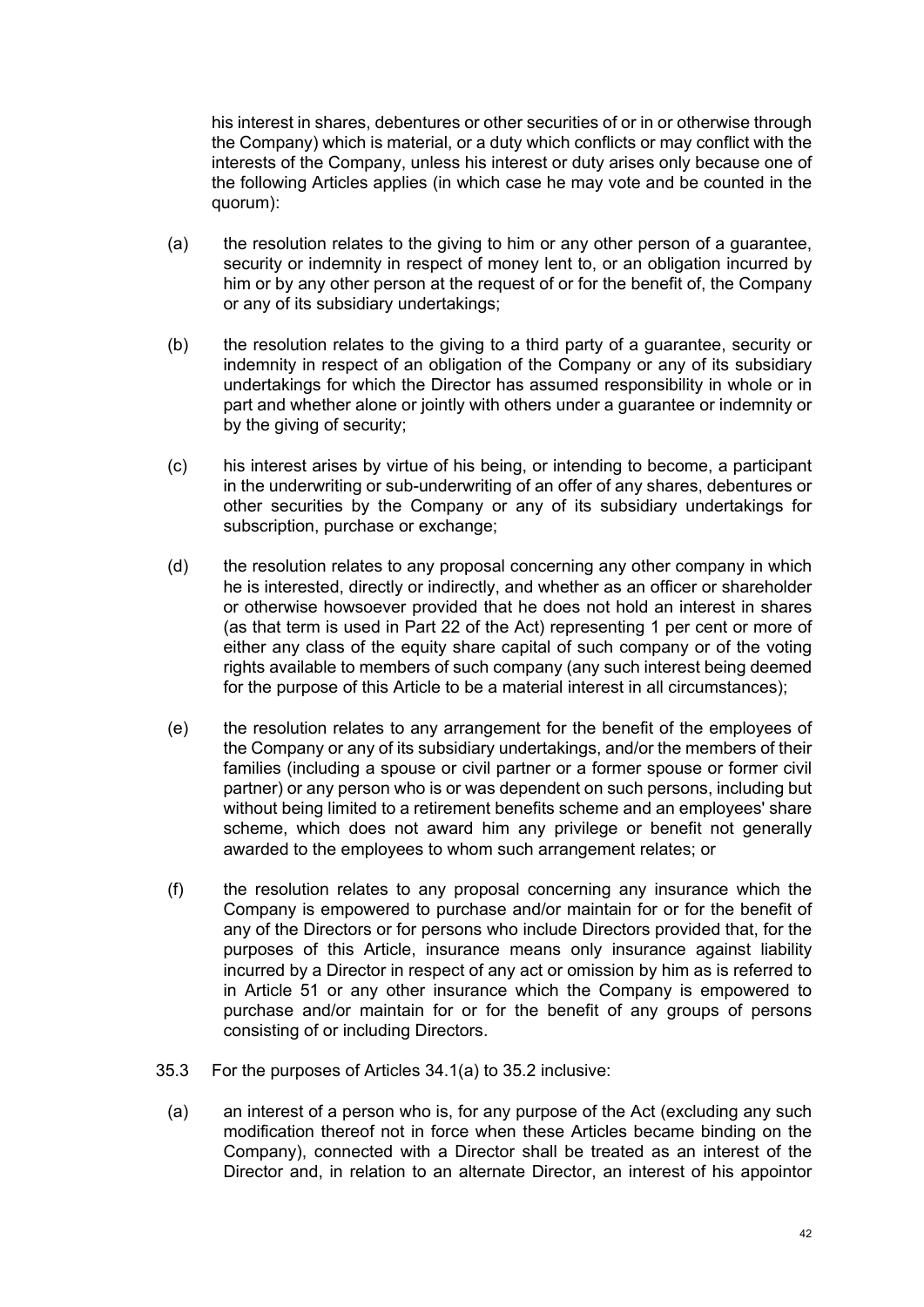shall be treated as an interest of the alternate Director without prejudice to any interest which the alternate Director otherwise has;

- (b) an interest of which a Director has no knowledge and of which it is unreasonable to expect him to have knowledge shall not be treated as an interest of his;
- (c) a Director shall be deemed to have disclosed the nature and extent of an interest which consists of him being a director, officer or employee of any subsidiary undertaking of the Company;
- (d) a Director need not disclose an interest if it cannot be reasonably regarded as likely to give rise to a conflict of interest; and
- (e) a Director need not disclose an interest if, or to the extent that, the other Directors are already aware of it (and for this purpose the other Directors are treated as aware of anything of which they ought reasonably to be aware).
- 35.4 The Board may exercise the voting power conferred by the shares in any company held or owned by the Company in such manner and in all respects as it thinks fit (including the exercise thereof in favour of any resolution appointing the Directors or any of them directors of such company, or voting or providing for the payment of remuneration to the directors of such company).
- 35.5 A Director shall not be counted in the quorum present at a meeting in relation to a resolution on which he is not entitled to vote.
- 35.6 Where proposals are under consideration concerning the appointment (including the fixing or varying of terms of appointment) of two or more Directors to offices or employments with the Company or any body corporate in which the Company is interested, the proposals may be divided and considered in relation to each Director separately and (provided he is not caught by the proviso to Article [35.2\(d\)](#page-44-0) or for another reason precluded from voting) each of the Directors concerned shall be entitled to vote and be counted in the quorum in respect of each resolution except that concerning his own appointment.
- 35.7 If a question arises at a meeting of the Board or of a committee of the Board as to the right of a Director to vote, the question may, before the conclusion of the meeting, be referred to the chairman of the meeting (or if the Director concerned is the chairman, to the other Directors at the meeting) and his ruling in relation to any Director (or, as the case may be, the ruling of the majority of the other Directors in relation to the chairman) shall be final and conclusive.

### **36 SECRETARY**

- 36.1 Subject to the Statutes, the secretary shall be appointed by the Board for such term, at such remuneration and upon such conditions as it may think fit, and any secretary appointed by the Board may at any time be removed by it.
- 36.2 Any provision of the Statutes or these Articles requiring or authorising a thing to be done by or to a Director and the secretary shall not be satisfied by its being done by or to the same person acting both as Director and as, or in place of, the secretary.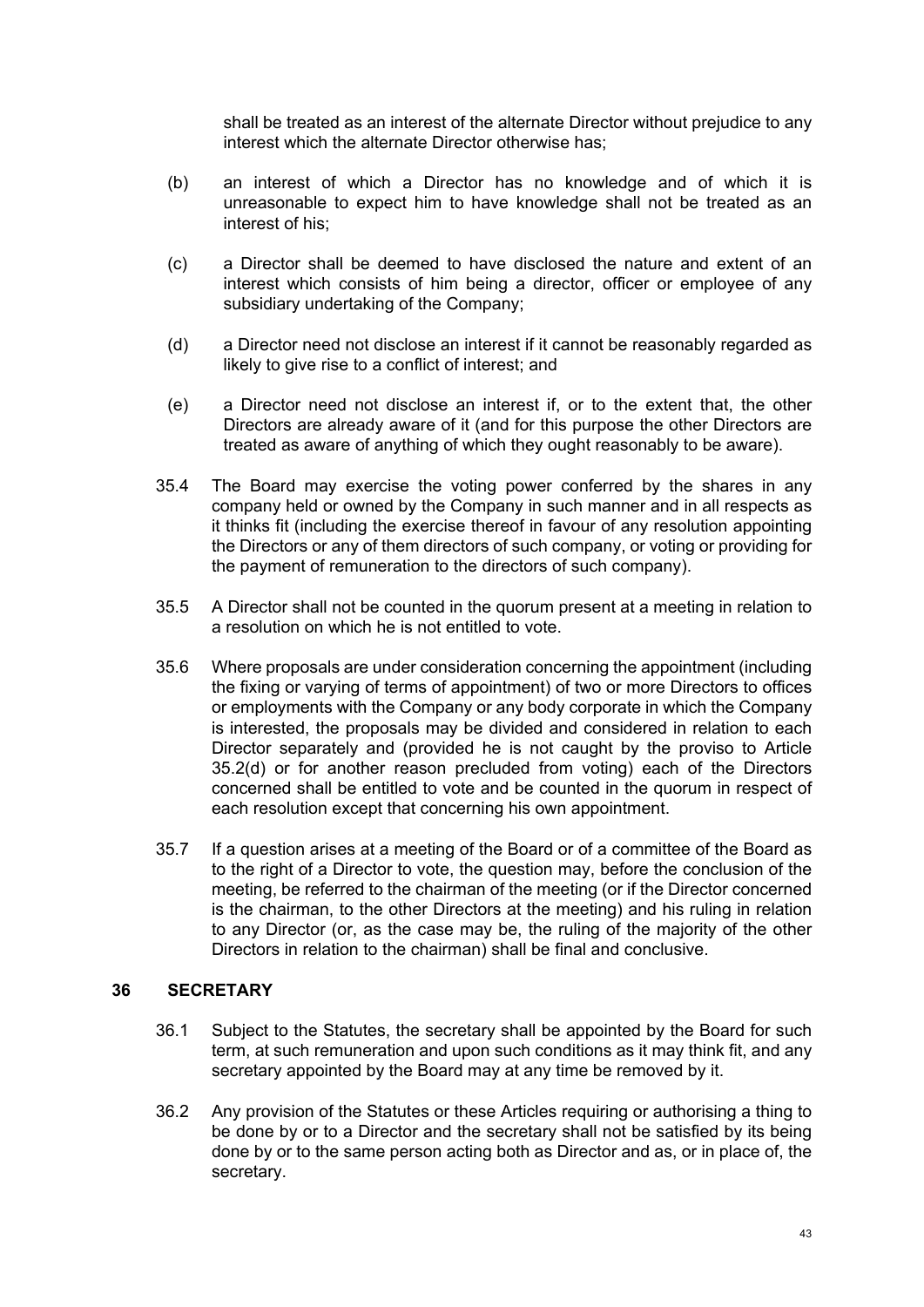#### **37 MINUTES**

- 36 1 The Board shall cause minutes to be kept:
	- (a) of all appointments of officers made by the Board;
	- (b) of proceedings at meetings of the Board and of any committee of the Board and the names of the Directors present at each such meeting; and
	- (c) of all resolutions of the Company, proceedings at meetings of the Company or the holders of any class of shares in the Company.
	- 37.2 Any such minutes, if purporting to be signed by the chairman of the meeting to which they relate or of the meeting at which they are read, shall be sufficient evidence without any further proof of the facts therein stated.
	- 37.3 Any such minutes must be kept for the period specified by the Act.

#### **38 THE SEAL**

- 38.1 In addition to its powers under section 44 of the Act, the Company may have a seal and the Board shall provide for the safe custody of such seal. The seal shall only be used by the authority of the Board or of a committee of the Board authorised by the Board. The Board shall determine who may sign any instrument to which the seal is affixed and, unless otherwise so determined, it shall also be signed by two Directors of the Company, one Director and the secretary of the Company or at least one authorised person in the presence of a witness who attests the signature. For the purpose of this Article an authorised person is any Director of the Company, company secretary or any person authorised by the Directors for the purpose of signing documents to which the common seal is applied.
- 38.2 All forms of certificates for shares or debentures or representing any other form of security (other than letters of allotment or scrip certificates) shall be issued executed by the Company but the Board may by resolution determine, either generally or in any particular case, that any signatures may be affixed to such certificates by some mechanical or other means or may be printed on them or that such certificates need not bear any signature.
- 38.3 If the Company has:
	- (a) an official seal for use abroad, it may only be affixed to a document if its use on that document, or documents of a class to which it belongs, had been authorised by a resolution of the Directors; and
	- (b) a security seal, it may only be affixed to securities by the secretary or a person authorised to apply it to securities by the secretary.

### **39 ACCOUNTING RECORDS, BOOKS AND REGISTERS**

39.1 The Directors shall cause accounting records to be kept and such other books and registers as are necessary to comply with the provisions of the Statutes and, subject to the provisions of the Statutes, the Directors may cause the Company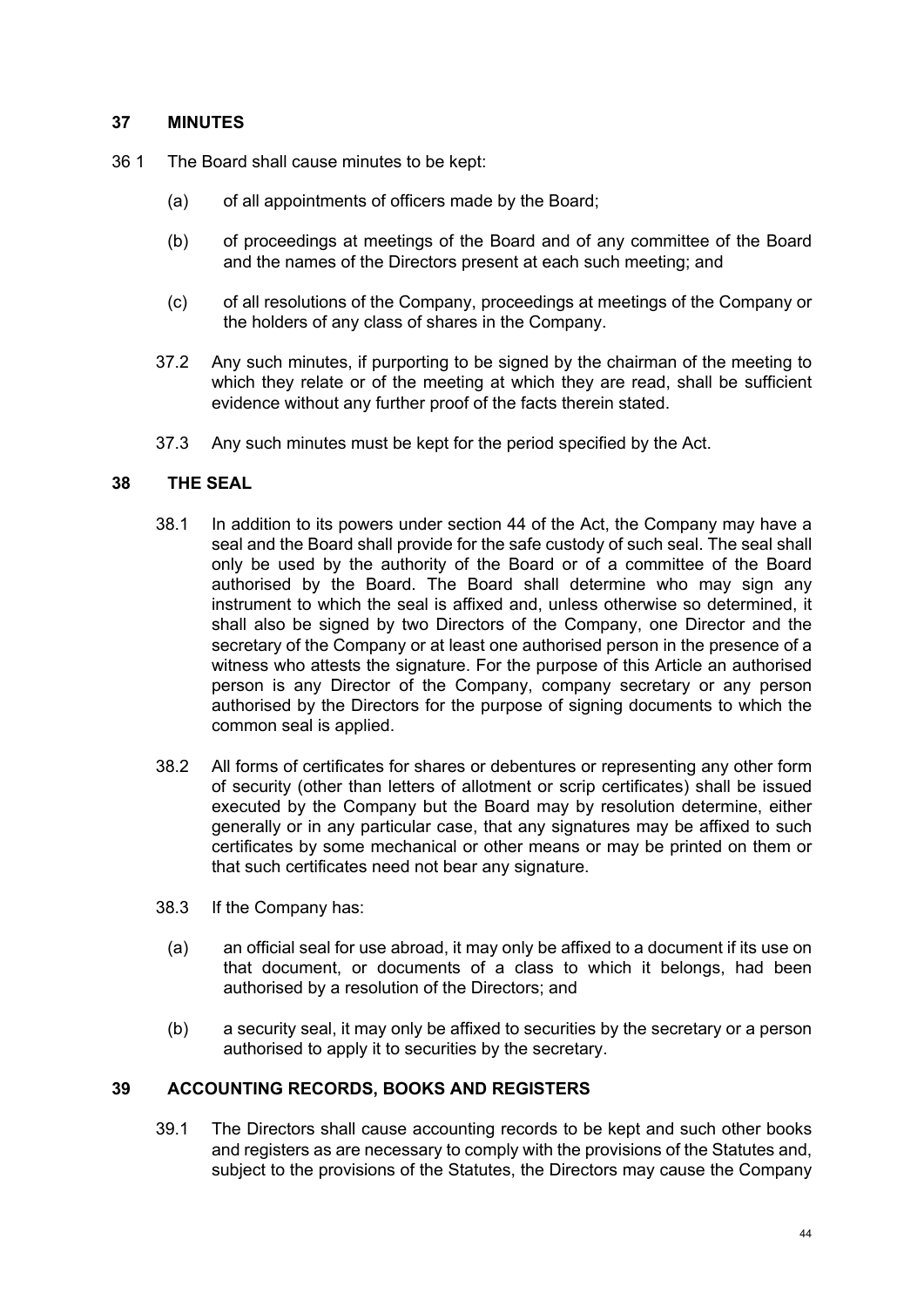to keep an overseas or local or other register in any place, and the Directors may make and vary such directions as they may think fit respecting the keeping of the registers.

- 39.2 The accounting records shall be kept at the office or (subject to the provisions of the Statutes) at such other place in Great Britain as the Board thinks fit, and shall always be open to inspection by the Directors. No member of the Company (other than a Director) shall have any right of inspecting any accounting record or book or document except as conferred by law or authorised by the Board or by the Company in general meeting.
- 39.3 The Board shall, in accordance with the Statutes, cause to be prepared and to be laid before the Company in general meeting such profit and loss accounts, balance sheets, group accounts (if any) and reports as are required by the Statutes. The Board shall in its report state the amount which it recommends to be paid by way of dividend.
- 39.4 A printed copy of every balance sheet (including every document required by law to be annexed thereto) which is to be laid before the Company in general meeting and of the Directors' and auditors' reports shall, at least 21 clear days before the meeting, be delivered or sent by post to every member and to every debenture holder of the Company of whose address the Company is aware or, in the case of joint holders of any share or debenture, to the joint holder who is named first in the register and to the auditors provided that, if and to the extent that the Statutes so permit and without prejudice to Article [40.1,](#page-47-0) the Company need not send copies of the documents referred to above to members but may send such members summary financial statements or other documents authorised by the Statutes.

### **40 AUDIT**

- <span id="page-47-0"></span>40.1 Auditors of the Company shall be appointed and their duties regulated in accordance with the Statutes.
- 40.2 The auditors' report to the members made pursuant to the statutory provisions as to audit shall be laid before the Company in general meeting and shall be open to inspection by any member, and in accordance with the Statutes every member shall be entitled to be furnished with a copy of the balance sheet (including every document required by law to be annexed thereto) and auditors' report.
- 40.3 Subject to the provisions of the Statutes, all acts done by any person acting as an auditor shall, as regards all persons dealing in good faith with the Company, be valid, notwithstanding that there was some defect in his appointment or that he was at the time of his appointment not qualified for the appointment or subsequently became disqualified.

### **41 AUTHENTICATION OF DOCUMENTS**

<span id="page-47-1"></span>41.1 Any Director or the secretary or any person appointed by the Board for the purpose shall have power to authenticate any documents affecting the constitution of the Company and any resolutions passed by the Company or the Board and any books, records, documents and accounts relating to the business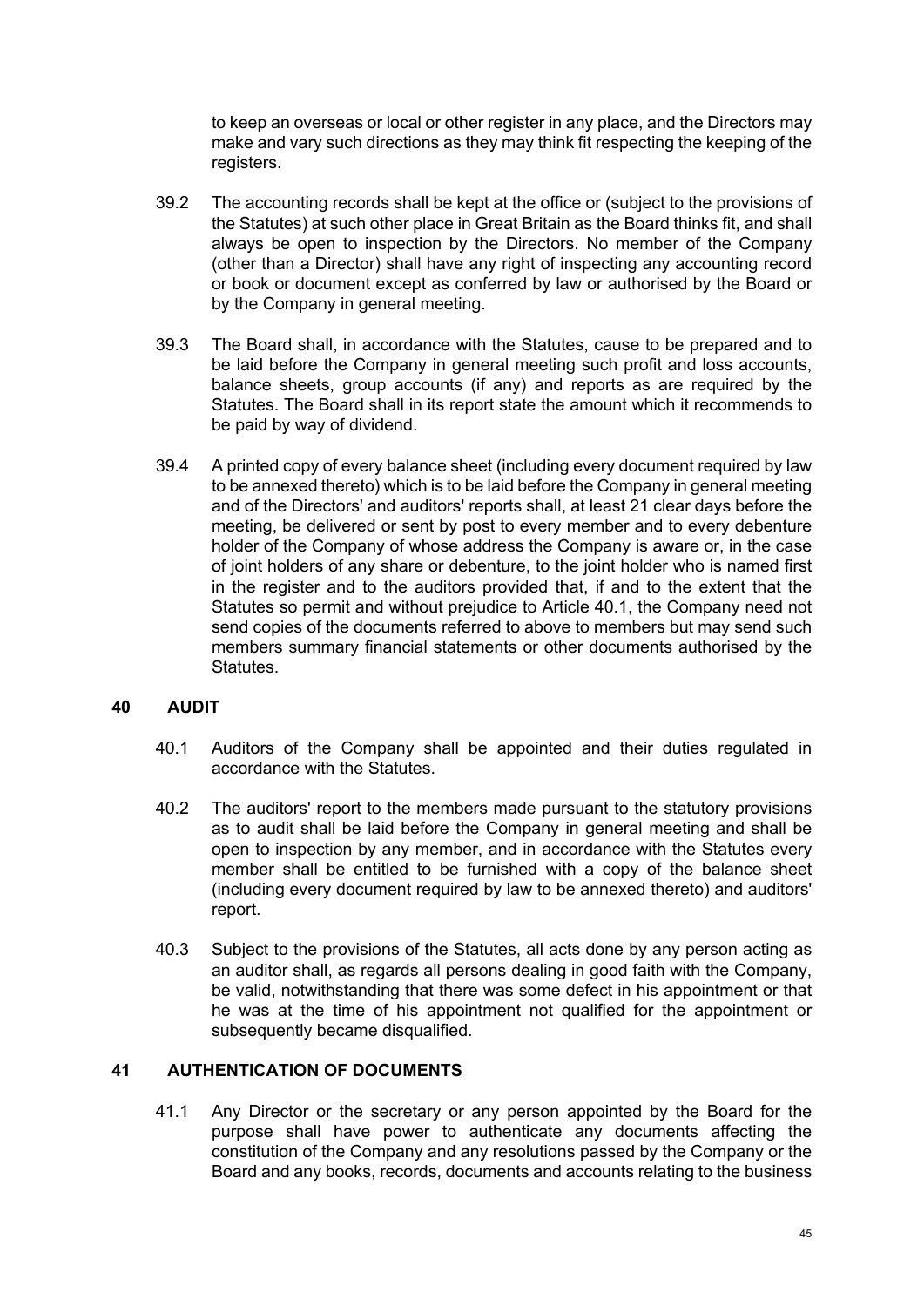of the Company, and to certify copies thereof or extracts therefrom as true copies or extracts, and where any books, records, documents or accounts are elsewhere than at the office, the officer of the Company having the custody thereof shall be deemed to be a person appointed by the Board, as aforesaid.

41.2 A document purporting to be a copy of a resolution, or an extract from the minutes of a meeting of the Company or of the Board or of any committee of the Board which is certified as such in accordance with Article [41.1](#page-47-1) shall be conclusive evidence in favour of all persons dealing with the Company on the faith thereof that such resolution has been duly passed or, as the case may be, that such extract is a true and accurate record of proceedings at a duly constituted meeting.

# **42 RECORD DATES**

- 42.1 Notwithstanding any other provision of these Articles but without prejudice to the rights attached to any shares, the Company or the Board may fix a date as the record date for any dividend, distribution, allotment or issue and such record date may be on or at any time within six months before or after any date on which such dividend, distribution, allotment or issue is declared, paid or made.
- 42.2 Where such a record date is fixed, references in these Articles to a holder of shares or member to whom a dividend is to be paid or a distribution, allotment or issue is to be made shall be construed accordingly.

# **43 DIVIDENDS**

- 43.1 Subject to the Statutes, the Company may by ordinary resolution declare that out of profits available for distribution there be paid dividends to members in accordance with their respective rights and priorities but no dividend shall exceed the amount recommended by the Board.
- 43.2 Except as otherwise provided by these Articles or the rights attached to any shares, all dividends shall be declared and paid according to the amounts paid on the shares in respect of which the dividend is paid, but no amount paid on a share in advance of the date upon which a call is payable shall be treated for the purposes of this Article or Article [43.5](#page-49-0) as paid on the share.
- 43.3 All dividends shall be apportioned and paid proportionately to the amounts paid or credited as paid on the shares during any portion or portions of the period in respect of which the dividend is paid, but if any share is issued on terms providing that it shall rank for dividend as from a particular date or be entitled to dividends declared after a particular date, such share shall rank for or be entitled to dividends accordingly.
- 43.4 Any general meeting declaring a dividend may, upon the recommendation of the Board, by ordinary resolution direct that it shall be paid or satisfied wholly or partly by the distribution of specific assets, and in particular by paid-up shares or debentures of any other company, and the Board shall give effect to such direction. If the shares in respect of which such a non-cash distribution is paid are uncertificated, any shares in the Company which are issued as a non-cash distribution in respect of them must be uncertificated. Where any difficulty arises in regard to such distribution, the Board may settle it as it thinks expedient, and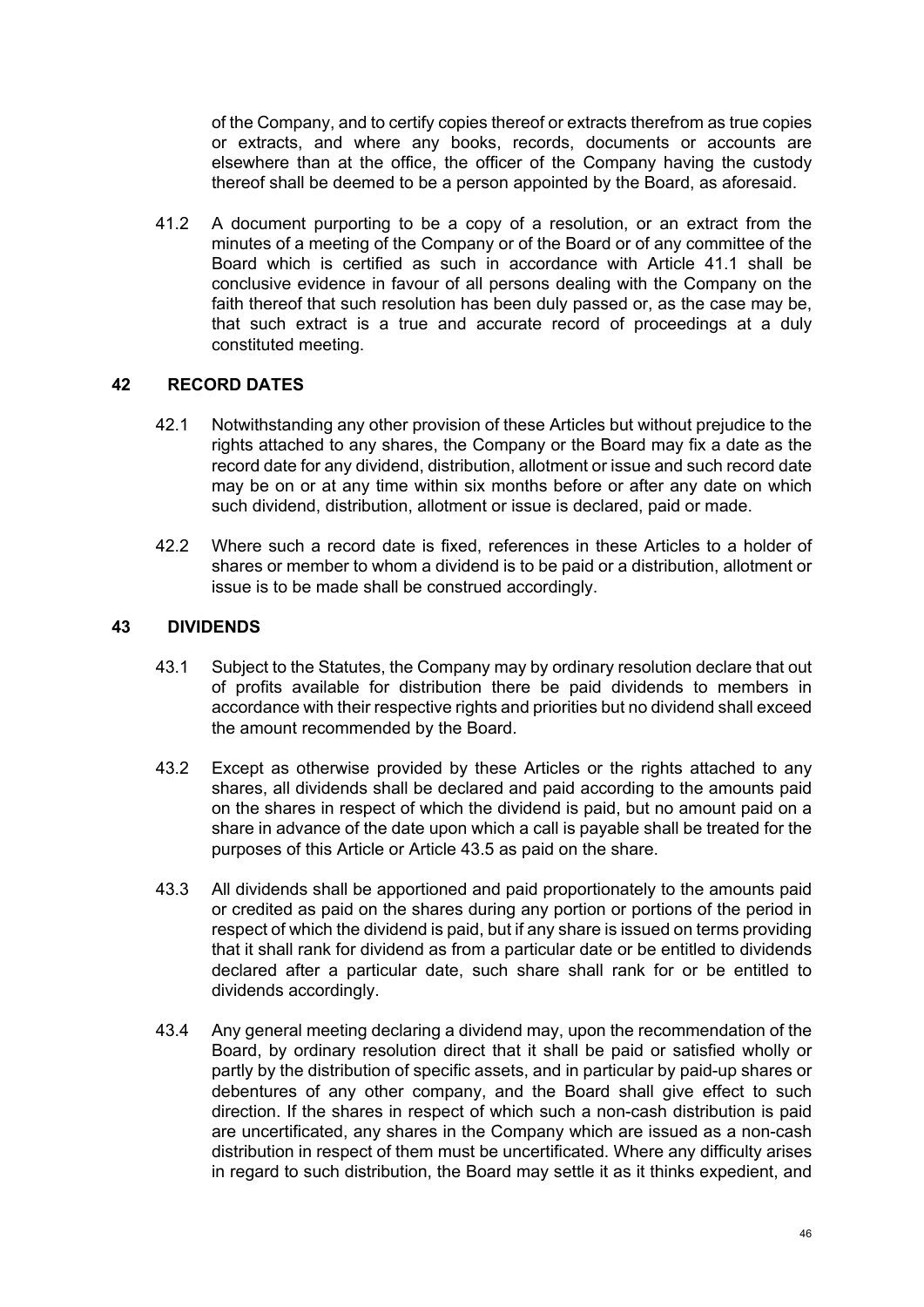in particular may issue fractional certificates or authorise any person to sell and transfer any fractions or may ignore fractions altogether, and may fix the value for distribution purposes of such assets (or any part thereof) and may determine that cash shall be paid to any members upon the footing of the value so fixed in order to secure equality of distribution, and may vest any such assets in trustees, upon trust for the members entitled to the dividend, as may seem expedient to the Board.

- <span id="page-49-0"></span>43.5 Subject to the Statutes, the Board may from time to time pay to the members such interim dividends as appear to the Board to be justified by the profits of the Company available for distribution and the position of the Company, and the Board may also pay the fixed dividend payable on any shares of the Company with preferential rights half-yearly or otherwise on fixed dates whenever such profits, in the opinion of the Board, justify that course. In particular (but without prejudice to the generality of the foregoing), if at any time the share capital of the Company is divided into different classes, the Board may pay interim dividends on shares in the capital of the Company which confer deferred or non-preferential rights as well as in respect of shares which confer preferential rights with regard to dividend, but no interim dividend shall be paid on shares carrying deferred or non-preferential rights if, at the time of payment, any preferential dividend is in arrears. Provided the Board acts in good faith, the Board shall not incur any liability to the holders of shares conferring any preferential rights for any loss that they may suffer by reason of the lawful payment of an interim dividend on any shares having deferred or non-preferential rights.
- 43.6 The Board may deduct from any dividend payable to any member on or in respect of a share all sums of money (if any) presently payable by him to the Company on account of calls or otherwise in relation to shares in the Company.
- 43.7 All dividends and interest shall belong and be paid (subject to any lien of the Company) to those members whose names shall be on the register at the date at which such dividend shall be declared or at the date at which such interest shall be payable respectively, or at such other date as the Company by ordinary resolution or the Board may determine, notwithstanding any subsequent transfer or transmission of shares.
- 43.8 The Board may pay the dividends or interest payable on shares in respect of which any person is by transmission entitled to be registered as holder to such person upon production of such certificate and evidence as would be required if such person desired to be registered as a member in respect of such shares.
- 43.9 No dividend or other monies payable in respect of a share shall bear interest against the Company unless otherwise expressly provided by the rights attached to the share. If dividends, interest and other sums payable which are unclaimed for one year after having been declared, or in respect of at least two consecutive dividends payable on that share, the cheque or warrant has been returned undelivered or remains uncashed (or that other method of payment has failed), or following one such occasion, reasonable enquiries have failed to establish any new address or account of the person entitled to the payment, they may be invested or otherwise made use of by the Board for the benefit of the Company until such time as they are claimed. The payment of any unclaimed dividend, interest or other sum payable by the Company on or in respect of any share into a separate account shall not constitute the Company a trustee of the same. All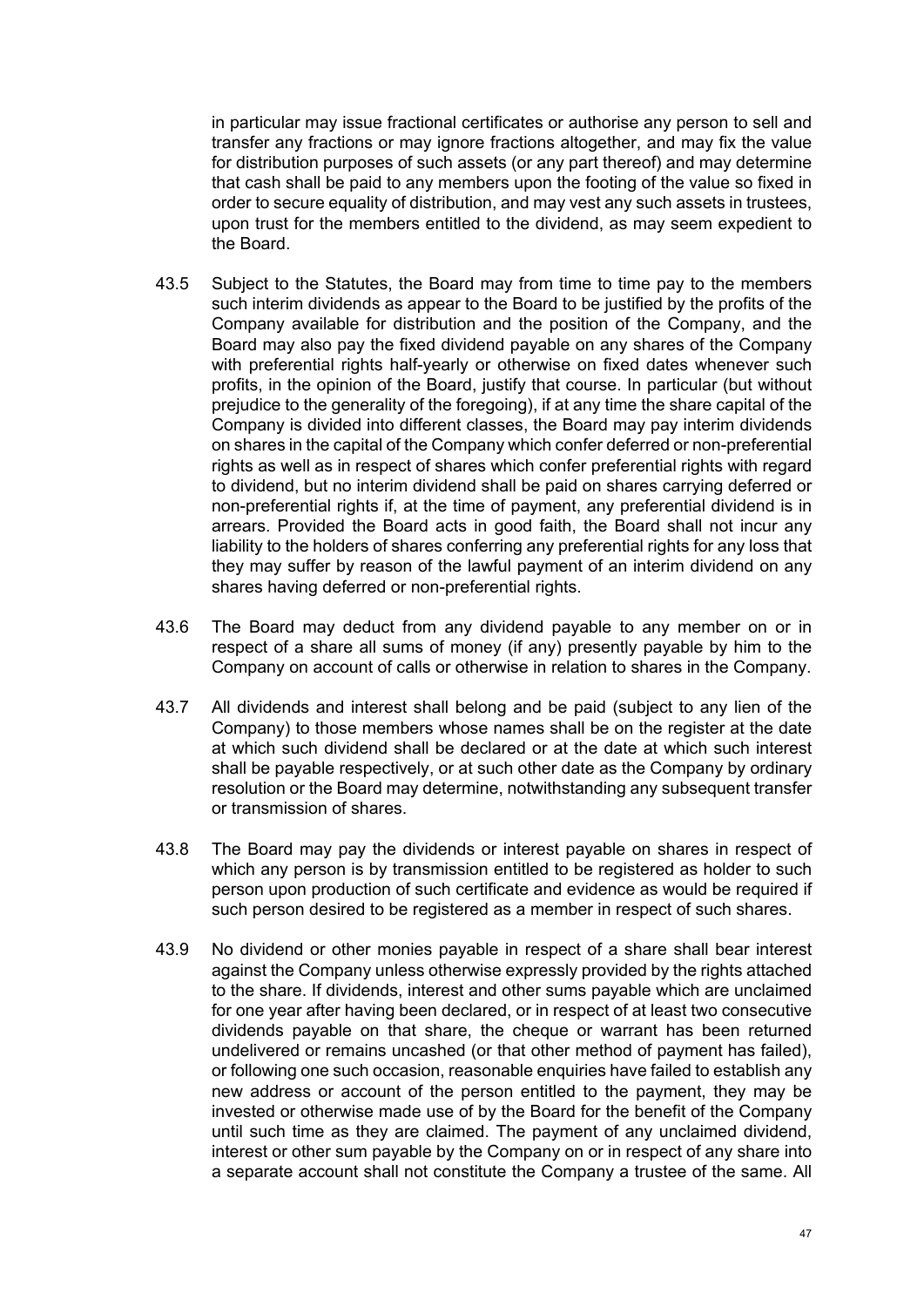dividends unclaimed for a period of 12 years after having been declared shall be forfeited and shall revert to the Company.

- 43.10 The Company may pay any dividend, interest or other monies payable in cash in respect of shares by direct debit, bank transfer, cheque, dividend warrant or money order. In respect of shares in uncertificated form, where the Company is authorised to do so by or on behalf of the holder or joint holders in such manner as the Company shall from time to time consider sufficient, the Company may also pay any such dividend, interest or other monies by means of the Relevant System concerned (subject always to the facilities and requirements of that Relevant System). Without prejudice to the generality of the foregoing, in respect of shares in uncertificated form, such payment may include the sending by the Company or by any person on its behalf of an instruction to the Operator of the Relevant System to credit the cash memorandum account of the holder or joint holders or, if permitted by the Company, of such person as the holder or joint holders may in writing direct.
- 43.11 Every such cheque, warrant or order may be remitted by post directed to the registered postal address of the holder or, in the case of joint holders, to the registered postal address of the joint holder whose name stands first in the register, or to such person and to such postal address as the holder or joint holders may in writing direct. Every such cheque, warrant or order shall be made payable to or to the order of the person to whom it is sent, or to such other person as the holder or joint holders may in writing direct.
- 43.12 Every such payment made by direct debit or bank transfer shall be made to the holder or joint holders or to or through such other person as the holder or joint holders may in writing direct.
- 43.13 The Company shall not be responsible for any loss of any such cheque, warrant or order and any payment made by direct debit, bank transfer, by means of a Relevant System or such other method shall be at the sole risk of the holder or joint holders. Without prejudice to the generality of the foregoing, if any such cheque, warrant or order has or shall be alleged to have been lost, stolen or destroyed, the Directors may, on request of the person entitled thereto, issue a replacement cheque, warrant or order subject to compliance with such conditions as to evidence and indemnity and the payment of out-of-pocket expenses of the Company in connection with the request as the Directors may think fit.
- 43.14 Payment of such cheque, warrant or order, the collection of funds from or transfer of funds by a bank in accordance with such direct debit or bank transfer or, in respect of shares in uncertificated form, the making of payment in accordance with the facilities and requirements of the Relevant System concerned shall in each case be a good discharge to the Company.
- 43.15 Any one of two or more joint holders may give effectual receipts for any dividends or other monies payable in respect of the share held by him as joint holder.
- <span id="page-50-0"></span>43.16 The Board may, if authorised by an ordinary resolution of the Company, offer the holders of ordinary shares (excluding any member holding shares as treasury shares) the right to elect to receive additional ordinary shares, credited as fully paid, instead of cash in respect of any dividend or any part (to be determined by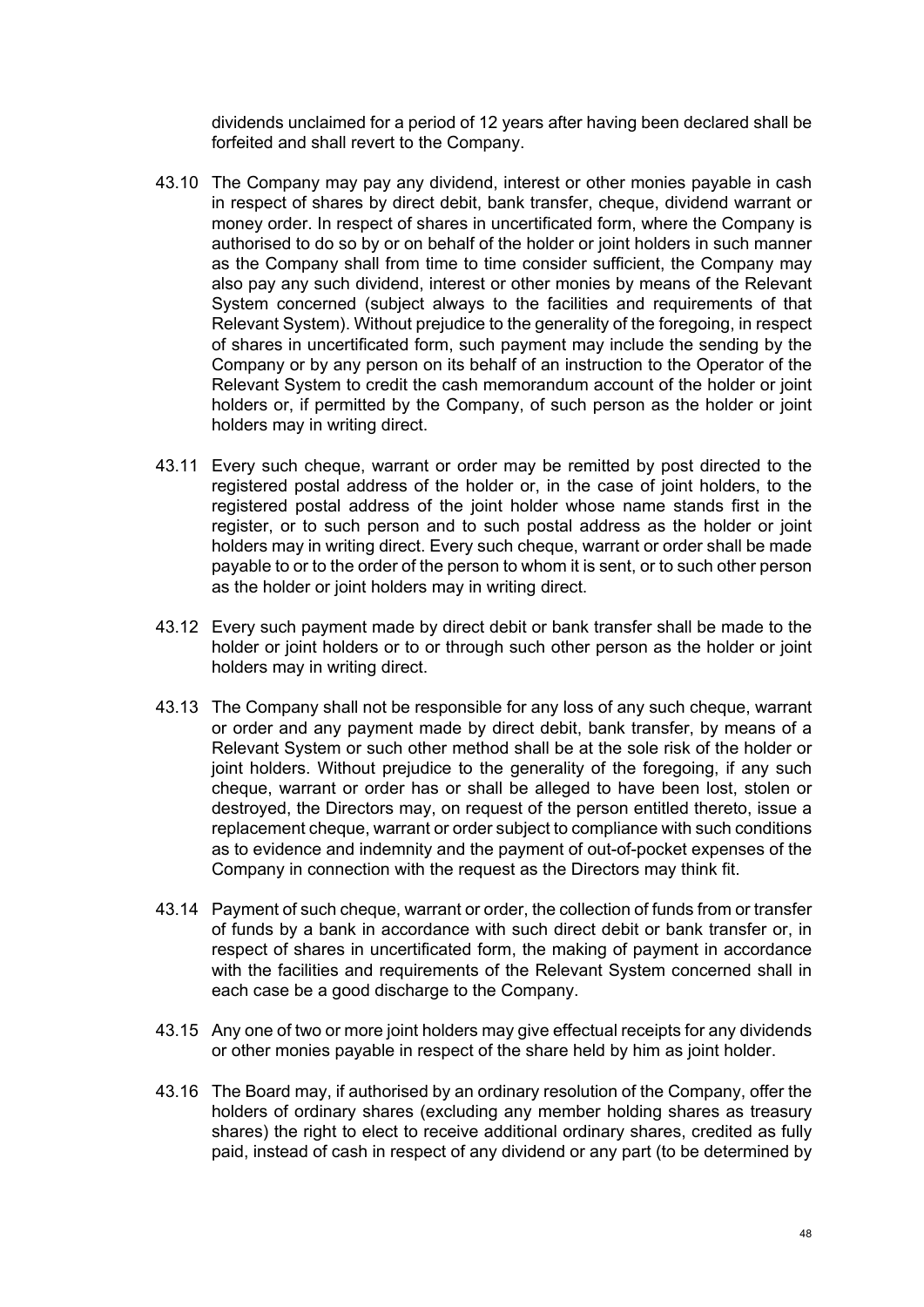the Board) of any dividend specified by the ordinary resolution. The following provisions shall apply:

- (a) an ordinary resolution may specify a particular dividend or dividends, or may specify all or any dividends declared within a specified period, but such period may not end later than the conclusion of the third annual general meeting following the date of the meeting at which the ordinary resolution is passed;
- (b) the entitlement of each holder of ordinary shares to new ordinary shares shall be such that the relevant value of such new ordinary shares shall in aggregate be as nearly as possible equal to (but not greater than) the cash amount (disregarding any tax credit) that such holder would have received by way of dividend. For this purpose relevant value shall be calculated by reference to the average of the middle market quotations for the Company's ordinary shares on the London Stock Exchange as derived from the Daily Official List on the day on which the ordinary shares are first quoted **"ex"** the relevant dividend and the four subsequent dealing days, or in such other manner as may be determined by or in accordance with the ordinary resolution, but shall never be less than the par value of the new ordinary share. A certificate or report by the auditors as to the amount of the relevant value in respect of any dividend shall be conclusive evidence of that amount;
- (c) the Board may, after determining the basis of allotment, notify the holders of ordinary shares in writing of the right of election offered to them, and (except in the case of any holder from whom the Company has received written notice in such form as the Directors may require which is effective for the purposes of the relevant dividend that such holder wishes to receive shares instead of cash in respect of all future dividends in respect of which a right of election is offered) shall send with, or following, such notification, forms of election and specify the procedure to be followed and place at which, and the latest time by which, elections must be lodged in order to be effective. The basis of allotment shall be such that no shareholder may receive a fraction of a share;
- (d) the Board may exclude from any offer any holders of ordinary shares where the Board believes that the making of the offer to them would or might involve the contravention of the laws of any territory or that for any other reason the offer should not be made to them;
- (e) the dividend (or that part of the dividend in respect of which a right of election has been offered) shall not be payable on ordinary shares in respect of which an election has been made (**"elected ordinary shares"**) and instead additional ordinary shares shall be allotted to the holders of the elected ordinary shares on the basis of allotment calculated as stated. For such purpose the Board shall capitalise, out of any amount for the time being standing to the credit of any reserve or fund (including any share premium account, any capital reserve and the profit and loss account) or otherwise available for distribution as the Board may determine, a sum equal to the aggregate nominal amount of the additional ordinary shares to be allotted on that basis and apply it in paying up in full the appropriate number of unissued ordinary shares for allotment and distribution to the holders of the elected ordinary shares on that basis;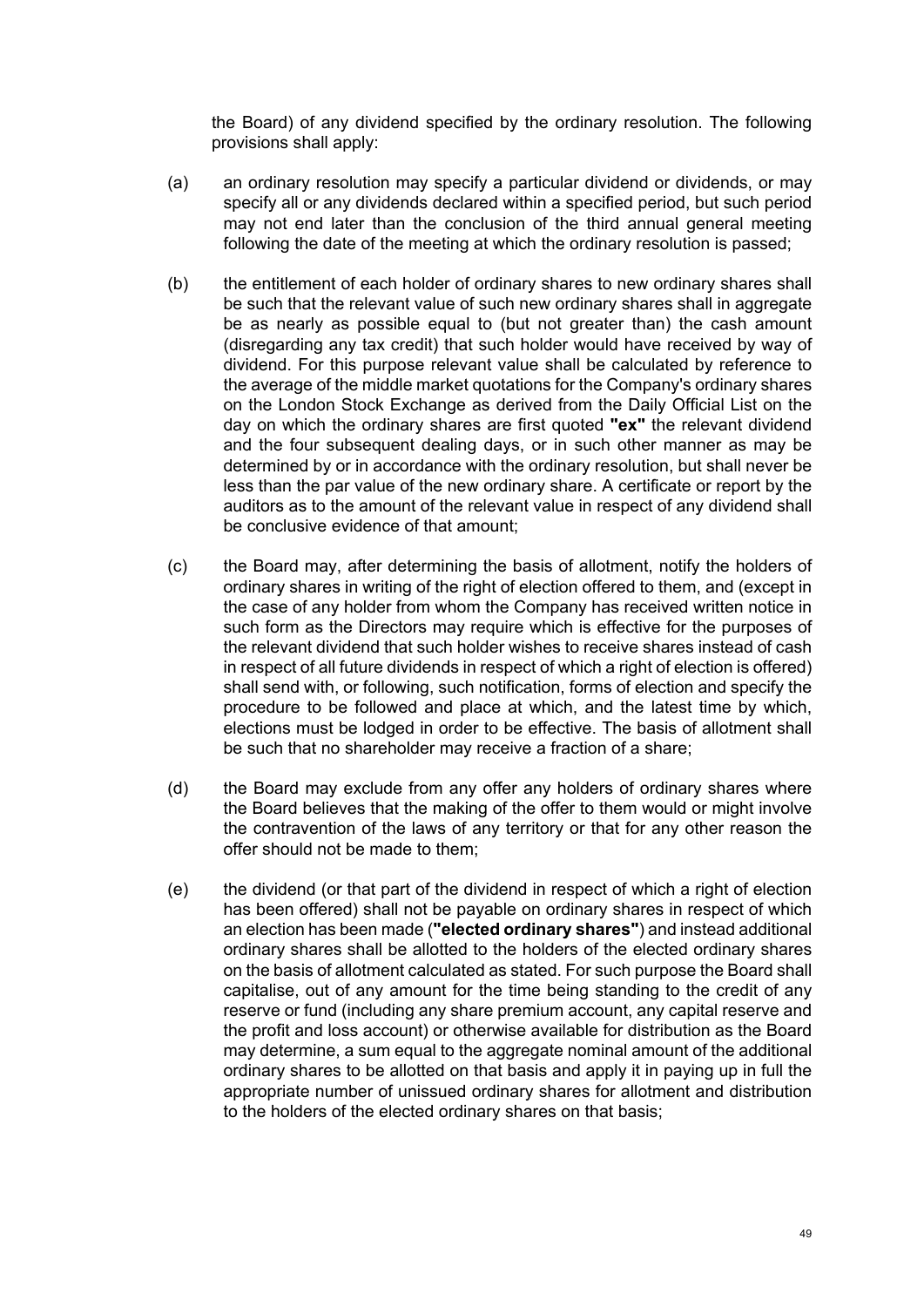- (f) the Directors shall not proceed with any election unless the Company has sufficient reserves or funds that may be capitalised to give effect to it after the basis of allotment is determined;
- (g) the additional ordinary shares when allotted shall rank pari passu in all respects with fully paid ordinary shares then in issue except that they will not be entitled to participate in the relevant dividend (including the share election in lieu of such dividend); and
- (h) the Board may do such acts and things which it considers necessary or expedient to give effect to any such capitalisation and may authorise any person to enter on behalf of all the members interested into an agreement with the Company providing for such capitalisation, and any incidental matters and any agreement so made shall be binding on all concerned.

### **44 RESERVES**

The Board may, before recommending any dividend (whether preferential or otherwise), set aside out of the profits of the Company such sums as it thinks fit as a reserve or reserves which shall, at the discretion of the Board, be applicable for any purpose to which the profits of the Company may be properly applied, and pending such application may, also at such discretion, either be employed in the business of the Company or be invested in such investments as the Board may think fit, and so that it shall not be necessary to keep any investments constituting the reserve or reserves separate or distinct from any other investments of the Company. The Board may also, without placing the same to reserve, carry forward any profits which it may think prudent not to distribute.

### **45 CAPITALISATION OF PROFITS**

- <span id="page-52-0"></span>45.1 The Company may, upon the recommendation of the Board, resolve by ordinary resolution that it be desirable to capitalise all or any part of the profits of the Company specified in Article [45.5](#page-53-0) and accordingly that the Board be authorised and directed to appropriate the profits so resolved to be capitalised to the members as at the date specified in the relevant resolution or determined as therein provided who would have been entitled thereto if distributed by way of dividend and in the same proportions.
- 45.2 Subject to any direction given by the Company, the Board shall appropriate the profits resolved to be capitalised by any such resolution, and apply such profits on behalf of the members entitled thereto either:
	- (a) in or towards paying up the amounts, if any, for the time being unpaid on any shares held by such members respectively; or
	- (b) in paying up in full unissued shares, debentures or obligations of the Company, of a nominal amount equal to such profits, for allotment and distribution, credited as fully paid, to and amongst such members in the proportions referred to above or as they may direct,

or partly in one way and partly in the other provided that no unrealised profit shall be applied in paying up amounts unpaid on any issued shares and the only purpose to which sums standing to capital redemption reserve or share premium account shall be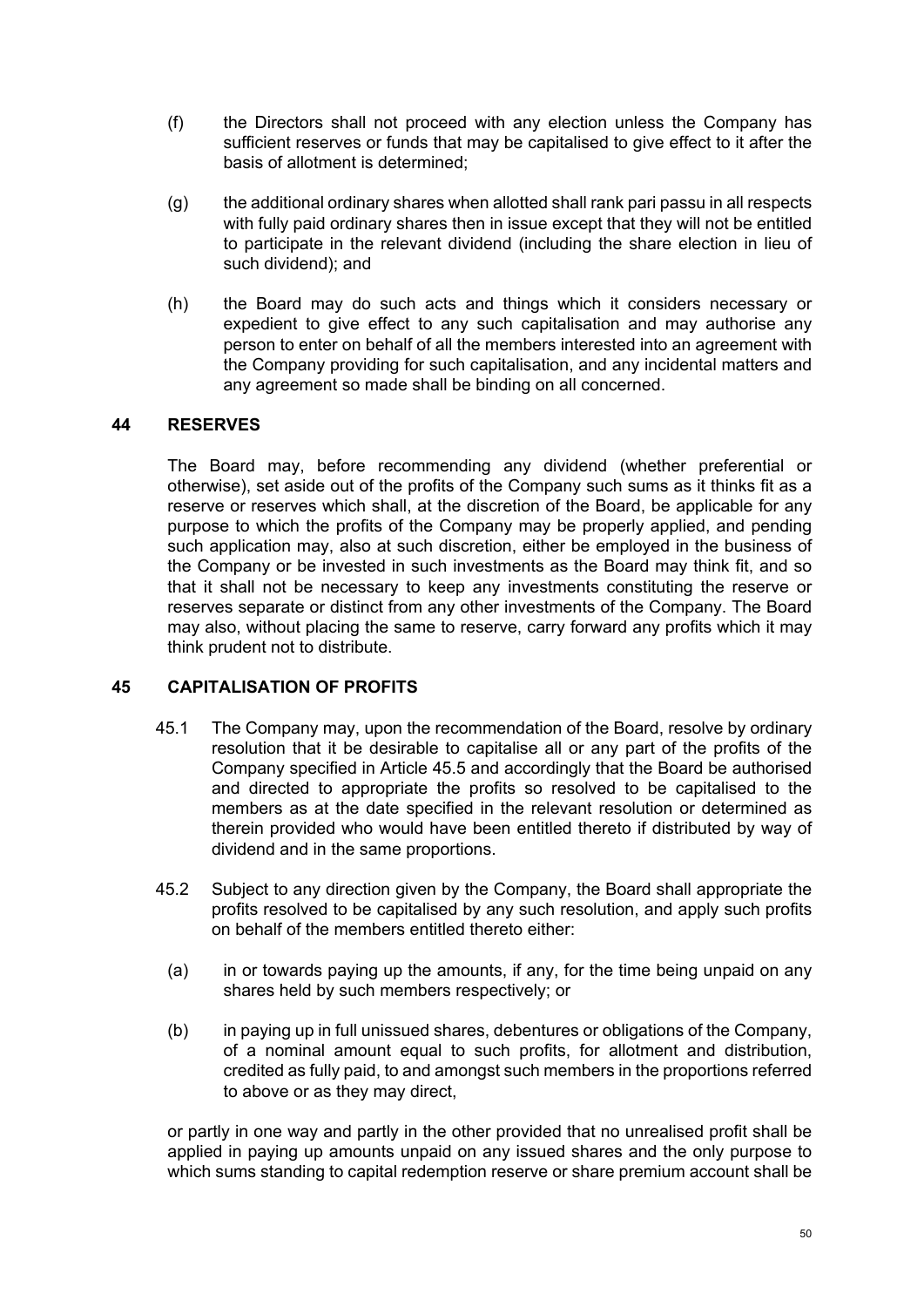applied pursuant to this Article shall be the payment up in full of unissued shares to be allotted and distributed to members credited as fully paid.

- <span id="page-53-1"></span>45.3 The Board shall have power after the passing of any such resolution:
	- (a) to make such provision (by the issue of fractional certificates or by payment in cash or otherwise) as it thinks fit for the case of shares, debentures or obligations becoming distributable in fractions, such power to include the right for the Company to retain small amounts the cost of distribution of which would be disproportionate to the amounts involved;
	- (b) to authorise any person to enter, on behalf of all the members entitled thereto, into an agreement with the Company providing (as the case may require) either:
		- (i) for the payment up by the Company on behalf of such members (by the application thereto of their respective proportions of the profits resolved to be capitalised) of the amounts, or any part of the amounts, remaining unpaid on their existing shares; or
		- (ii) for the allotment to such members respectively, credited as fully paid, of any further shares, debentures or obligations to which they may be entitled upon such capitalisation,

and any agreement made under such authority shall be effective and binding on all such members.

- 45.4 The Company in general meeting may resolve that any shares allotted pursuant to Articles [45.1](#page-52-0) to [45.3](#page-53-1) (inclusive) to holders of any partly paid ordinary shares shall, so long as such ordinary shares remain partly paid, rank for dividends only to the extent that such partly paid ordinary shares rank for dividends.
- <span id="page-53-0"></span>45.5 The profits of the Company to which Articles [45.1](#page-52-0) to [45.3](#page-53-1) (inclusive) apply shall be any undivided profits of the Company not required for paying the fixed dividends on any preference shares or other shares issued on special conditions and shall also be deemed to include:
	- (a) any profits arising from appreciation in capital assets (whether realised by sale or ascertained by valuation); and
	- (b) any amounts for the time being standing to any reserve or reserves or to the capital redemption reserve or to the share premium or other special account.

### **46 NOTICES**

46.1 Subject to the specific terms of any Article, any notice to be given to or by any person pursuant to these Articles shall be in writing (which, for the avoidance of doubt, shall be deemed to include a notice given in electronic form or by website communication, subject always to the requirements of Schedule 5 of the Act), save that a notice convening a meeting of the Board or of a committee of the Board need not be in writing.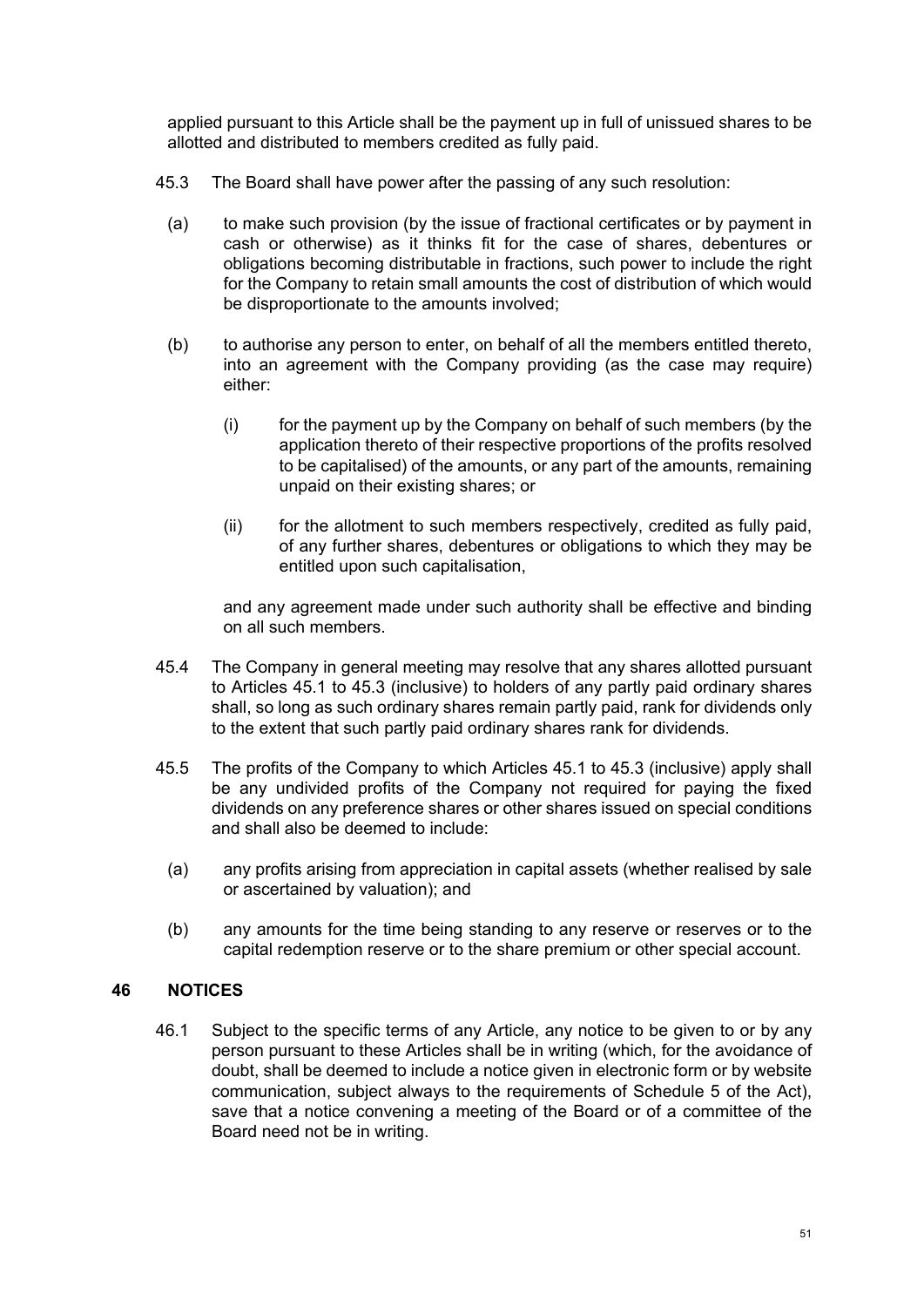- 46.2 Any notice or other Shareholder Information may be served by the Company on, or supplied by the Company to, any person personally or by sending it by firstclass post in a prepaid envelope addressed to such person at his postal address as appearing in the register or by sending or supplying it in electronic form or by website communication in accordance with Article [46.5\(a\)](#page-54-0) and/or [46.5\(b\)](#page-55-0) (as the case may be). In the case of joint holders of a share all notices or other Shareholder Information shall be given or supplied to the joint holder who is named first in the register, and notice so given or other Shareholder Information so supplied shall be sufficient notice or supply to all the joint holders. Any notice to be given to a person may be given by reference to the register as it stands at any time within the period of 15 days before the notice is given and no change in the register after that time shall invalidate the giving of the notice.
- 46.3 In the case of notices or other Shareholder Information sent by post, proof that an envelope containing the communication was properly addressed, prepaid and posted shall be conclusive evidence that the notice was given or other Shareholder Information sent. If the communication is made by post, it shall be deemed to be given or received at the expiration of 48 hours after the envelope containing it was posted. In calculating the period of hours for the purposes of this Article no account shall be taken of Sundays or Bank Holidays.
- 46.4 Any member or person nominated to receive Shareholder Information whose address in the register is not within the United Kingdom and who gives to the Company a postal address within the United Kingdom at which notices may be served upon him shall be entitled to have notices served upon him at such postal address, but otherwise no such person, other than a person whose address in the register is within the United Kingdom, shall be entitled to receive any notice from the Company. Any member or person nominated by a member to receive Shareholder Information whose address in the register is not within the United Kingdom and who gives to the Company an address for the purposes of receipt of communications in electronic form may, at the absolute discretion of the Board, have notices served upon him at such address.

### <span id="page-54-1"></span>46.5

- <span id="page-54-0"></span>(a) Subject to the provisions of the Statutes, any notice or other Shareholder Information (excluding a share certificate) will be validly sent or supplied if sent or supplied by the Company to any member or person nominated by a member to receive Shareholder Information in electronic form if that person has agreed (generally or specifically) (or, if the member is a company and it is deemed by the Statutes to have agreed) that the communication may be sent or supplied in that form and:
	- (i) the notice or other Shareholder Information is sent using electronic means (as that term is used in section 1168 of the Act) to such address (or to one of such addresses if more than one) as may for the time being be notified by the member to the Company (generally or specifically) for that purpose or, if the intended recipient is a company, to such address as may be deemed by a provision of the Statutes to have been so specified;
	- (ii) the notice or other Shareholder Information is sent or supplied in electronic form by hand, handed to the recipient or sent or supplied to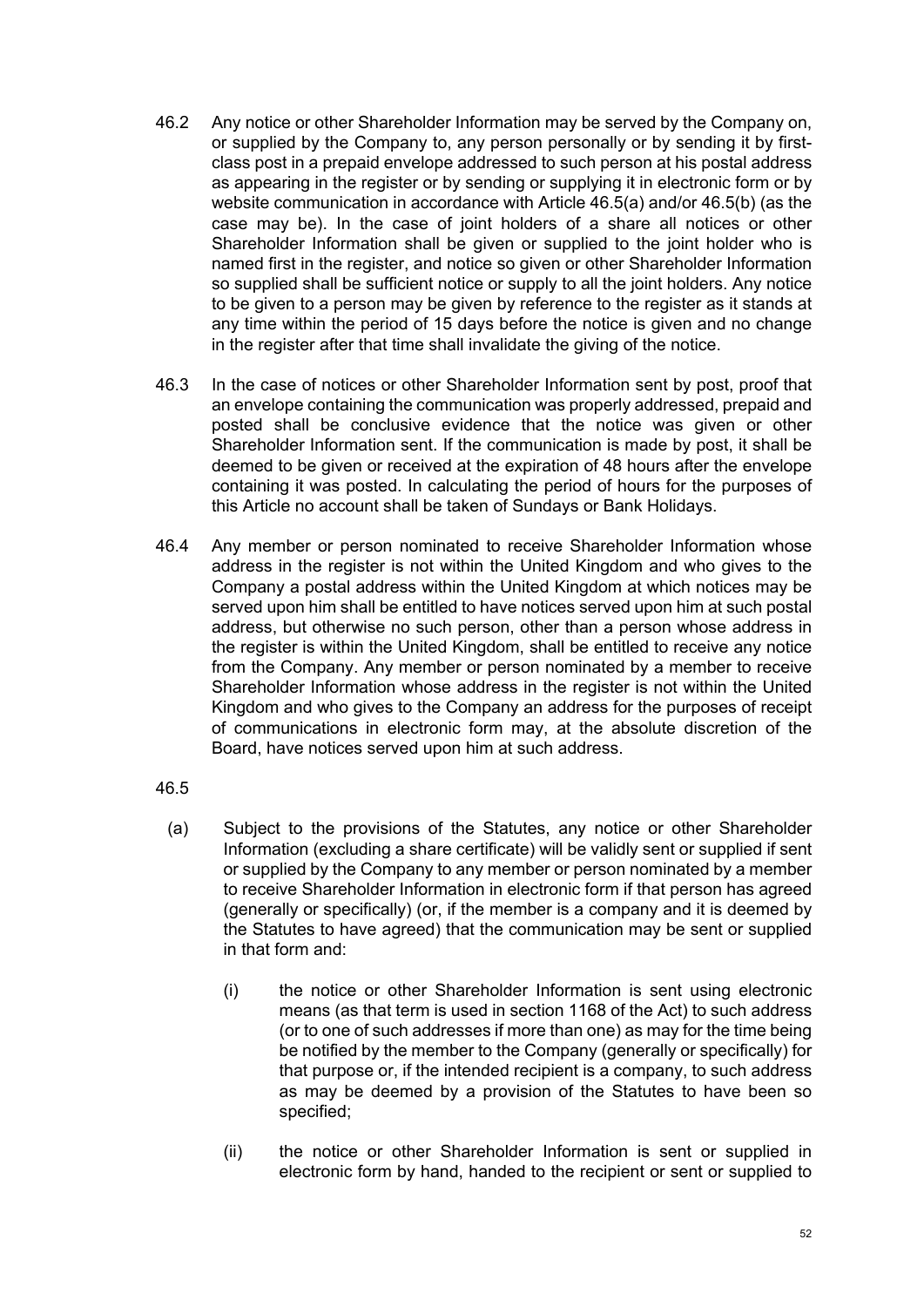an address to which it could validly be sent if it were in hard copy form; and

- (iii) in each case that person has not revoked the agreement.
- <span id="page-55-2"></span><span id="page-55-0"></span>(b) Subject to the provisions of the Statutes any notice or other Shareholder Information (excluding a share certificate) will be validly sent or supplied by the Company if it is made available by means of a website communication where that person has agreed (generally or specifically), or is deemed by the Statutes to have agreed (generally or specifically) that the communication may be sent or supplied to him in that manner and:
	- (i) that person has not revoked the agreement;
	- (ii) that person is notified in writing in hard copy form or in electronic form provided that such person has agreed (generally or specifically) to receipt of such electronic notification in accordance with Article [46.5\)](#page-54-1) of:
		- (A) the publication of the notice or other Shareholder Information on a website;
		- (B) the address of that website; and
		- (C) the place on that website where the notice or other Shareholder Information may be accessed and how it may be accessed;
	- (iii) the notice or other Shareholder Information continues to be published on the website throughout the period specified in the Act; and
	- (iv) the notice or other Shareholder Information is published on the website throughout the period referred to in Article [46.5\(b\)\(iii\)](#page-55-1) provided that if the notice or other Shareholder Information is published on that website for a part but not all of such period, the notice or other Shareholder Information will be treated as published throughout that period if the failure to publish the notice or other Shareholder Information throughout that period is wholly attributable to circumstances which it would not be reasonable to have expected the Company to prevent or avoid.
- <span id="page-55-1"></span>(c) When any notice or other Shareholder Information is given or sent by the Company by electronic means (as that term is used in section 1168 of the Act), it shall be deemed to have been given on the same day as it was sent to an address supplied by the member or person nominated by the member to receive Shareholder Information, and in the case of the publication of a notice or other Shareholder Information by website communication, it shall be deemed to have been received by the intended recipient when the material was first made available on the website or, if later, when the recipient received (or is deemed to have received) notice of the fact that the material was available on the website pursuant to Article [46.5\(b\)\(ii\)](#page-55-2). Proof that a notice contained in an electronic communication was sent in accordance with guidance issued by the Institute of Chartered Secretaries and Administrators shall be conclusive evidence that the notice was given.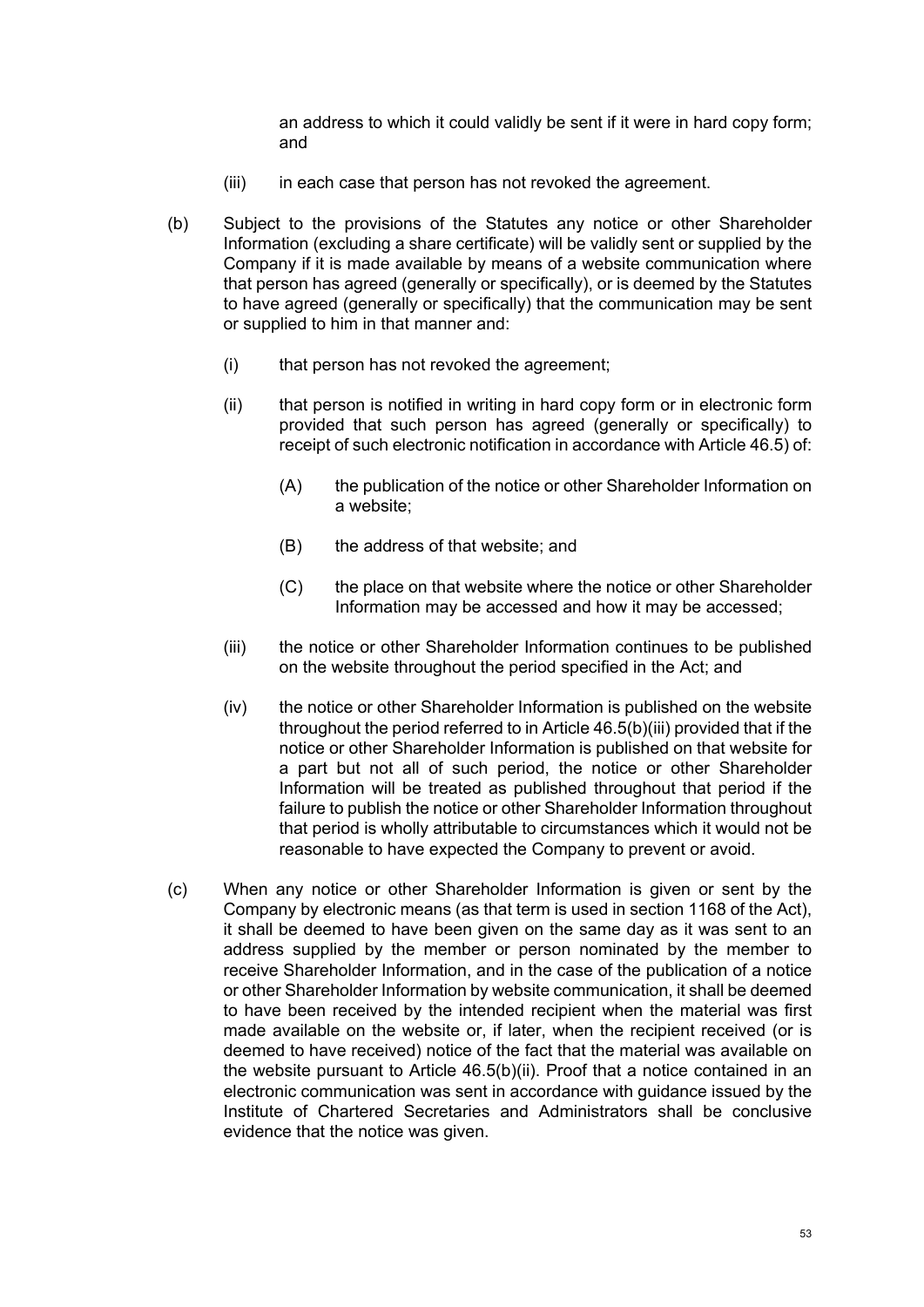- (d) The Company may at any time and at its sole discretion choose to send or supply notices, documents and information only in hard copy form to some or all members.
- (e) Any provision of this Article [46.5](#page-54-1) which refers to anything agreed, notified or specified by a member shall be deemed to have been validly agreed, notified or specified, notwithstanding any provisions of the Statutes, if agreed, notified or specified by only one and not all of the joint holders of any shares held in joint names.
- 46.6 Where in accordance with these Articles a member is entitled or required to give or send to the Company a notice in writing, the Company may, if it in its absolute discretion so decides, (and shall, if it is registered to do so or is deemed to have so agreed by any provision of the Statutes) permit such notices (or specified classes thereof) to be sent to the Company by such means of electronic communication as may from time to time be specified (or be deemed by the Statutes to be agreed) by the Company, so as to be received at such address as may for the time being be specified (or deemed by the Statutes to be specified) by the Company (generally or specifically) for the purpose. Any means of so giving or sending such notices by electronic communication shall be subject to any terms, limitations, conditions or restrictions that the Directors may from time to time prescribe.
- 46.7 A member or person nominated by the member to receive Shareholder Information who (having no registered address within the United Kingdom) has not supplied to the Company either a postal address within the United Kingdom for the service of notices or an address for the service of notices in electronic form, subject always to the terms of Article [46.5\(a\)](#page-54-0) shall not be entitled to receive notices from the Company. If, on three consecutive occasions, a notice to a member or person nominated by the member to receive Shareholder Information has been returned undelivered or the Company receives notice that it is undelivered, such member shall not thereafter be entitled to receive notices from the Company until he shall have communicated with the Company and supplied in writing to the office a new postal address within the United Kingdom for the service of notices or shall have informed the Company, in such manner as may be specified by the Company, of an address for the service of notices in electronic form, subject always to the terms of Article [46.5\(a\).](#page-54-0) For these purposes, a notice sent by post shall be treated as returned undelivered if the notice is sent back to the Company (or its agents) and a notice sent by electronic communication shall be treated as returned undelivered if the Company (or its agents) receive(s) notification that the notice was not delivered to the address to which it was sent.
- <span id="page-56-0"></span>46.8 Every person who becomes entitled to a share:
	- (a) except as mentioned in Article [46.8\(b\)](#page-56-0), shall be bound by any notice in respect of that share which, before his name is entered in the register, has been duly given to a person from whom he derives his title; but
	- (b) shall not be bound by any such notice given by the Company under section 793 of the Act or under Article [21.6.](#page-25-1)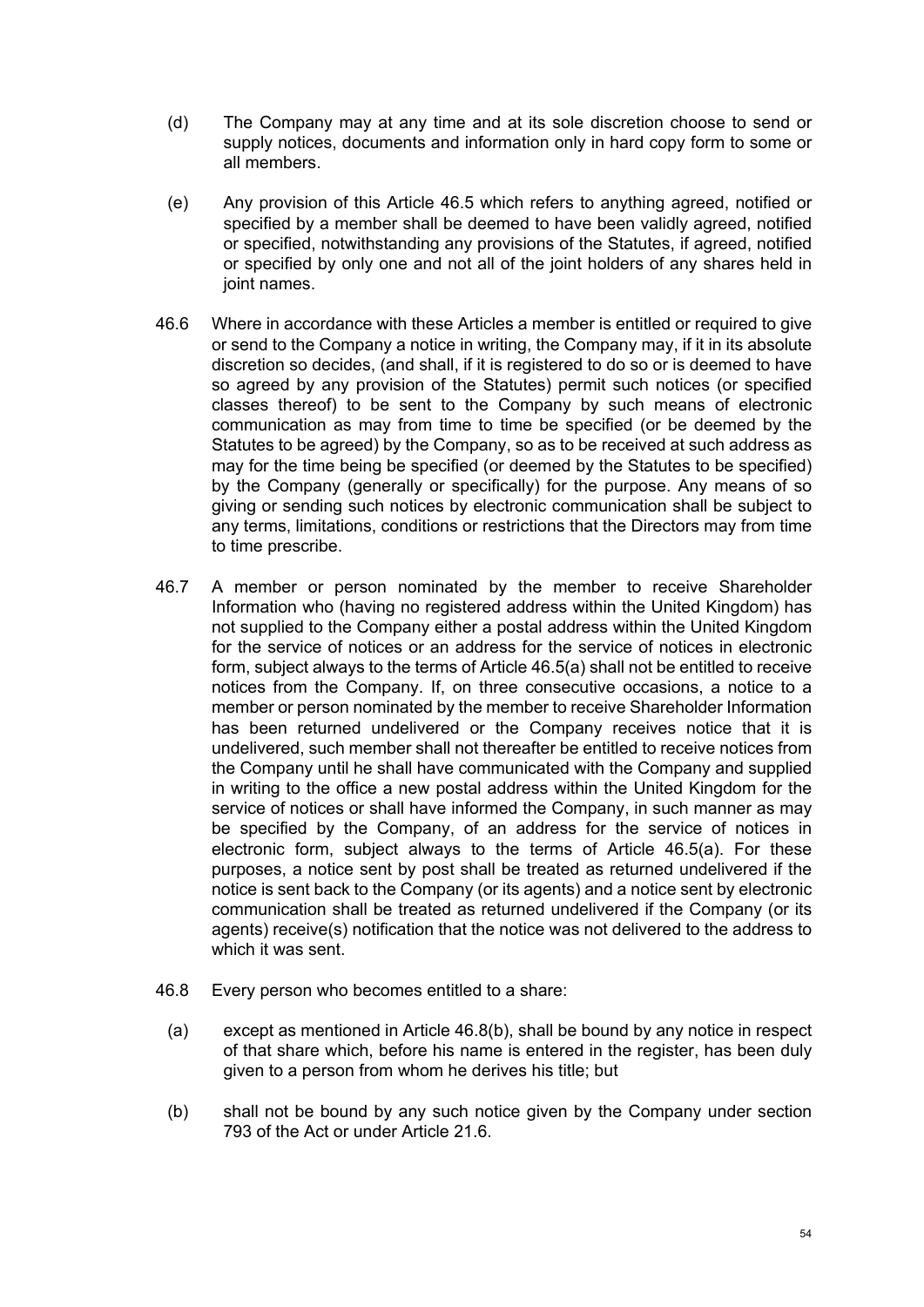- 46.9 If the postal service in the United Kingdom or some part of the United Kingdom is suspended or restricted, the directors only need to give notice of a meeting to shareholders with whom the company can communicate by electronic means and who have provided the company with an address for this purpose. The company must also publish the notice in at least one United Kingdom national newspaper and make it available on its website from the date of such publication until the conclusion of the meeting or any adjournment of the meeting. If it becomes generally possible to send or supply notices by post in hard copy form at least six clear days before the meeting, the directors will send or supply a copy of the notice by post to those who would otherwise receive it in hard copy form by way of confirmation.
- 46.10 A person entitled to a share in consequence of the death, mental disorder or bankruptcy of a member on supply to the Company of such evidence as the Board may reasonably require to show his title to that share, and upon supplying also a postal address within the United Kingdom for the service of notices and documents and, if he wishes, an address for the service and delivery of electronic communications, shall be entitled (subject always to the terms of Article [46.5](#page-54-1)) to have served on or delivered to him at such address any notice or document to which the member but for his death, mental disorder or bankruptcy would have been entitled, and such service or delivery shall for all purposes be deemed a sufficient service or delivery of such notice or document on all persons interested (whether jointly with or as claiming through or under him) in the share. Until such address or addresses have been so supplied, any notice or other Shareholder Information may be sent or supplied in any manner in which it might have been sent or supplied if the death, mental disorder or bankruptcy had not occurred and if so sent or supplied shall be deemed to have been duly sent or supplied in respect of any share registered in the name of such member as sole or firstnamed joint holder.
- 46.11 Any member present, either personally or by proxy or (in the case of a corporate member) by representative, at any general meeting of the Company or of the holders of any class of shares in the Company shall for all purposes be deemed to have received due notice of such meeting and, where required, of the purposes for which such meeting was called.

### **47 UNTRACED MEMBERS**

- <span id="page-57-0"></span>47.1 The Company shall be entitled to sell at the best price reasonably obtainable the shares of a member or the shares to which a person is entitled by virtue of transmission on death or bankruptcy if and provided that:
	- (a) during the period of 12 years prior to the date of the publication of the advertisements referred to in Article [47.1\(b\)](#page-58-0) (or, if published on different dates, the earlier or earliest thereof), no cheque or warrant or other method of payment for amounts payable in respect of the share sent and payable in a manner authorised by these Articles has been cashed or effected and no communication has been received by the Company from the member or person concerned, and during that period at least three dividends (either interim or final) in respect of the shares have become payable and no dividend has been claimed during that period in respect of such shares;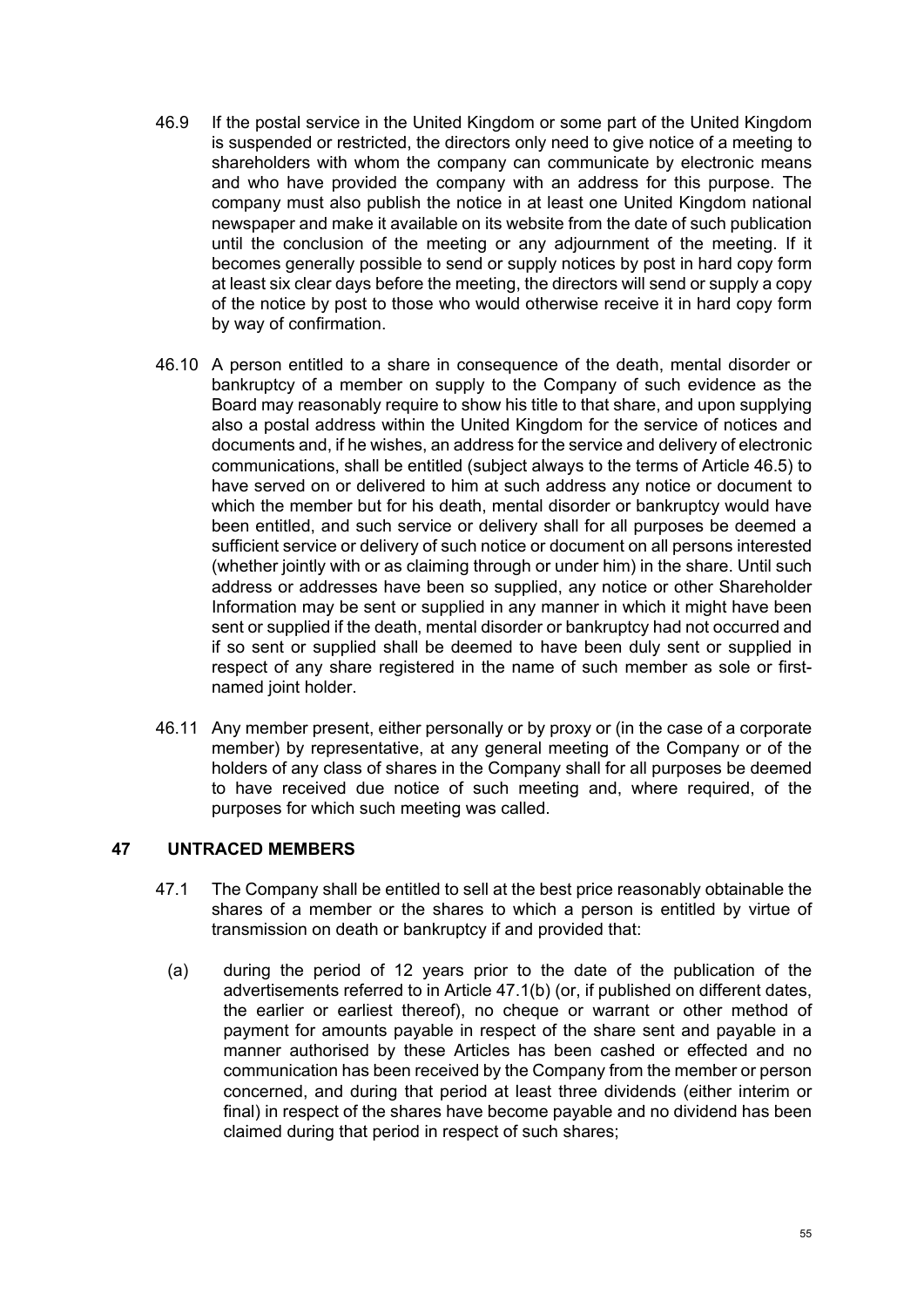- <span id="page-58-0"></span>(b) the Company shall, on or after the expiry of the said 12 years, have used reasonable efforts to trace the member or other person entitled, engaging, if considered appropriate, a professional asset reunification company or other tracing agent and/or have inserted advertisements, both in a national newspaper and in a newspaper circulating in the area of the last-known postal address of such member or other person (or the postal address at which service of notices may be effected in accordance with these Articles), giving notice of its intention to sell the said shares;
- (c) the said advertisements, if not published on the same day, shall be published within 30 days of each other; and
- <span id="page-58-1"></span>(d) during the said period of 12 years and the period of three months following the date of publication of the said advertisements (or, if published on different dates, the later or latest thereof) and prior to the exercise of the power of sale, the Company has not received any communication in respect of such share from the member or person entitled by transmission.
- 47.2 If, during the period referred to in Article [47.1\(a\)](#page-57-0), any additional shares have been issued by way of rights in respect of shares held at the commencement of such period or in respect of shares so issued previously during such period, the Company may, if the requirement of Articles [47.1\(a\)](#page-57-0) to [47.1\(d\)](#page-58-1) have been satisfied, also sell such additional shares.

#### 47.3

- (a) To give effect to any such sale the Company may:
	- (i) if the shares concerned are in uncertificated form, in accordance with the Regulations and these Articles, issue a written notification to the Operator requiring the conversion of the shares into certificated form;
	- (ii) after such conversion authorise any person to execute as transferor an instrument of transfer of the said shares and/or take such other steps (including the giving of directions to or on behalf of the holder, who shall be bound by them) as he thinks fit to effect the transfer, such instrument of transfer to be as effective as if it had been executed by the holder of, or person entitled by transmission to, such shares; and
	- (iii) if the shares are in certificated form, the Board may authorise any person to execute an instrument of transfer of the said shares to the purchaser or a person nominated by the purchaser.
- (b) The purchaser shall not be bound to see to the application of the proceeds of sale, or shall the title of the transferee be affected by any irregularity in or invalidity of the proceedings relating thereto.
- 47.4 The net proceeds of sale shall belong to the Company which shall:
	- (a) be obliged to account to the former member or other person previously entitled as aforesaid for an amount equal to such proceeds; and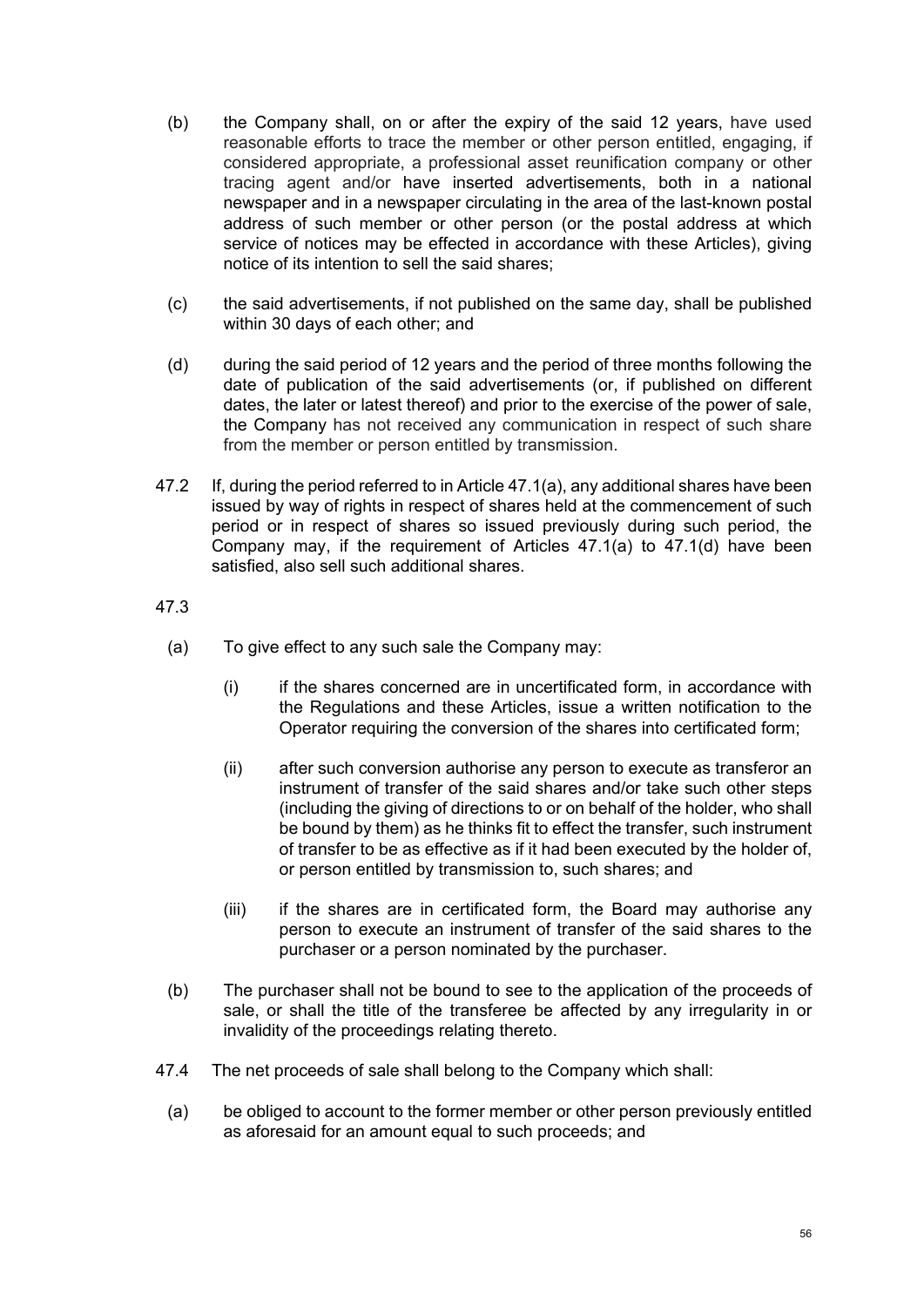- (b) (until the Company has so accounted) enter the name of such former member or other person in the books of the Company as a creditor for such amount.
- 47.5 No trust shall be created in respect of the debt, no interest shall be payable in respect of the same and the Company shall not be required to account for any money earned on the net proceeds which may be employed in the business of the Company or invested in such investments (other than shares of the Company or its holding company (if any)) as the Board may think fit. If no valid claim for the net proceeds has been received by the Company during a period of two years from the date upon which the relevant shares were sold by the Company in accordance with these Articles, the net proceeds will be forfeited and will belong to the Company.

### **48 DESTRUCTION OF DOCUMENTS**

- <span id="page-59-2"></span><span id="page-59-1"></span><span id="page-59-0"></span>48.1 The Company shall be entitled to destroy:
	- (a) at any time after the expiration of six years from the date of registration thereof or on which an entry in respect thereof shall have been made (as the case may be), all instruments of transfer of shares of the Company which shall have been registered and all letters of request, renounced allotment letters, renounceable share certificates, forms of acceptance and transfers and applications for allotment in respect of which an entry in the register shall have been made;
	- (b) at any time after the expiration of one year from the date of cancellation thereof, all registered certificates for shares of the Company (being certificates for shares in the name of a transferor and in respect whereof the Company has registered a transfer) and after the expiration of two years, any and all mandates and other written directions as to the payment of dividends (being mandates or directions which have been cancelled); and
	- (c) at any time after the expiration of one year from the date of the recording thereof, all notifications of change of name or address (including addresses for the purpose of receipt of communications in electronic form and any Nomination Notices).
- <span id="page-59-3"></span>48.2 It shall conclusively be presumed in favour of the Company that every entry in the register purporting to have been made on the basis of an instrument of transfer or other document so destroyed was duly and properly made, and every instrument of transfer so destroyed was a valid and effective instrument duly and properly registered, and every share certificate so destroyed was a valid and effective certificate duly and properly cancelled, and every other document hereinbefore mentioned was in accordance with the recorded particulars thereof in the books or records of the Company provided always that:
	- (a) the foregoing provisions shall apply only to the destruction of a document in good faith and without notice of any claim (regardless of the parties thereto) to which the document might be relevant;
	- (b) nothing contained in this Article or Article [48.1](#page-59-0) shall be construed as imposing upon the Company any liability in respect of the destruction of any such document earlier than as aforesaid or in any other circumstances which would not attach to the Company in the absence of this Article or Article [48.1;](#page-59-0)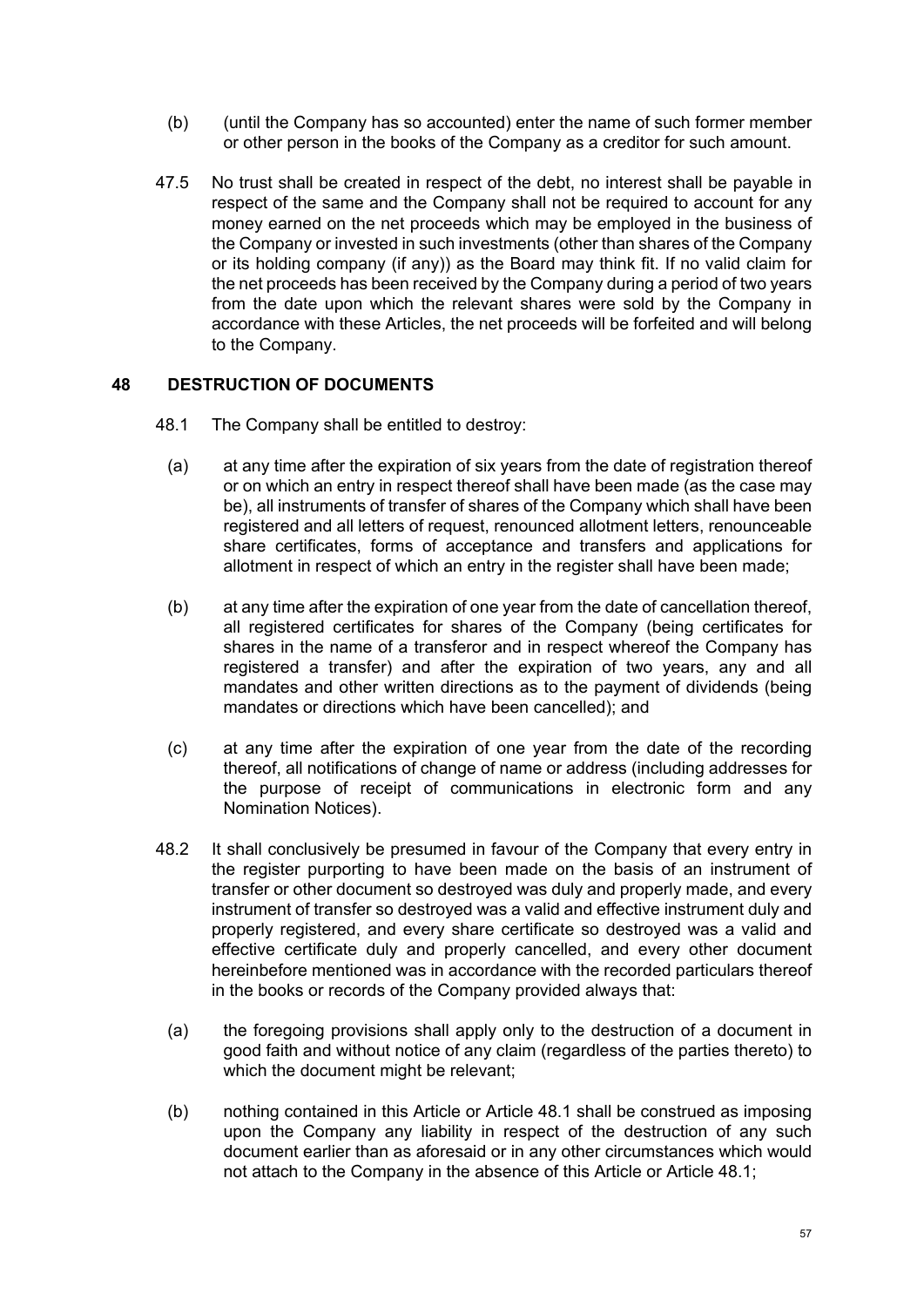- (c) references herein to the destruction of any document include references to its disposal in any manner; and
- (d) any document referred to in Articles [48.1\(a\)](#page-59-1), [48.1\(b\)](#page-59-2) and [48.1\(c\)](#page-59-3) may be destroyed at a date earlier than that authorised by Article [48.1\(a\)](#page-59-1) provided that a permanent copy of such document shall have been made which shall not be destroyed before the expiration of the period applicable to the destruction of the original of such document and in respect of which the Board shall take adequate precautions for guarding against falsification and shall provide adequate means for its reproduction.

### **49 WINDING-UP**

- 49.1 The power of sale of a liquidator shall include a power to sell wholly or partially shares or debentures, or other obligations of another company, either then already constituted, or about to be constituted, for the purpose of carrying out the sale.
- 49.2 On any voluntary winding-up of the Company, the liquidator may, with the sanction of a special resolution of the Company and any other sanction required by the Act or the Insolvency Act 1986 (as amended), divide among the members in specie the whole or any part of the assets of the Company and may, for that purpose, value any assets and determine how the division shall be carried out as between the members or different classes of members. Any such division shall be in accordance with the existing rights of the members. The liquidator may, with the like sanction, vest the whole or any part of the assets of the Company in trustees on such trusts for the benefit of the members as he, with the like sanction, shall determine, but no member shall be compelled to accept any assets on which there is a liability.

### **50 INDEMNITY**

50.1

- <span id="page-60-0"></span>(a) The Company may indemnify, out of the assets of the Company, any director of either the Company or any associated company against losses or liabilities which he may sustain or incur in the performance of the duties of his office or otherwise in relation thereto, provided that this Article [50.1\(a\)](#page-60-0) shall only have effect insofar as its provisions are not void under sections 232 or 234 of the Act.
- <span id="page-60-1"></span>(b) The Company may also indemnify, out of the assets of the Company, any director of either the Company or any associated company where the Company or such associated company acts as trustee of a pension scheme, against liability incurred by him in connection with the relevant company's activities as trustee of such scheme, provided that this Article [50.1\(b\)](#page-60-1) shall only have effect in so far as its provisions are not void under sections 232 or 234 of the Act.
- (c) Subject to sections 205(2) to (4) of the Act, the Company may provide a Director with funds to meet expenditure incurred or to be incurred by him in defending (or seeking relief in respect of) any civil or criminal proceedings brought or threatened against him in connection with any alleged negligence, default, breach of duty or breach of trust by him in relation to the Company or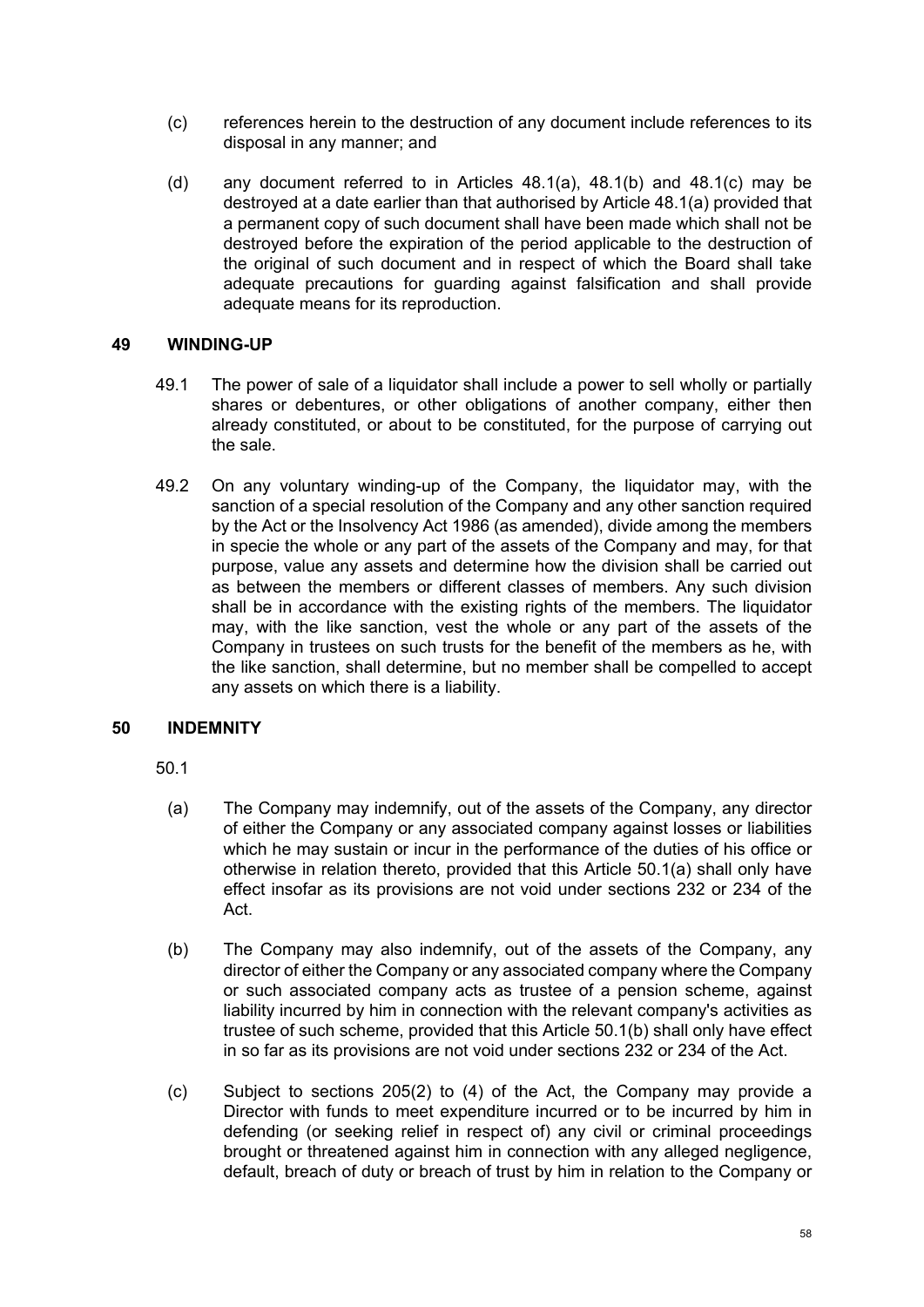an associated company, and the Company shall be permitted to take or omit to take any action or enter into any arrangement which would otherwise be prohibited under sections 197 to 203 of the Act to enable a Director to avoid incurring such expenditure.

- <span id="page-61-1"></span>(d) Subject to section 206 of the Act, the Company may also provide a Director with funds to meet expenditure incurred or to be incurred by him in defending himself in an investigation by a regulatory authority or against action proposed to be taken by a regulatory authority in connection with any alleged negligence, default, breach of duty or breach of trust by him in relation to the Company or any associated company and the Company shall be permitted to take or omit to take any action or enter into any arrangement which would otherwise be prohibited under section 197 of the Act to enable a Director to avoid incurring such expenditure.
- (e) For the purpose of Articles [50.1\(a\),](#page-60-0) [50.1\(b\)](#page-60-1) and [50.1\(d\)](#page-61-1) the expression associated company shall mean a company which is either a subsidiary or a holding company of the Company or a subsidiary of such holding company as such terms are defined in the Act.
- (f) This Article does not authorise any indemnity which would be prohibited or rendered void by any provision of the Act or by any other provision of law.

# <span id="page-61-0"></span>**51 INSURANCE**

Subject to the provisions of the Act, the Board shall have the power to purchase and maintain insurance for or for the benefit of any persons who are or were at any time Directors, officers or employees of the Company, or of any company or body which is its holding company or in which the Company or such holding company has an interest whether direct or indirect or which is in any way allied to or associated with the Company or who were at any time trustees of any pension fund in which any employees of the Company or of any other such company or body are interested including (without prejudice to the generality of the foregoing) insurance against any liability incurred by such persons in respect of any act or omission in the actual or purported execution and/or discharge of their duties and/or in the exercise or purported exercise of their powers and/or otherwise in relation to their duties, powers or offices in relation to the Company and/or any such other company, body or pension fund.

### **52 NOMINATION NOTICES**

52.1

- (a) The Company may prescribe the form and content of Nomination Notices Unless the Company prescribes otherwise, a Nomination Notice shall:
	- (i) state the name and address of the person nominated;
	- (ii) confirm that the member holds shares in the Company on behalf of the person nominated pursuant to the Nomination Notice;
	- (iii) specify whether the person nominated wishes to receive Shareholder Information in hard copy form, in electronic form or by website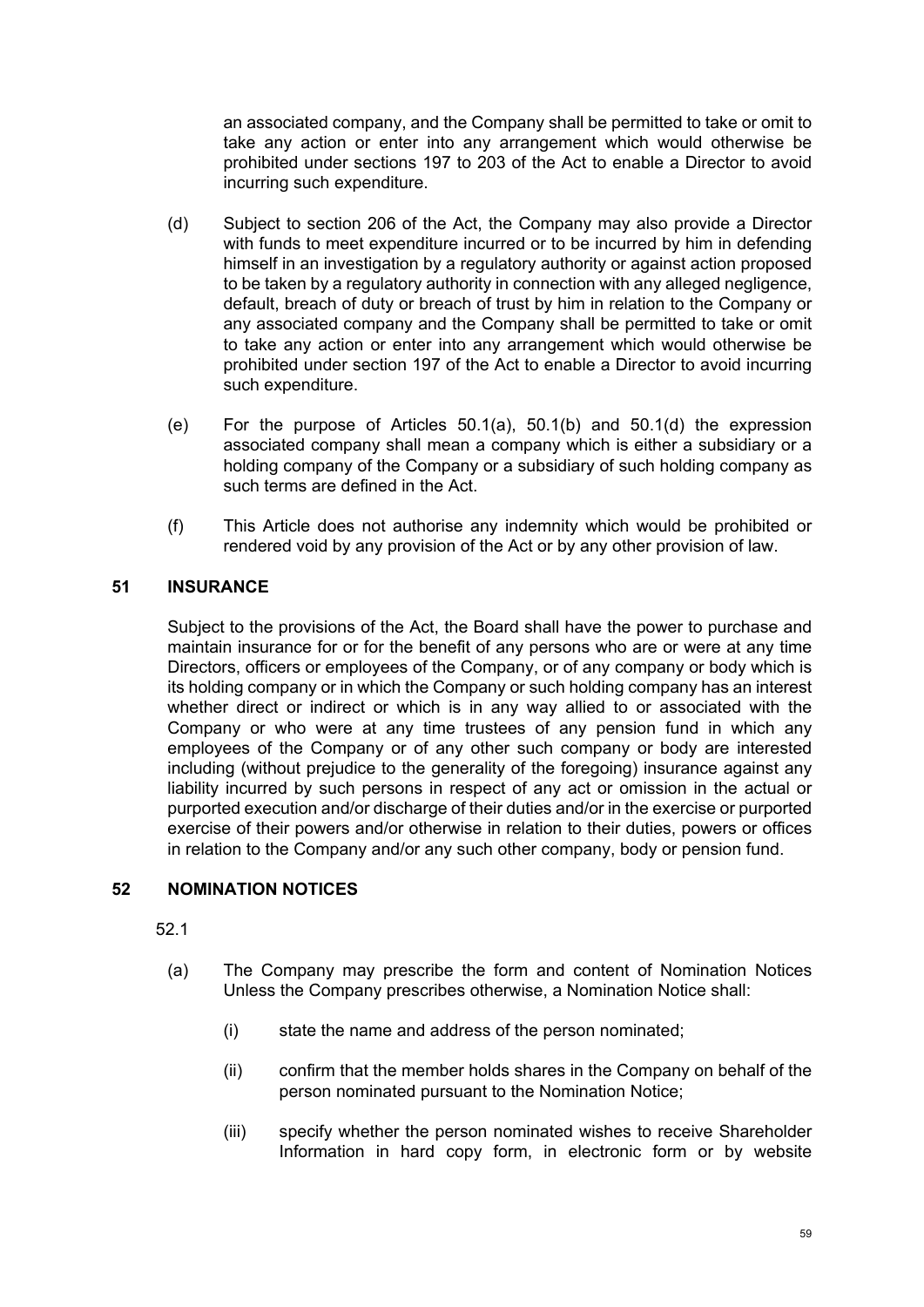communication and include any further information which the Company will need in order to use the means of communication specified;

- (iv) indicate whether the Information Rights are to be enjoyed only by the person nominated, or whether the member giving the notice may also continue to enjoy them;
- (v) specify the date from which it is to take effect;
- (vi) specify the date on which it is to cease to have effect, or that it is to have effect until further notice or until the member concerned transfers or ceases to hold any shares in the Company; and
- (vii) be executed by or on behalf of the member and the person nominated.
- (b) Subject to these Articles, the Company shall give effect to any Nomination Notice received by it in accordance with these Articles but in accordance with section 146(5) of the Act shall not be obliged to act on a nomination purporting to relate to certain Information Rights only
- (c) A nomination made by Nomination Notice shall cease to have effect
	- (i) in accordance with its terms; or
	- $(iii)$  in accordance with sections 148(3), 148(5) or 148(7) of the Act.
- (d) If the Company receives a document which purports to be a Nomination Notice but which does not contain the required information or which is not given in the form prescribed by the Company, the Company shall give effect to it in accordance with section 147(5) to the extent that it is able to do so and shall notify the member that it is incomplete (and in what respect it is incomplete) and that the Company cannot give full effect to it in its present form.
- (e) The Company shall be entitled to treat a Nomination Notice as surviving a subdivision, consolidation or reclassification of the Company's share capital.
- <span id="page-62-1"></span><span id="page-62-0"></span>52.2
	- (a) The Company shall keep a record of all Nomination Notices which are in force.
	- (b) The Company shall provide any member, on request and without charge, with a copy of the records of Nomination Notices given by that member in so far as it is able to do so.
	- (c) The Company may fix a record date for the enjoyment of Information Rights or for the circulation of Shareholder Information to persons nominated by Nomination Notices.
- 52.3 Anything to be carried out by the Company in Articles [52.2\(a\)](#page-62-0) and [52.2\(b\)](#page-62-1) may instead be carried out by the Company through its agents.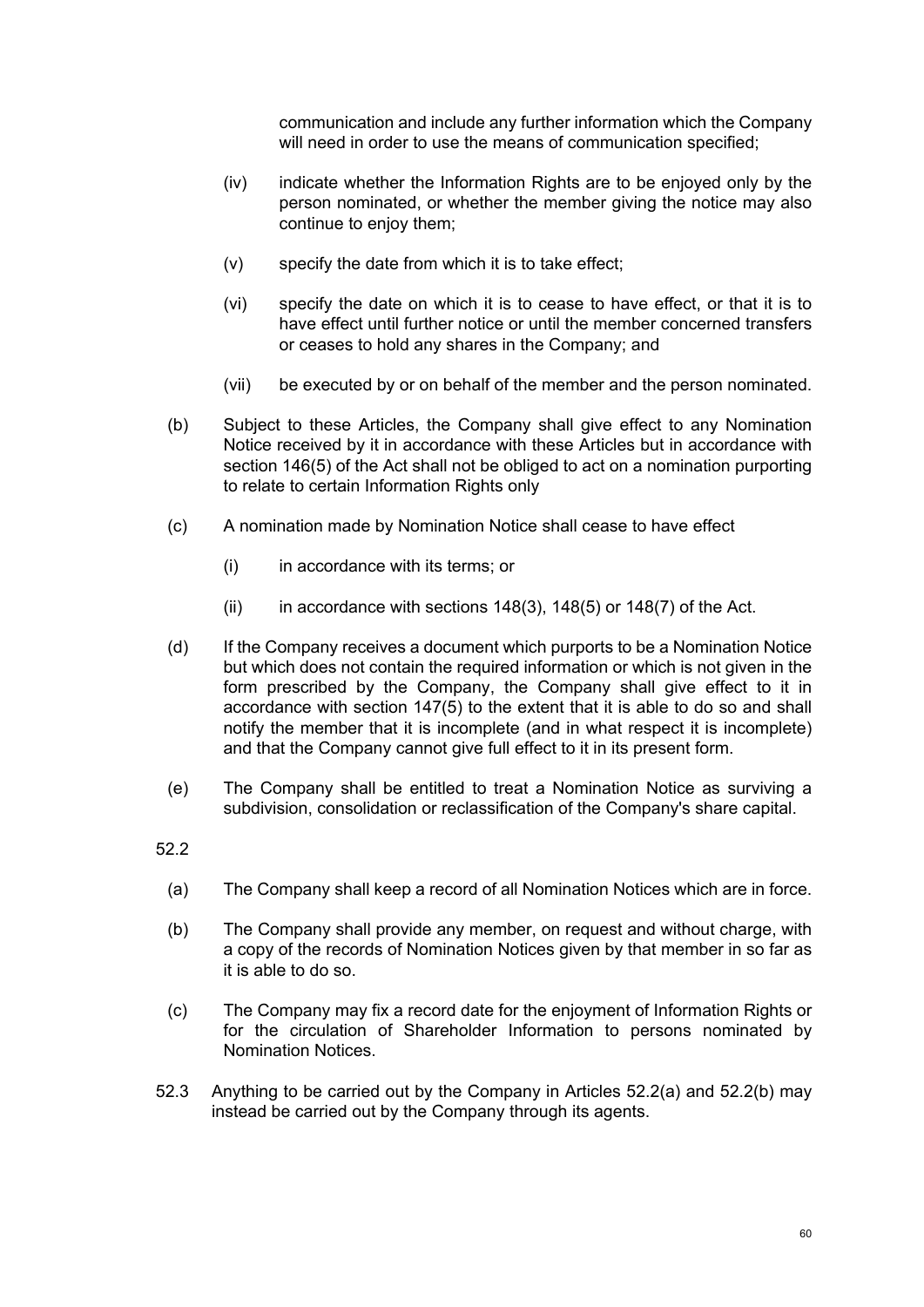# **53 SCHEME OF ARRANGEMENT**

- (a) In this Article, the "**Scheme**" means the scheme of arrangement dated 17 March 2022 between the Company and the Scheme Shareholders (as defined in the Scheme) under Part 26 of the Companies Act 2006 in its original form or with or subject to any modification, addition or condition approved or imposed by the High Court of Justice in England and Wales and agreed by the Company and GXO Logistics, Inc. ("**GXO**") and (save as defined in this Article 53) expressions defined in the Scheme shall have the same meanings in this Article 53.
- (b) Notwithstanding any other provision of these Articles or the terms of any resolution, whether ordinary or special, passed by the Company in any general meeting, if the Company issues any shares (other than to GXO, any subsidiary or holding company of GXO and/or any nominee(s) of GXO) at any time on or after the adoption of this Article and at or before the Scheme Record Time, such shares shall be issued subject to the terms of the Scheme (and shall be Scheme Shares for the purposes thereof) and the original or any subsequent holder or holders of such shares shall be bound by the Scheme accordingly.
- (c) Notwithstanding any other provision of these Articles and, subject to the Scheme becoming Effective, if any shares are issued to any person (a "**New Member**") (other than under the Scheme or to GXO, any subsidiary or holding company of GXO and/or any nominee(s) of GXO) at any time after the Scheme Record Time (the "**Post-Scheme Shares**"), they shall be issued on terms that they shall on issue be immediately transferred to GXO (or as GXO may direct) in consideration for (subject as hereinafter provided) the payment to the New Member of the Relevant Consideration (as defined in Article 53(e) below).
- (d) On any reorganisation of, or material alteration to, the share capital of either the Company or GXO (including, without limitation, any subdivision or consolidation) carried out after the Effective Date (of the Scheme), the value of the Relevant Consideration shall be adjusted by the directors in such manner as the auditors of the Company may determine to be appropriate to reflect such reorganisation or alternation. References in this Article to shares shall, following such adjustment, be construed accordingly.
- (e) In this Article, "**Relevant Consideration**" means the payment to the New Member of the same consideration, consisting of the default combination of cash and New GXO Shares (after the deduction of any income tax and employee social security contributions their employer or any other company is required to withhold or account for in respect of that consideration or the acquisition of the relevant Post-Scheme Shares, or for which the Company or any other company has agreed to account with the consent of the relevant New Member) for each Post-Scheme Share as the relevant New Member would have been entitled to pursuant to the Scheme had each Post-Scheme Share been a Scheme Share (as defined in the Scheme).
- (f) To give effect to any transfer of Post-Scheme Shares, the Company may appoint any person as attorney or agent for the New Member to transfer the Post-Scheme Shares to GXO and/or its nominee(s) and do all such other things and execute and deliver all such documents (whether as a deed or otherwise) as may in the opinion of the attorney or agent be necessary or desirable to vest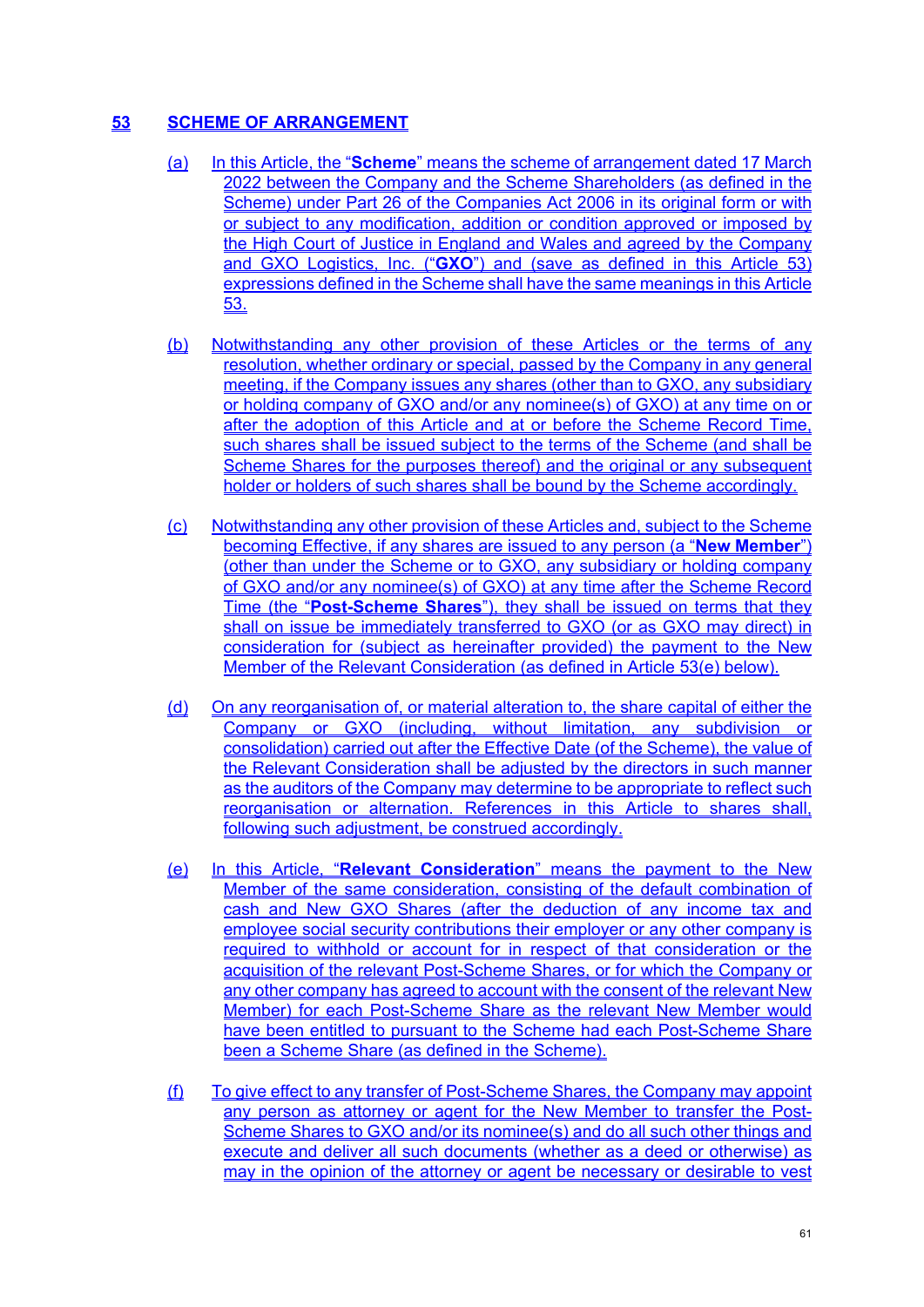the Post-Scheme Shares in GXO or its nominee(s) and, pending such vesting, to exercise all such rights attaching to the Post-Scheme Shares as GXO may direct. If an attorney or agent is so appointed, the New Member shall not thereafter (except to the extent that the attorney or agent fails to act in accordance with the directions of GXO) be entitled to exercise any rights attaching to the Post-Scheme Shares unless so agreed by GXO. The attorney or agent shall be empowered to execute and deliver as transferor a form of transfer or other instrument or instruction of transfer on behalf of the New Member in favour of GXO and/or its nominee(s) and the Company may give a good receipt for the consideration for the Post-Scheme Shares and may register GXO and/or its nominee(s) as holder thereof and issue to it certificates for the same. The Company shall not be obliged to issue a certificate to the New Member for the Post-Scheme Shares. GXO shall, subject to paragraph (d) of this Article, pay (or procure the payment of) the Relevant Consideration per Post-Scheme Share as soon as practicable and in any event within 45 business days of the issue of the Post-Scheme Shares to the New Member.

- (g) This Article shall cease to be effective if the Scheme shall not have become effective on or before 28 November 2022 (or such later date, if any, as GXO and the Company may agree, either as required by the Panel or with its consent, and the Court (if required) may allow (the "**Long Stop Date**")). If the Scheme has not become effective by the Long Stop Date this Article 53 shall be of no effect.
- (h) Notwithstanding any other provision of these Articles, both the Company and the directors shall refuse to register the transfer of any shares between the Scheme Record Time notified to Scheme Shareholders in respect of the Scheme and the Effective Date.
- (i) No amounts of cash less than one penny shall be paid to any New Member pursuant to this Article and the aggregate amount of cash to which a New Member would otherwise have become entitled shall be rounded up to the nearest whole penny.
- (j) Conditional upon and with effect from the sanctioning of the Scheme by the Court, the Company, or such other person as may be appointed by the Company, be appointed as agent of the Scheme Shareholders for the purposes of undertaking and carrying into effect, and is hereby irrevocably authorised to undertake and carry into effect, any and all such steps, actions, matters and procedures as may, in the opinion of the agent, be considered necessary, desirable or appropriate pursuant to English law in connection with the allotment, issue and settlement of the New GXO Shares pursuant to the Scheme.